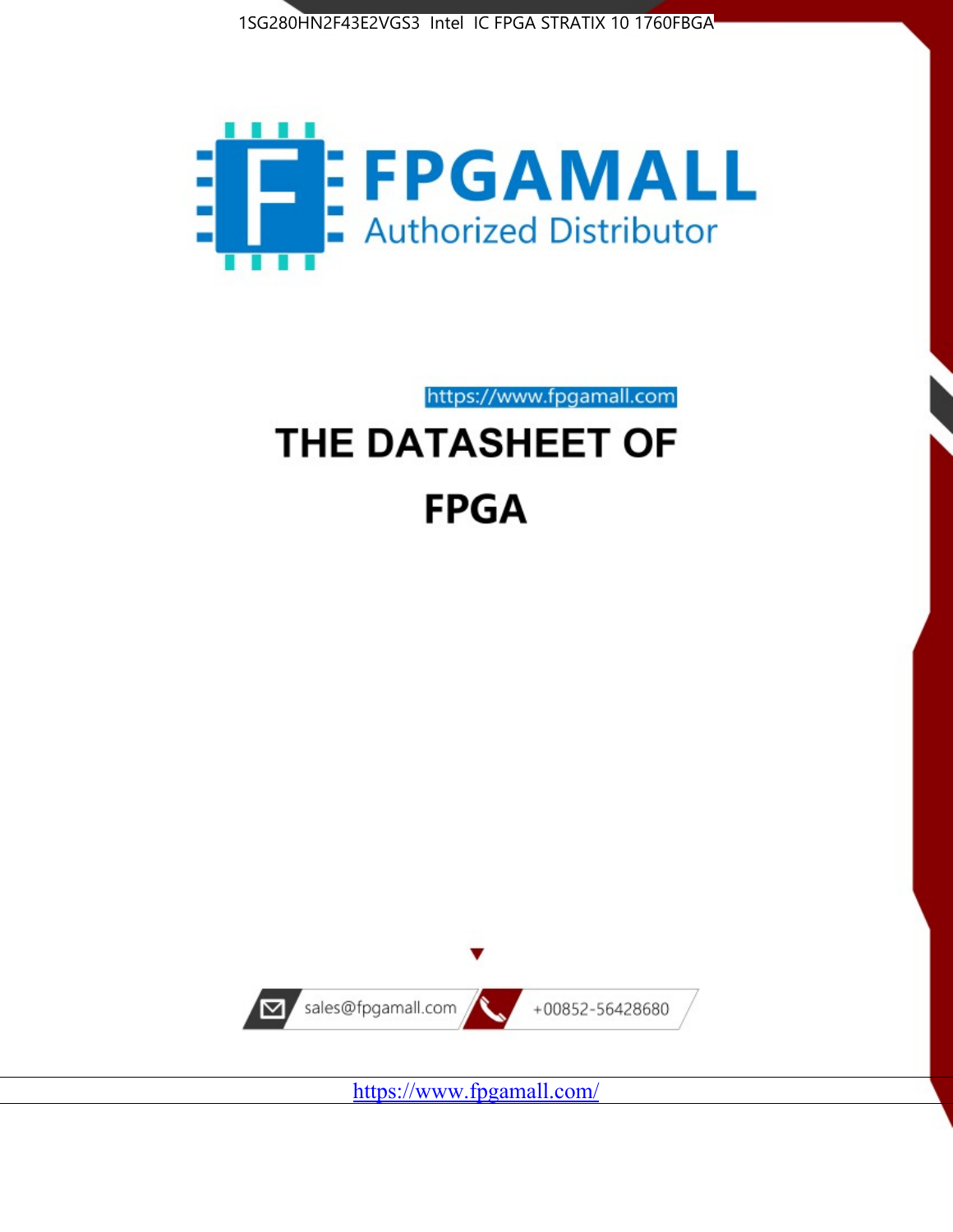1SG280HN2F43E2VGS3 Intel IC FPGA STRATIX 10 1760FBGA



# **Intel® Stratix® 10 GX/SX Device Overview**



**S10-OVERVIEW | 2020.04.30** Latest document on the web: **[PDF](https://www.intel.com/content/dam/www/programmable/us/en/pdfs/literature/hb/stratix-10/s10-overview.pdf)** | **[HTML](https://www.intel.com/content/www/us/en/programmable/documentation/joc1442261161666.html)**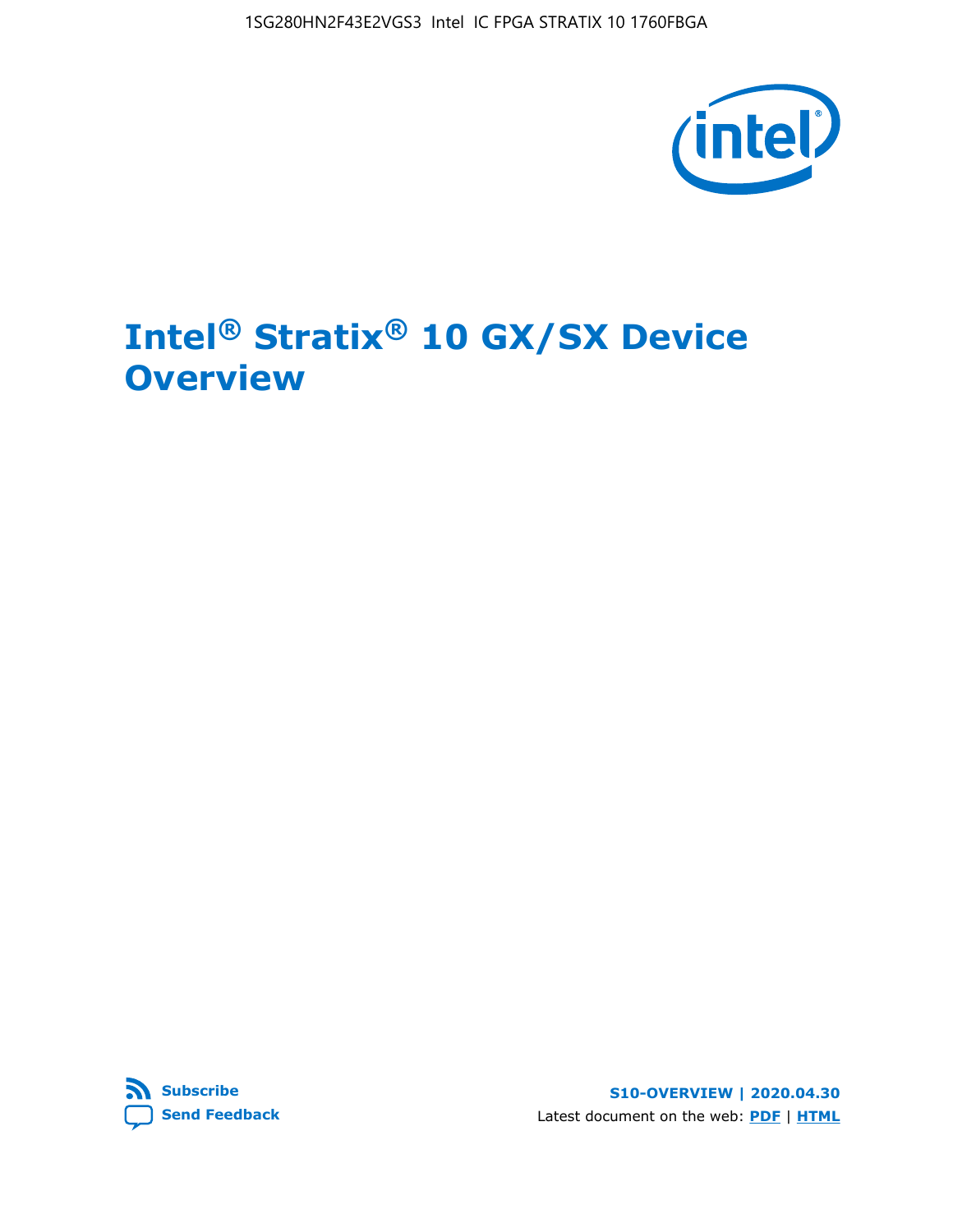

*Contents*

# **Contents**

| 1.26. Document Revision History for the Intel Stratix 10 GX/SX Device Overview36 |  |
|----------------------------------------------------------------------------------|--|

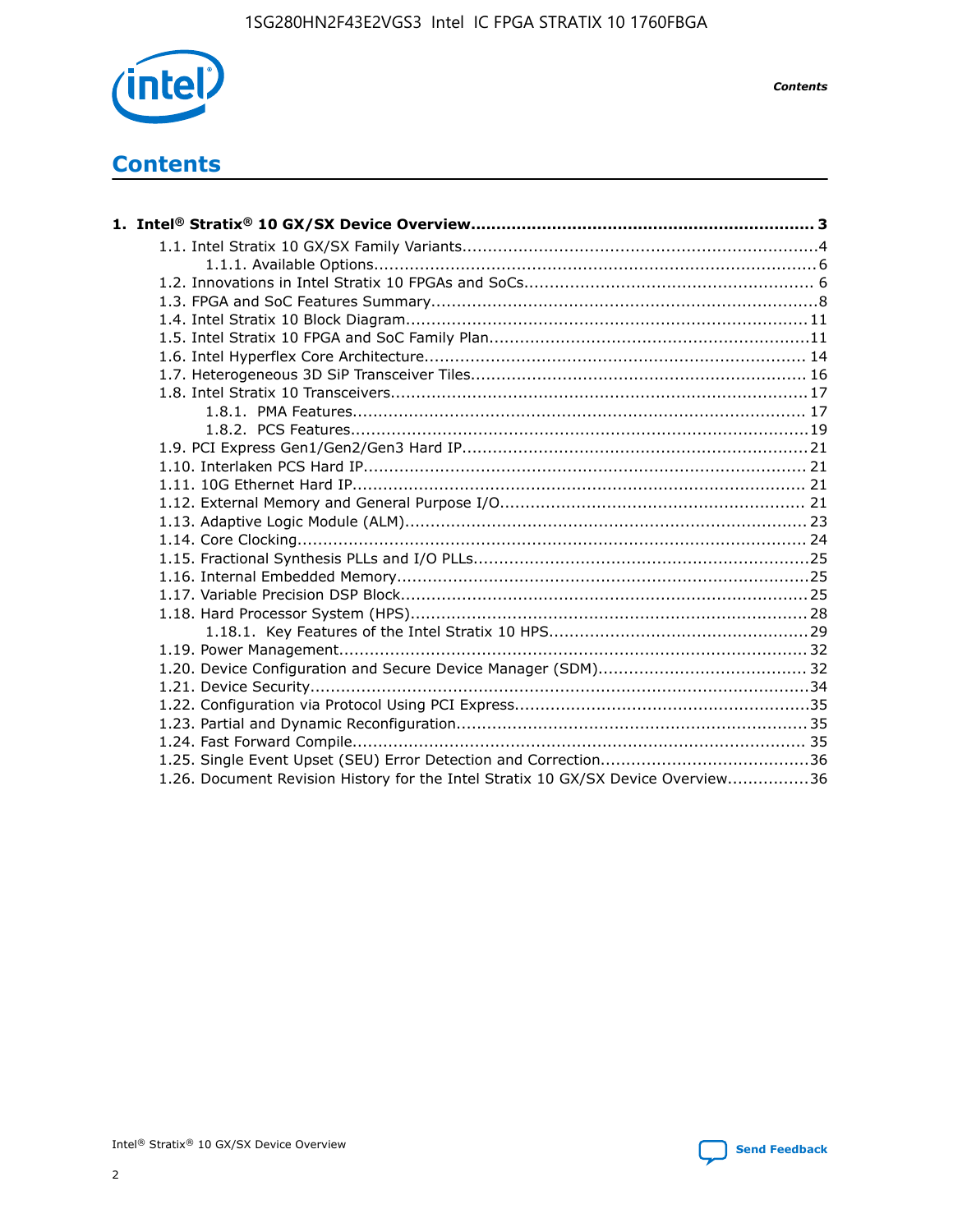**S10-OVERVIEW | 2020.04.30**

**[Send Feedback](mailto:FPGAtechdocfeedback@intel.com?subject=Feedback%20on%20Intel%20Stratix%2010%20GX/SX%20Device%20Overview%20(S10-OVERVIEW%202020.04.30)&body=We%20appreciate%20your%20feedback.%20In%20your%20comments,%20also%20specify%20the%20page%20number%20or%20paragraph.%20Thank%20you.)**



# **1. Intel® Stratix® 10 GX/SX Device Overview**

Intel's 14 nm Intel® Stratix® 10 GX FPGAs and SX SoCs deliver 2X the core performance and up to 70% lower power over previous generation high-performance FPGAs.

Featuring several groundbreaking innovations, including the all new Intel Hyperflex™ core architecture, this device family enables you to meet the demand for everincreasing bandwidth and processing performance in your most advanced applications, while meeting your power budget.

With an embedded hard processor system (HPS) based on a quad-core 64 bit Arm\* Cortex\*-A53, the Intel Stratix 10 SoC devices deliver power efficient, application-class processing and allow designers to extend hardware virtualization into the FPGA fabric. Intel Stratix 10 SoC devices demonstrate Intel's commitment to high-performance SoCs and extend Intel's leadership in programmable devices featuring an Arm-based processor system.

Important innovations in Intel Stratix 10 FPGAs and SoCs include:

- All new Intel Hyperflex core architecture delivering 2X the core performance compared to previous generation high-performance FPGAs
- Intel 14 nm tri-gate (FinFET) technology
- Heterogeneous 3D System-in-Package (SiP) technology
- Core fabric with up to 10.2 million logic elements (LEs)
- Up to 96 full duplex transceiver channels on heterogeneous 3D SiP transceiver tiles
- Transceiver data rates up to 28.3 Gbps chip-to-chip/module and backplane performance
- M20K (20 Kb) internal SRAM memory blocks
- Fractional synthesis and ultra-low jitter LC tank based transmit phase locked loops (PLLs)
- Hard PCI Express<sup>®</sup> Gen3 x16 intellectual property (IP) blocks
- Hard 10GBASE-KR/40GBASE-KR4 Forward Error Correction (FEC) in every transceiver channel
- Hard memory controllers and PHY supporting DDR4 rates up to 2666 Mbps per pin
- Hard fixed-point and IEEE 754 compliant hard floating-point variable precision digital signal processing (DSP) blocks with up to 10 TFLOP compute performance with a power efficiency of 80 GFLOP per Watt
- Quad-core 64 bit Arm Cortex-A53 embedded processor running up to 1.5 GHz in SoC family variants
- Programmable clock tree synthesis for flexible, low power, low skew clock trees

Intel Corporation. All rights reserved. Agilex, Altera, Arria, Cyclone, Enpirion, Intel, the Intel logo, MAX, Nios, Quartus and Stratix words and logos are trademarks of Intel Corporation or its subsidiaries in the U.S. and/or other countries. Intel warrants performance of its FPGA and semiconductor products to current specifications in accordance with Intel's standard warranty, but reserves the right to make changes to any products and services at any time without notice. Intel assumes no responsibility or liability arising out of the application or use of any information, product, or service described herein except as expressly agreed to in writing by Intel. Intel customers are advised to obtain the latest version of device specifications before relying on any published information and before placing orders for products or services. \*Other names and brands may be claimed as the property of others.

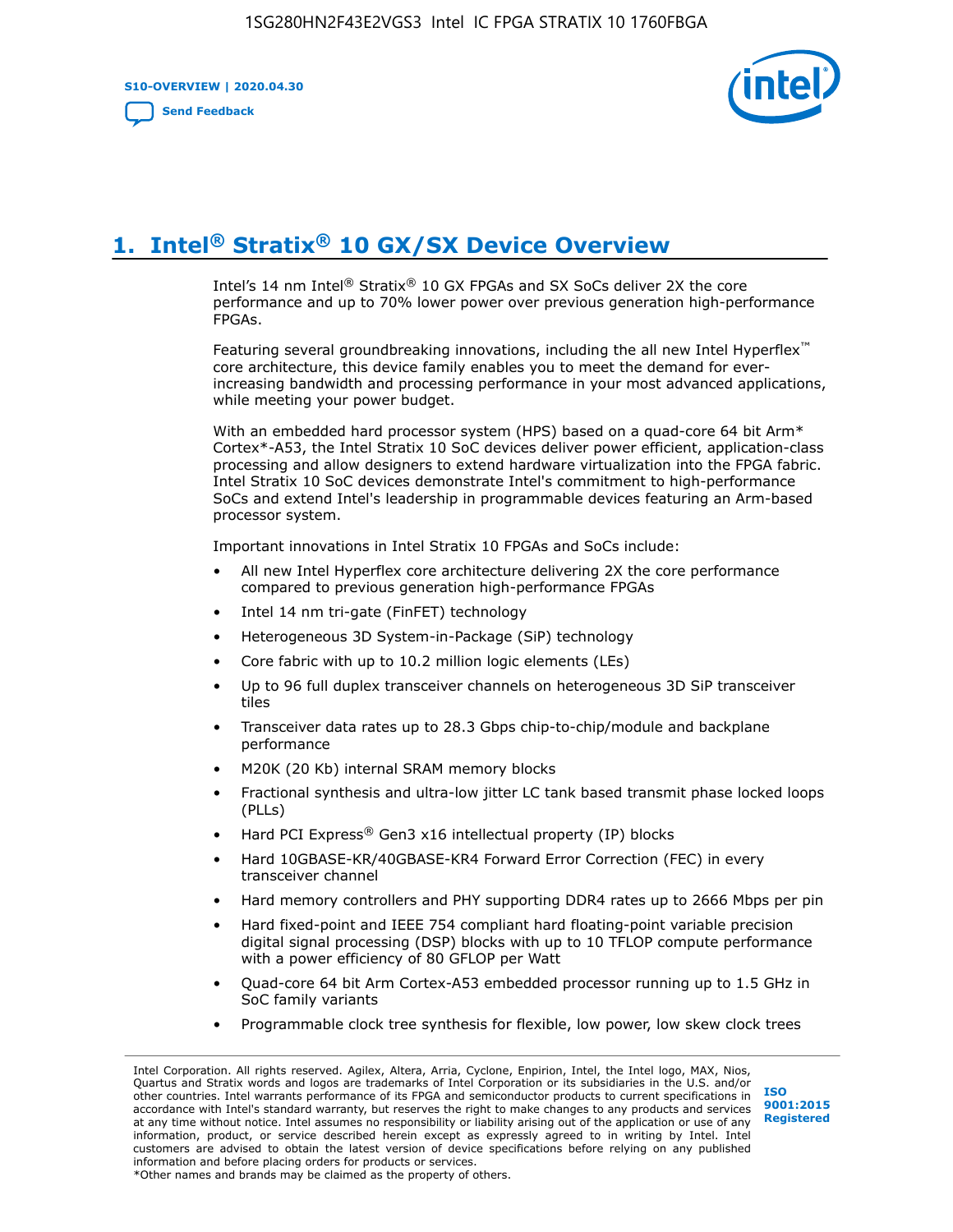

- Dedicated secure device manager (SDM) for:
	- Enhanced device configuration and security
	- AES-256, SHA-256/384 and ECDSA-256/384 encrypt/decrypt accelerators and authentication
	- Multi-factor authentication
	- Physically Unclonable Function (PUF) service and software programmable device configuration capability
- Comprehensive set of advanced power saving features delivering up to 70% lower power compared to previous generation high-performance FPGAs
- Non-destructive register state readback and writeback, to support ASIC prototyping and other applications

With these capabilities, Intel Stratix 10 FPGAs and SoCs are ideally suited for the most demanding applications in diverse markets such as:

- **Compute and Storage**—for custom servers, cloud computing and datacenter acceleration
- **Networking**—for Terabit, 400G and multi-100G bridging, aggregation, packet processing and traffic management
- **Optical Transport Networks**—for OTU4, 2xOTU4, 4xOTU4
- **Broadcast**—for high-end studio distribution, head end encoding/decoding, edge quadrature amplitude modulation (QAM)
- **Military**—for radar, electronic warfare, and secure communications
- **Medical**—for diagnostic scanners and diagnostic imaging
- **Test and Measurement**—for protocol and application testers
- **Wireless**—for next-generation 5G networks
- **ASIC Prototyping**—for designs that require the largest FPGA fabric with the highest I/O count

## **1.1. Intel Stratix 10 GX/SX Family Variants**

Intel Stratix 10 devices are available in FPGA (GX) and SoC (SX) variants.

- **Intel Stratix 10 GX** devices deliver up to 1 GHz core fabric performance and contain up to 10.2 million LEs in the fabric. They also feature up to 96 general purpose transceivers on separate transceiver tiles, and 2666 Mbps DDR4 external memory interface performance. The transceivers are capable of up to 28.3 Gbps short reach and across the backplane. These devices are optimized for FPGA applications that require the highest transceiver bandwidth and core fabric performance, with the power efficiency of Intel's 14 nm tri-gate process technology.
- **Intel Stratix 10 SX** devices have a feature set that is identical to Intel Stratix 10 GX devices, with the addition of an embedded quad-core 64 bit Arm Cortex A53 hard processor system.

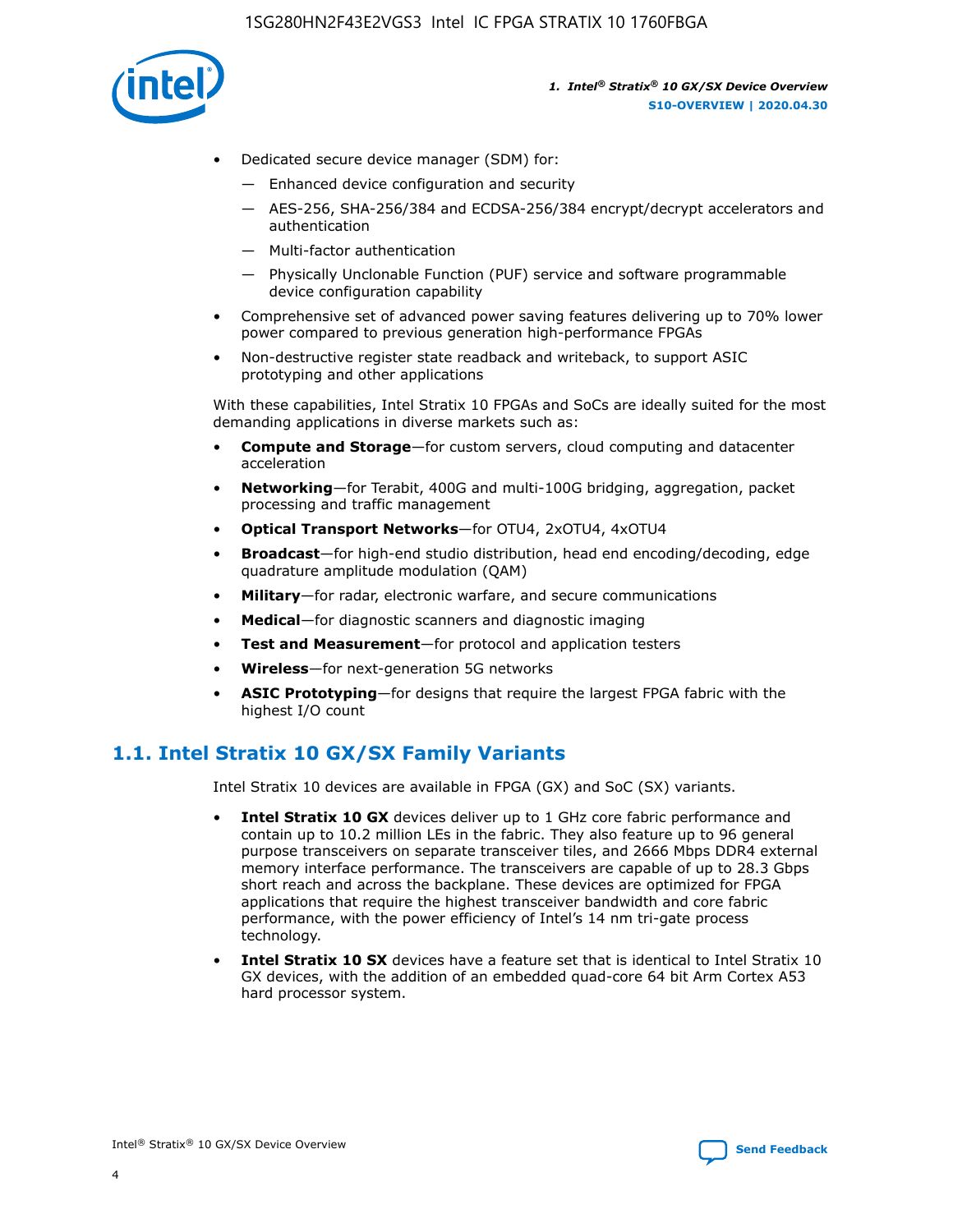

Common to all Intel Stratix 10 family variants is a high-performance fabric based on the new Intel Hyperflex core architecture that includes additional Hyper-Registers throughout the interconnect routing and at the inputs of all functional blocks. The core fabric also contains an enhanced logic array utilizing Intel's adaptive logic module (ALM) and a rich set of high performance building blocks including:

- M20K (20 Kb) embedded memory blocks
- Variable precision DSP blocks with hard IEEE 754 compliant floating-point units
- Fractional synthesis and integer PLLs
- Hard memory controllers and PHY for external memory interfaces
- General purpose IO cells

To clock these building blocks, Intel Stratix 10 devices use programmable clock tree synthesis, which uses dedicated clock tree routing to synthesize only those branches of the clock trees required for the application. All devices support in-system, finegrained partial reconfiguration of the logic array, allowing logic to be added and subtracted from the system while it is operating.

All family variants also contain high speed serial transceivers, containing both the physical medium attachment (PMA) and the physical coding sublayer (PCS), which can be used to implement a variety of industry standard and proprietary protocols. In addition to the hard PCS, Intel Stratix 10 devices contain multiple instantiations of PCI Express hard IP that supports Gen1/Gen2/Gen3 rates in x1/x2/x4/x8/x16 lane configurations, and hard 10GBASE-KR/40GBASE-KR4 FEC for every transceiver. The hard PCS, FEC, and PCI Express IP free up valuable core logic resources, save power, and increase your productivity.

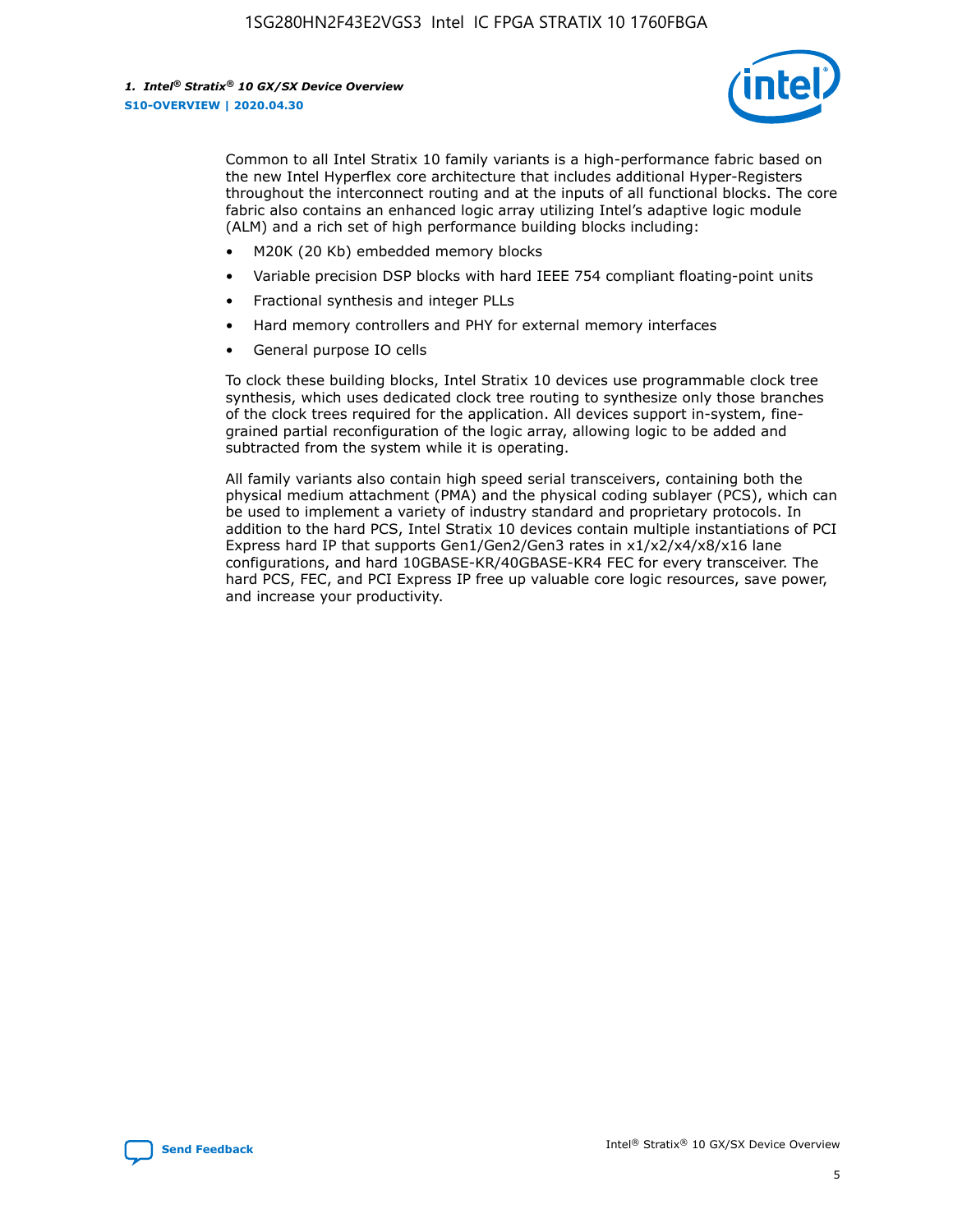

## **1.1.1. Available Options**

### **Figure 1. Sample Ordering Code and Available Options for Intel Stratix 10 Devices**



3. Contact My Intel support to order AS suffix devices.

#### **Related Information**

[My Intel Support](https://www.intel.com/content/www/us/en/programmable/my-intel/mal-home.html)

## **1.2. Innovations in Intel Stratix 10 FPGAs and SoCs**

Intel Stratix 10 FPGAs and SoCs deliver many significant improvements over the previous generation high-performance Stratix V FPGAs.

#### **Table 1. Key Features of Intel Stratix 10 Devices Compared to Stratix V Devices**

| <b>Feature</b>            | <b>Stratix V FPGAs</b>                                             | <b>Intel Stratix 10 FPGAs and SoCs</b>                                        |  |
|---------------------------|--------------------------------------------------------------------|-------------------------------------------------------------------------------|--|
| <b>Process technology</b> | 28 nm TSMC (planar<br>14 nm Intel tri-gate (FinFET)<br>transistor) |                                                                               |  |
| Hard processor core       | None                                                               | Quad-core 64 bit Arm Cortex-A53<br>(SoC only)                                 |  |
| Core architecture         | Conventional core architecture<br>with conventional interconnect   | Intel Hyperflex core architecture with<br>Hyper-Registers in the interconnect |  |
|                           |                                                                    | continued                                                                     |  |

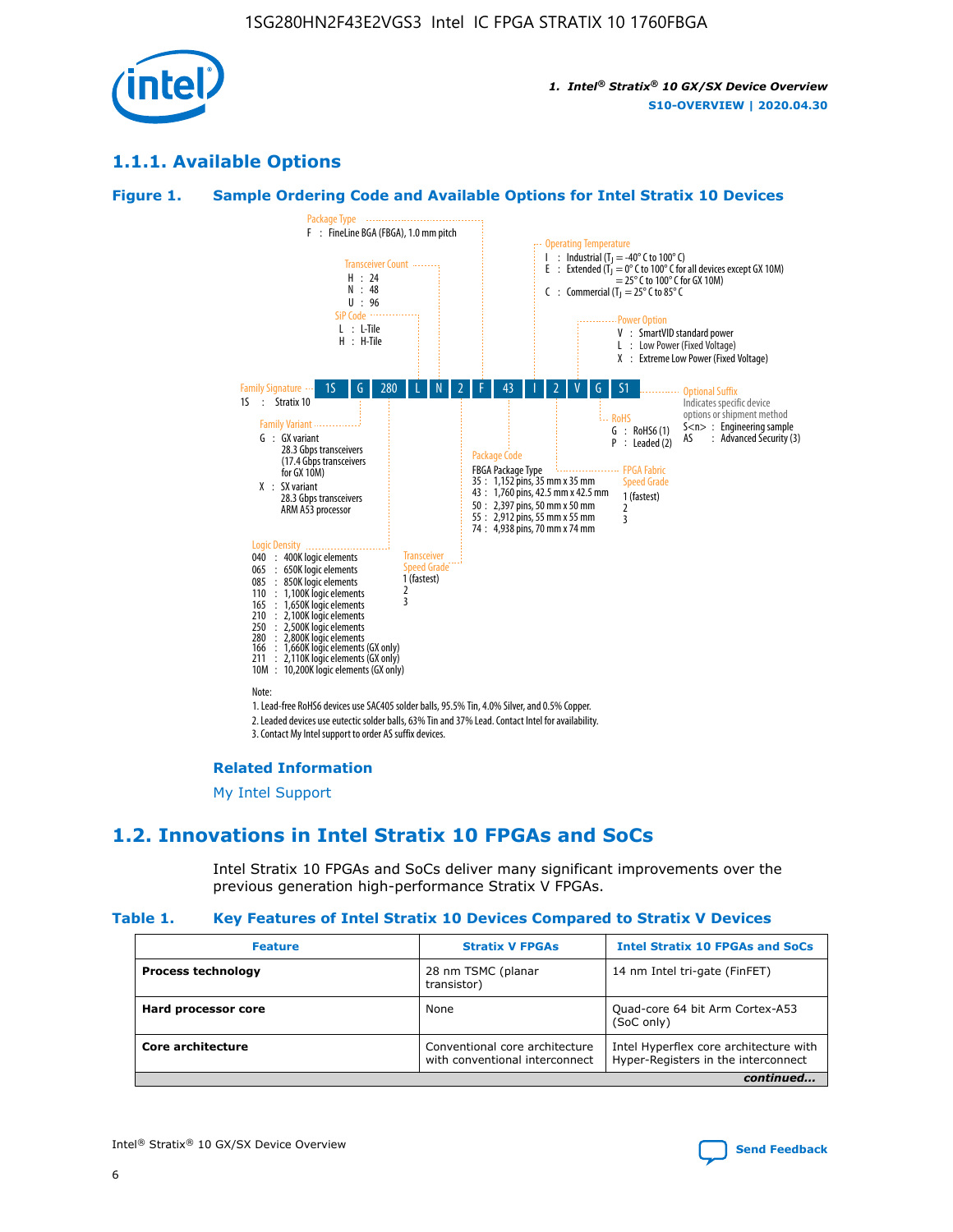

| <b>Feature</b>                                   | <b>Stratix V FPGAs</b>                                                              | <b>Intel Stratix 10 FPGAs and SoCs</b>                                                                                                       |
|--------------------------------------------------|-------------------------------------------------------------------------------------|----------------------------------------------------------------------------------------------------------------------------------------------|
| Core performance                                 | 500 MHz                                                                             | 1 GHz                                                                                                                                        |
| <b>Power dissipation</b>                         | 1x                                                                                  | As low as $0.3x$                                                                                                                             |
| Logic density                                    | <b>952 KLE</b>                                                                      | 10,200 KLE                                                                                                                                   |
| <b>Embedded memory (M20K)</b>                    | 52 Mbits                                                                            | 253 Mbits                                                                                                                                    |
| 18x19 multipliers                                | 3,926                                                                               | 11,520                                                                                                                                       |
|                                                  | Note: Multiplier is 18x18 in<br>Stratix V devices.                                  | Note: Multiplier is 18x19 in Intel<br>Stratix 10 devices.                                                                                    |
| <b>Floating point DSP capability</b>             | Up to 1 TFLOP, requires soft<br>floating point adder and<br>multiplier              | Up to 10 TFLOP, hard IEEE 754<br>compliant single precision floating<br>point adder and multiplier                                           |
| <b>Maximum transceivers</b>                      | 66                                                                                  | 96                                                                                                                                           |
| Maximum transceiver data rate (chip-to-<br>chip) | 28.05 Gbps                                                                          | 26.6 Gbps L-Tile<br>28.3 Gbps H-Tile                                                                                                         |
| Maximum transceiver data rate (backplane)        | 12.5 Gbps                                                                           | 12.5 Gbps L-Tile<br>28.3 Gbps H-Tile                                                                                                         |
| Hard memory controller                           | None                                                                                | DDR4 @ 1333 MHz/2666 Mbps<br>DDR3 @ 1067 MHz/2133 Mbps                                                                                       |
| Hard protocol IP                                 | PCIe* Gen3 x8 (up to 4<br>instances)                                                | PCIe Gen3 x16 (up to 4 instances)<br>SR-IOV (4 physical functions / 2k<br>virtual functions) on H-Tile devices<br>10GBASE-KR/40GBASE-KR4 FEC |
| <b>Core clocking and PLLs</b>                    | Global, quadrant and regional<br>clocks supported by fractional-<br>synthesis fPLLs | Programmable clock tree synthesis<br>supported by fractional synthesis<br>fPLLs and integer IO PLLs                                          |
| Register state readback and writeback            | Not available                                                                       | Non-destructive register state<br>readback and writeback for ASIC<br>prototyping and other applications                                      |

These innovations result in the following improvements:

- **Improved Core Logic Performance**: The Intel Hyperflex core architecture combined with 14 nm Intel tri-gate technology allows Intel Stratix 10 devices to achieve 2X the core performance compared to the previous generation
- **Lower Power**: Intel Stratix 10 devices use up to 70% lower power compared to the previous generation, enabled by 14 nm Intel tri-gate technology, the Intel Hyperflex core architecture, and optional power saving features built into the architecture
- **Higher Density**: Intel Stratix 10 devices offer three times the level of integration, with up to 10.2 million logic elements (LEs), over 253 Mbits of embedded memory blocks (M20K), and 11,520 18x19 multipliers
- **Embedded Processing**: Intel Stratix 10 SoCs feature a Quad-Core 64 bit Arm Cortex-A53 processor optimized for power efficiency and software compatible with previous generation Arria® and Cyclone® SoC devices
- **Improved Transceiver Performance**: With up to 96 transceiver channels implemented in heterogeneous 3D SiP transceiver tiles, Intel Stratix 10 GX and SX devices support data rates up to 28.3 Gbps chip-to-chip and 28.3 Gbps across the backplane with signal conditioning circuits capable of equalizing over 30 dB of system loss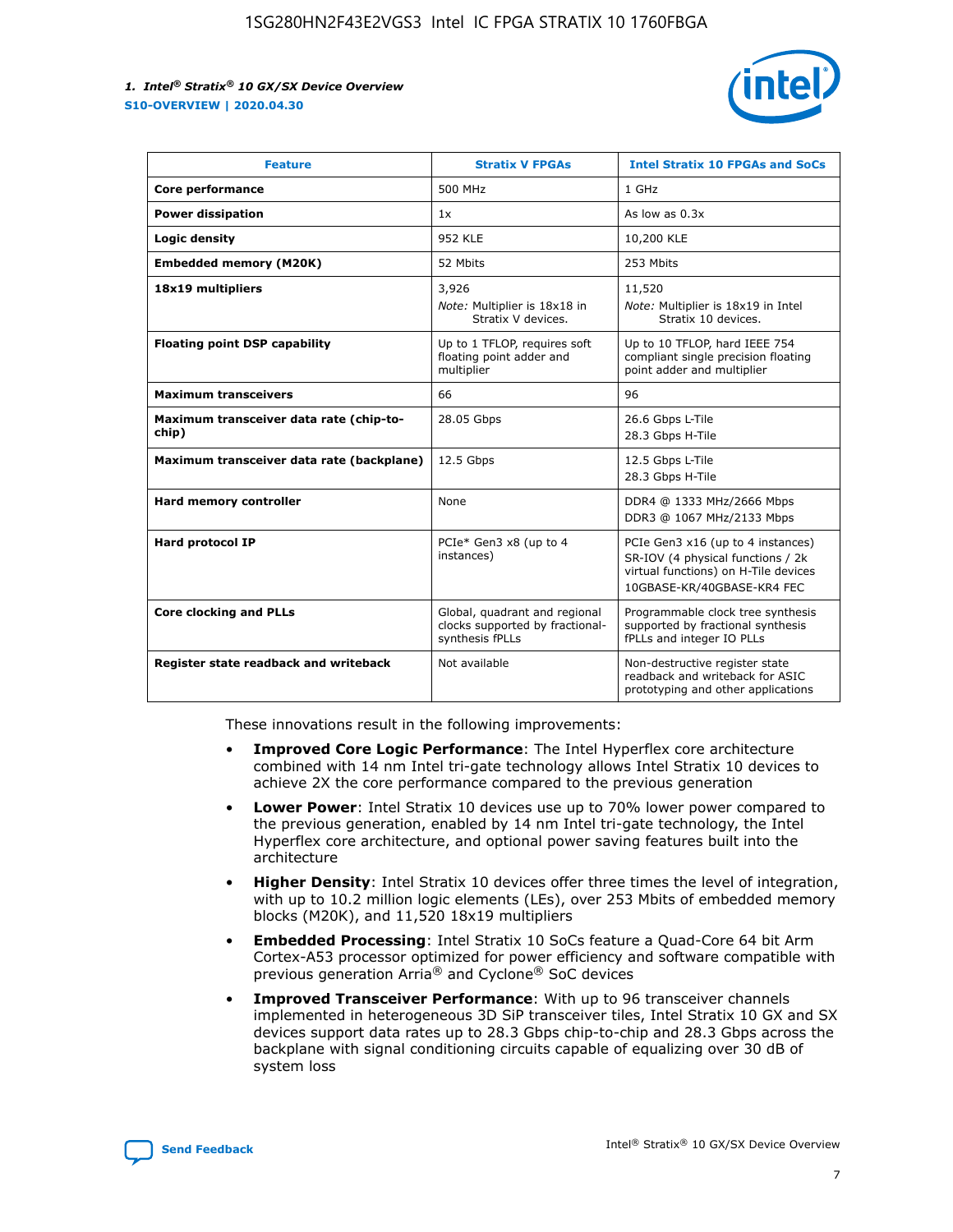

- **Improved DSP Performance**: The variable precision DSP block in Intel Stratix 10 devices features hard fixed and floating point capability, with up to 10 TFLOP IEEE754 single-precision floating point performance
- **Additional Hard IP**: Intel Stratix 10 devices include many more hard IP blocks than previous generation devices, with a hard memory controller included in each bank of 48 general purpose IOs, a hard PCIe Gen3 x16 full protocol stack in each transceiver tile, and a hard 10GBASE-KR/40GBASE-KR4 FEC in every transceiver channel
- **Enhanced Core Clocking**: Intel Stratix 10 devices feature programmable clock tree synthesis; clock trees are only synthesized where needed, increasing the flexibility and reducing the power dissipation of the clocking solution
- **Additional Core PLLs**: The core fabric in Intel Stratix 10 devices is supported by both integer IO PLLs and fractional synthesis fPLLs, resulting in a greater total number of PLLs available than the previous generation

## **1.3. FPGA and SoC Features Summary**

## **Table 2. Intel Stratix 10 FPGA and SoC Common Device Features**

| <b>Feature</b>                   | <b>Description</b>                                                                                                                                                                                                                                                                                                                                                                                                                                                                                                                                                                                                                                                                                                                      |
|----------------------------------|-----------------------------------------------------------------------------------------------------------------------------------------------------------------------------------------------------------------------------------------------------------------------------------------------------------------------------------------------------------------------------------------------------------------------------------------------------------------------------------------------------------------------------------------------------------------------------------------------------------------------------------------------------------------------------------------------------------------------------------------|
| Technology                       | 14 nm Intel tri-gate (FinFET) process technology<br>٠<br>SmartVID controlled core voltage, standard power devices<br>0.85-V fixed core voltage, low static power devices available                                                                                                                                                                                                                                                                                                                                                                                                                                                                                                                                                      |
| Low power serial<br>transceivers | Up to 96 total transceivers available<br>$\bullet$<br>Continuous operating range of 1 Gbps to 28.3 Gbps for Intel Stratix 10 GX/SX devices<br>$\bullet$<br>Backplane support up to 28.3 Gbps for Intel Stratix 10 GX/SX devices<br>$\bullet$<br>Extended range down to 125 Mbps with oversampling<br>$\bullet$<br>ATX transmit PLLs with user-configurable fractional synthesis capability<br>$\bullet$<br>• XFP, SFP+, QSFP/QSFP28, CFP/CFP2/CFP4 optical module support<br>• Adaptive linear and decision feedback equalization<br>Transmit pre-emphasis and de-emphasis<br>Dynamic partial reconfiguration of individual transceiver channels<br>$\bullet$<br>On-chip instrumentation (Eye Viewer non-intrusive data eye monitoring) |
| General purpose I/Os             | Up to 2,304 total GPIO available<br>$\bullet$<br>1.6 Gbps LVDS-every pair can be configured as an input or output<br>1333 MHz/2666 Mbps DDR4 external memory interface<br>1067 MHz/2133 Mbps DDR3 external memory interface<br>• 1.2 V to 3.3 $V^{(1)}$ single-ended LVCMOS/LVTTL interfacing<br>On-chip termination (OCT)<br>$\bullet$                                                                                                                                                                                                                                                                                                                                                                                                 |
| Embedded hard IP                 | PCIe Gen1/Gen2/Gen3 complete protocol stack, $x1/x2/x4/x8/x16$ end point and root<br>$\bullet$<br>port<br>DDR4/DDR3 hard memory controller (RLDRAM3/QDR II+/QDR IV using soft memory<br>controller)<br>• Multiple hard IP instantiations in each device<br>• Single Root I/O Virtualization (SR-IOV)                                                                                                                                                                                                                                                                                                                                                                                                                                    |
| Transceiver hard IP              | 10GBASE-KR/40GBASE-KR4 Forward Error Correction (FEC)<br>$\bullet$<br>10G Ethernet PCS<br>$\bullet$<br>PCI Express PIPE interface<br>$\bullet$<br>continued                                                                                                                                                                                                                                                                                                                                                                                                                                                                                                                                                                             |

<sup>(1)</sup> Available in some configurations only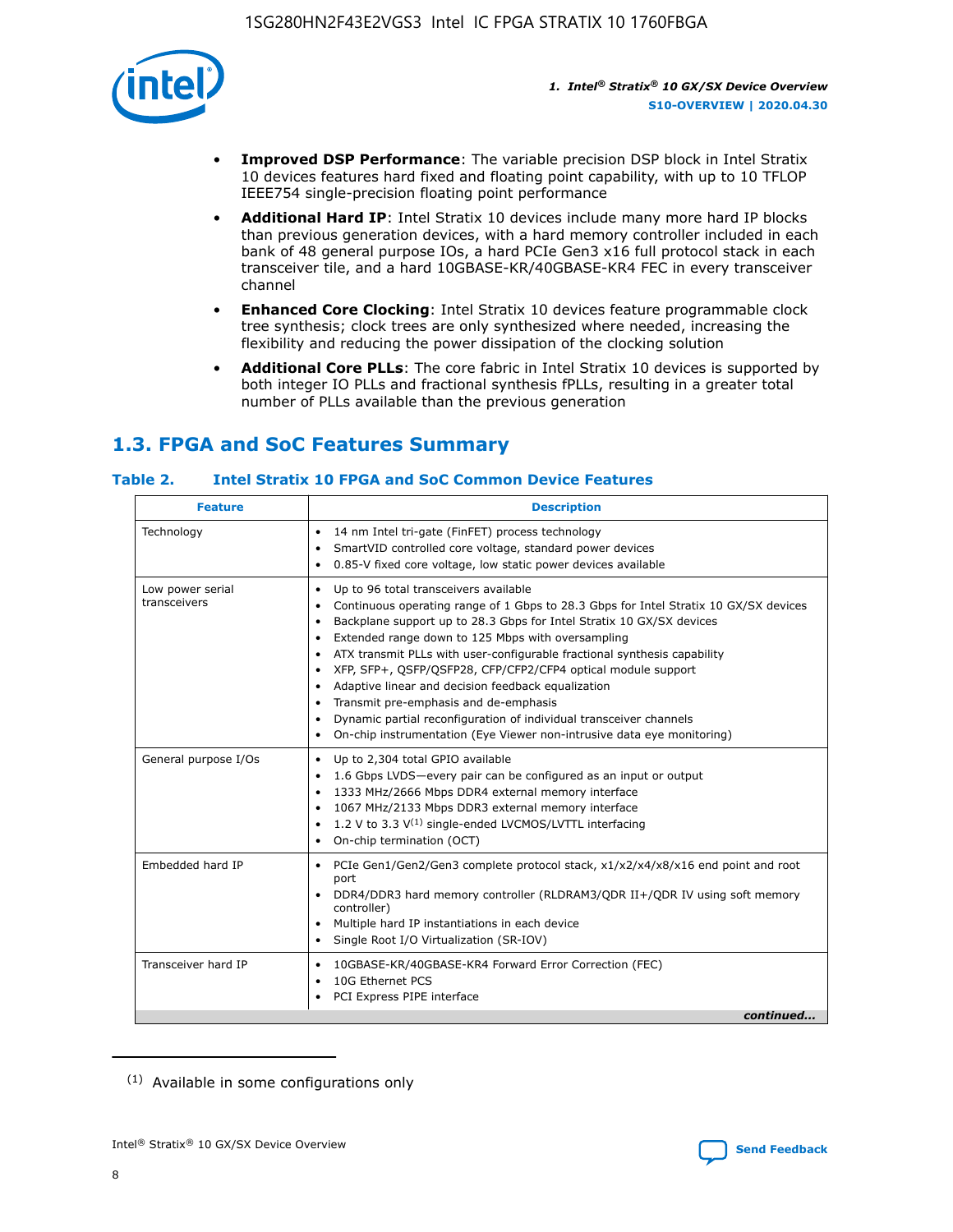

| <b>Feature</b>                   | <b>Description</b>                                                                                                                                                                                                                                                                                                                                                                                                                                            |  |  |  |
|----------------------------------|---------------------------------------------------------------------------------------------------------------------------------------------------------------------------------------------------------------------------------------------------------------------------------------------------------------------------------------------------------------------------------------------------------------------------------------------------------------|--|--|--|
|                                  | Interlaken PCS<br>$\bullet$<br>Gigabit Ethernet PCS<br>$\bullet$<br>Deterministic latency support for Common Public Radio Interface (CPRI) PCS<br>$\bullet$<br>Fast lock-time support for Gigabit Passive Optical Networking (GPON) PCS<br>٠<br>8B/10B, 64B/66B, 64B/67B encoders and decoders<br>Custom mode support for proprietary protocols<br>٠                                                                                                          |  |  |  |
| Power management                 | SmartVID controlled core voltage, standard power devices<br>$\bullet$<br>0.85-V fixed core voltage, low static power devices available<br>$\bullet$<br>Intel Quartus <sup>®</sup> Prime Pro Edition integrated power analysis<br>٠                                                                                                                                                                                                                            |  |  |  |
| High performance core fabric     | Intel Hyperflex core architecture with Hyper-Registers throughout the interconnect<br>routing and at the inputs of all functional blocks<br>Enhanced adaptive logic module (ALM)<br>Improved multi-track routing architecture reduces congestion and improves compile<br>times<br>Hierarchical core clocking architecture with programmable clock tree synthesis<br>$\bullet$<br>Fine-grained partial reconfiguration                                         |  |  |  |
| Internal memory blocks           | M20K-20 Kb with hard ECC support<br>٠<br>MLAB-640 bit distributed LUTRAM<br>$\bullet$                                                                                                                                                                                                                                                                                                                                                                         |  |  |  |
| Variable precision DSP<br>blocks | IEEE 754-compliant hard single-precision floating point capability<br>$\bullet$<br>Supports signal processing with precision ranging from 18x19 up to 54x54<br>$\bullet$<br>Native 27x27 and 18x19 multiply modes<br>٠<br>64 bit accumulator and cascade for systolic FIRs<br>Internal coefficient memory banks<br>Pre-adder/subtractor improves efficiency<br>$\bullet$<br>Additional pipeline register increases performance and reduces power<br>$\bullet$ |  |  |  |
| Phase locked loops (PLL)         | Fractional synthesis PLLs (fPLL) support both fractional and integer modes<br>$\bullet$<br>Fractional mode with third-order delta-sigma modulation<br>Precision frequency synthesis<br>$\bullet$<br>Integer PLLs adjacent to general purpose I/Os, support external memory, and LVDS<br>$\bullet$<br>interfaces, clock delay compensation, zero delay buffering                                                                                               |  |  |  |
| Core clock networks              | 1 GHz fabric clocking<br>٠<br>667 MHz external memory interface clocking, supports 2666 Mbps DDR4 interface<br>$\bullet$<br>800 MHz LVDS interface clocking, supports 1600 Mbps LVDS interface<br>$\bullet$<br>Programmable clock tree synthesis, backwards compatible with global, regional and<br>$\bullet$<br>peripheral clock networks<br>Clocks only synthesized where needed, to minimize dynamic power<br>continued                                    |  |  |  |

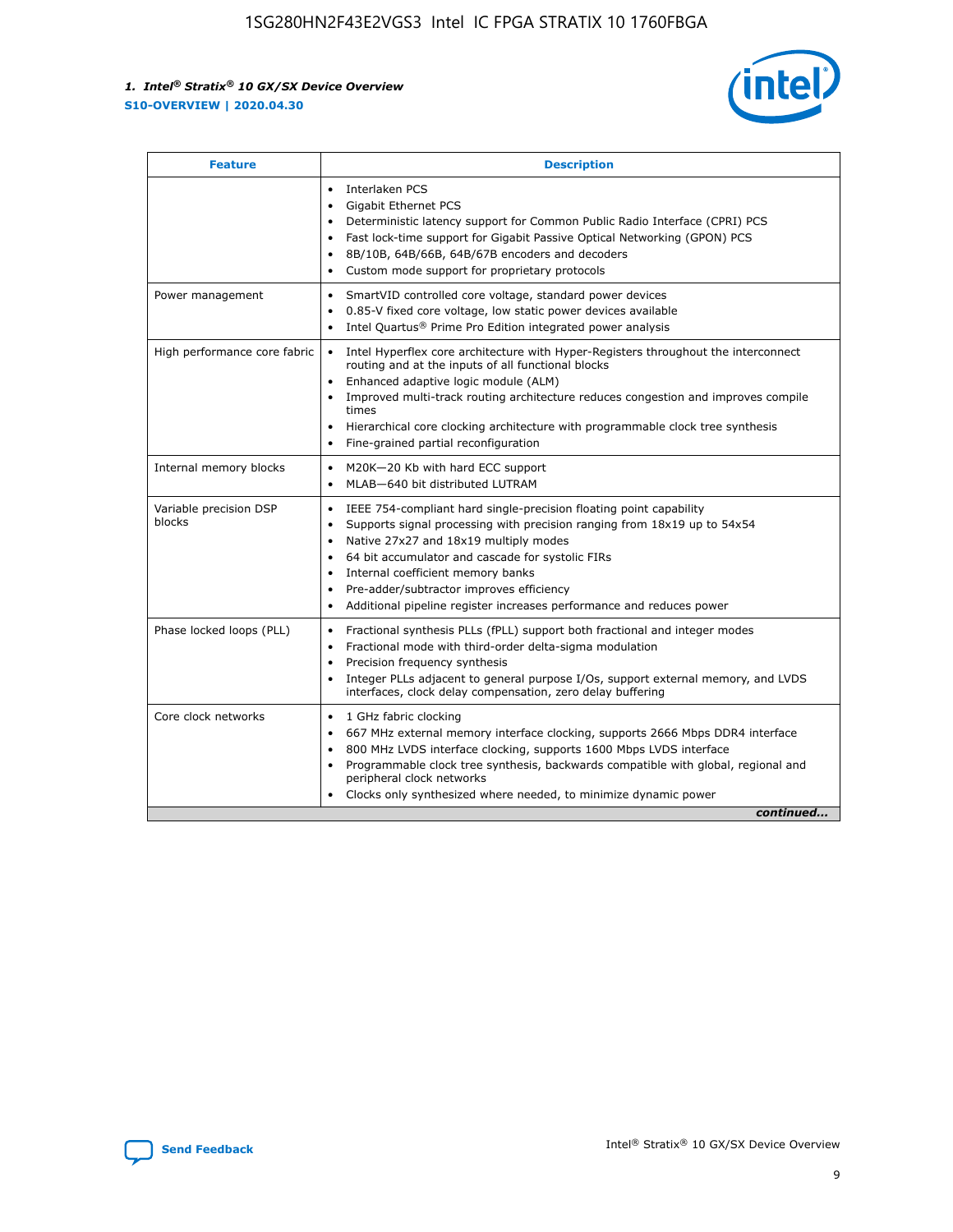

| <b>Feature</b>     | <b>Description</b>                                                                                                                                                                                                                                                                                                                                                                                                                                                                                                                                                   |
|--------------------|----------------------------------------------------------------------------------------------------------------------------------------------------------------------------------------------------------------------------------------------------------------------------------------------------------------------------------------------------------------------------------------------------------------------------------------------------------------------------------------------------------------------------------------------------------------------|
| Configuration      | Dedicated Secure Device Manager<br>$\bullet$<br>Software programmable device configuration<br>٠<br>Serial and parallel flash interface<br>٠<br>Configuration via protocol (CvP) using PCI Express Gen1/Gen2/Gen3<br>٠<br>Fine-grained partial reconfiguration of core fabric<br>$\bullet$<br>Dynamic reconfiguration of transceivers and PLLs<br>$\bullet$<br>Comprehensive set of security features including AES-256, SHA-256/384, and<br>ECDSA-256/384 accelerators, and multi-factor authentication<br>Physically Unclonable Function (PUF) service<br>$\bullet$ |
| Packaging          | Intel Embedded Multi-die Interconnect Bridge (EMIB) packaging technology<br>٠<br>Multiple devices with identical package footprints allows seamless migration across<br>$\bullet$<br>different device densities<br>1.0 mm ball-pitch FBGA packaging<br>$\bullet$<br>Lead and lead-free package options                                                                                                                                                                                                                                                               |
| Software and tools | Intel Quartus Prime Pro Edition design suite with new compiler and Hyper-Aware design<br>flow<br>Fast Forward compiler to allow Intel Hyperflex architecture performance exploration<br>$\bullet$<br>Transceiver toolkit<br>$\bullet$<br>Platform designer integration tool<br>DSP Builder advanced blockset<br>OpenCL <sup>™</sup> support<br>SoC Embedded Design Suite (EDS)                                                                                                                                                                                       |

## **Table 3. Intel Stratix 10 SoC Specific Device Features**

| <b>Hard Processor</b><br>Multi-processor unit (MPU) core<br>Quad-core Arm Cortex-A53 MPCore processor with Arm<br>$\bullet$<br>CoreSight* debug and trace technology<br>System<br>Scalar floating-point unit supporting single and double<br>$\bullet$<br>precision<br>Arm Neon* media processing engine for each processor<br>$\bullet$<br><b>System Controllers</b><br>System Memory Management Unit (SMMU)<br>$\bullet$<br>Cache Coherency Unit (CCU)<br>$\bullet$<br>Layer 1 Cache<br>32 KB L1 instruction cache with parity<br>$\bullet$<br>32 KB L1 data cache with ECC<br>$\bullet$<br>Layer 2 Cache<br>1 MB Shared L2 Cache with ECC<br>$\bullet$<br>On-Chip Memory<br>256 KB On-Chip RAM<br>٠<br>Direct memory access (DMA) controller<br>8-Channel DMA<br>$\bullet$<br>Ethernet media access controller<br>Three 10/100/1000 EMAC with integrated DMA<br>$\bullet$<br>(EMAC)<br>USB On-The-Go controller (OTG)<br>2 USB OTG with integrated DMA<br>$\bullet$<br><b>UART</b> controller<br>2 UART 16550 compatible<br>$\bullet$<br>Serial Peripheral Interface (SPI)<br>4 SPI<br>$\bullet$<br>controller<br>$I2C$ controller<br>5 I <sup>2</sup> C controllers<br>$\bullet$<br>SD/SDIO/MMC controller<br>1 eMMC version 4.5 with DMA and CE-ATA support<br>$\bullet$<br>SD, including eSD, version 3.0<br>$\bullet$<br>SDIO, including eSDIO, version 3.0<br>$\bullet$<br>CE-ATA - version 1.1 | <b>SoC Subsystem</b> | <b>Feature</b> | <b>Description</b> |
|---------------------------------------------------------------------------------------------------------------------------------------------------------------------------------------------------------------------------------------------------------------------------------------------------------------------------------------------------------------------------------------------------------------------------------------------------------------------------------------------------------------------------------------------------------------------------------------------------------------------------------------------------------------------------------------------------------------------------------------------------------------------------------------------------------------------------------------------------------------------------------------------------------------------------------------------------------------------------------------------------------------------------------------------------------------------------------------------------------------------------------------------------------------------------------------------------------------------------------------------------------------------------------------------------------------------------------------------------------------------------------------------------------|----------------------|----------------|--------------------|
|                                                                                                                                                                                                                                                                                                                                                                                                                                                                                                                                                                                                                                                                                                                                                                                                                                                                                                                                                                                                                                                                                                                                                                                                                                                                                                                                                                                                         |                      |                |                    |
|                                                                                                                                                                                                                                                                                                                                                                                                                                                                                                                                                                                                                                                                                                                                                                                                                                                                                                                                                                                                                                                                                                                                                                                                                                                                                                                                                                                                         |                      |                |                    |
|                                                                                                                                                                                                                                                                                                                                                                                                                                                                                                                                                                                                                                                                                                                                                                                                                                                                                                                                                                                                                                                                                                                                                                                                                                                                                                                                                                                                         |                      |                |                    |
|                                                                                                                                                                                                                                                                                                                                                                                                                                                                                                                                                                                                                                                                                                                                                                                                                                                                                                                                                                                                                                                                                                                                                                                                                                                                                                                                                                                                         |                      |                |                    |
|                                                                                                                                                                                                                                                                                                                                                                                                                                                                                                                                                                                                                                                                                                                                                                                                                                                                                                                                                                                                                                                                                                                                                                                                                                                                                                                                                                                                         |                      |                |                    |
|                                                                                                                                                                                                                                                                                                                                                                                                                                                                                                                                                                                                                                                                                                                                                                                                                                                                                                                                                                                                                                                                                                                                                                                                                                                                                                                                                                                                         |                      |                |                    |
|                                                                                                                                                                                                                                                                                                                                                                                                                                                                                                                                                                                                                                                                                                                                                                                                                                                                                                                                                                                                                                                                                                                                                                                                                                                                                                                                                                                                         |                      |                |                    |
|                                                                                                                                                                                                                                                                                                                                                                                                                                                                                                                                                                                                                                                                                                                                                                                                                                                                                                                                                                                                                                                                                                                                                                                                                                                                                                                                                                                                         |                      |                |                    |
|                                                                                                                                                                                                                                                                                                                                                                                                                                                                                                                                                                                                                                                                                                                                                                                                                                                                                                                                                                                                                                                                                                                                                                                                                                                                                                                                                                                                         |                      |                |                    |
|                                                                                                                                                                                                                                                                                                                                                                                                                                                                                                                                                                                                                                                                                                                                                                                                                                                                                                                                                                                                                                                                                                                                                                                                                                                                                                                                                                                                         |                      |                |                    |
|                                                                                                                                                                                                                                                                                                                                                                                                                                                                                                                                                                                                                                                                                                                                                                                                                                                                                                                                                                                                                                                                                                                                                                                                                                                                                                                                                                                                         |                      |                |                    |
| continued                                                                                                                                                                                                                                                                                                                                                                                                                                                                                                                                                                                                                                                                                                                                                                                                                                                                                                                                                                                                                                                                                                                                                                                                                                                                                                                                                                                               |                      |                |                    |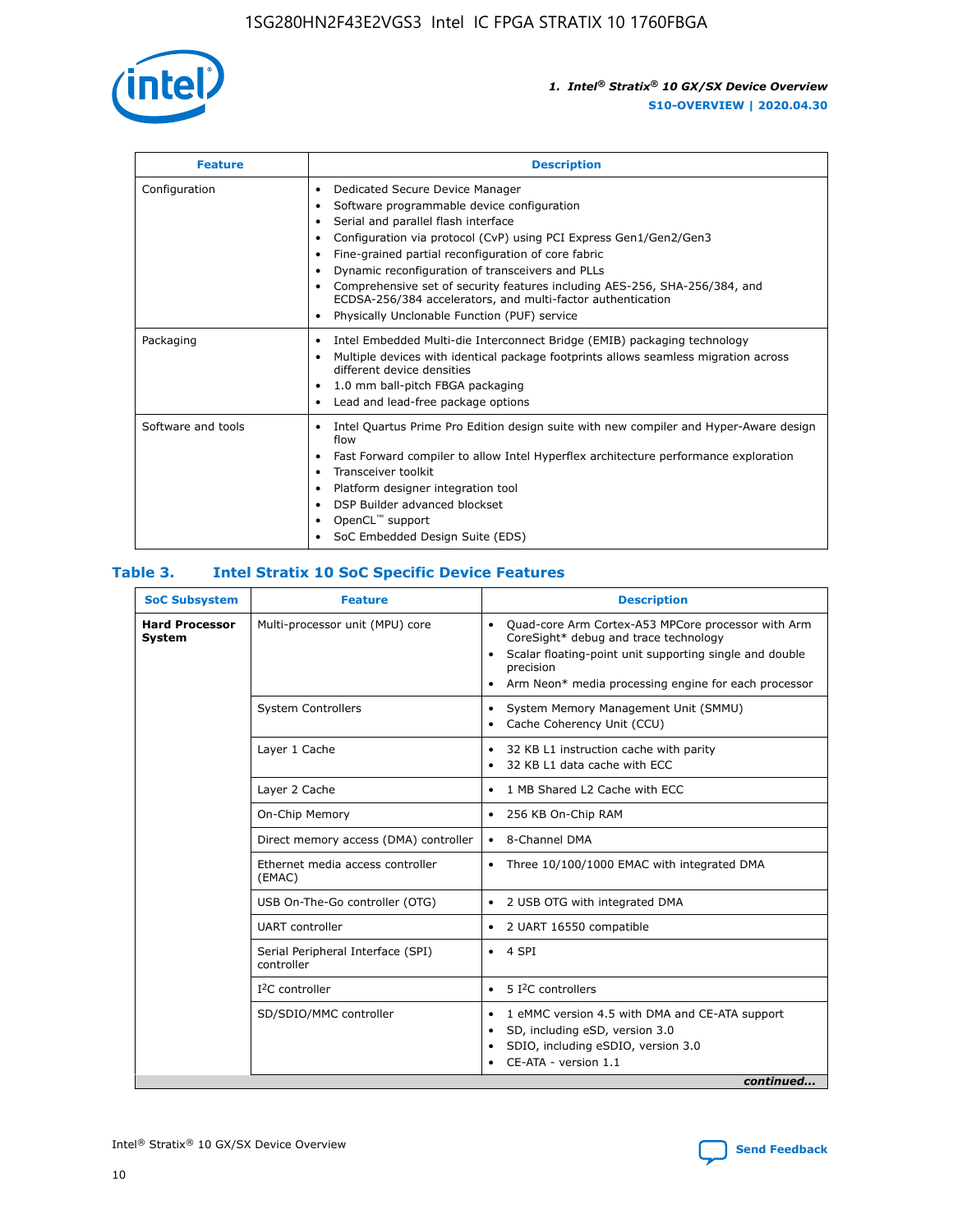

| <b>SoC Subsystem</b>                   | <b>Feature</b>             | <b>Description</b>                                                                                    |
|----------------------------------------|----------------------------|-------------------------------------------------------------------------------------------------------|
|                                        | NAND flash controller      | 1 ONFI 1.0, 8- and 16-bit support<br>$\bullet$                                                        |
|                                        | General-purpose I/O (GPIO) | Maximum of 48 software programmable GPIO<br>$\bullet$                                                 |
|                                        | Timers                     | 4 general-purpose timers<br>4 watchdog timers<br>٠                                                    |
| <b>Secure Device</b><br>Manager        | Security                   | Secure boot<br>$\bullet$<br>Advanced Encryption Standard (AES) and authentication<br>٠<br>(SHA/ECDSA) |
| External<br>Memory<br><b>Interface</b> | External Memory Interface  | Hard Memory Controller with DDR4 and DDR3<br>$\bullet$                                                |

## **1.4. Intel Stratix 10 Block Diagram**

## **Figure 2. Intel Stratix 10 FPGA and SoC Architecture Block Diagram**



HPS: Quad ARM Cortex-A53 Hard Processor System SDM: Secure Device Manager

# **1.5. Intel Stratix 10 FPGA and SoC Family Plan**

<sup>(2)</sup> The number of 27x27 multipliers is one-half the number of 18x19 multipliers.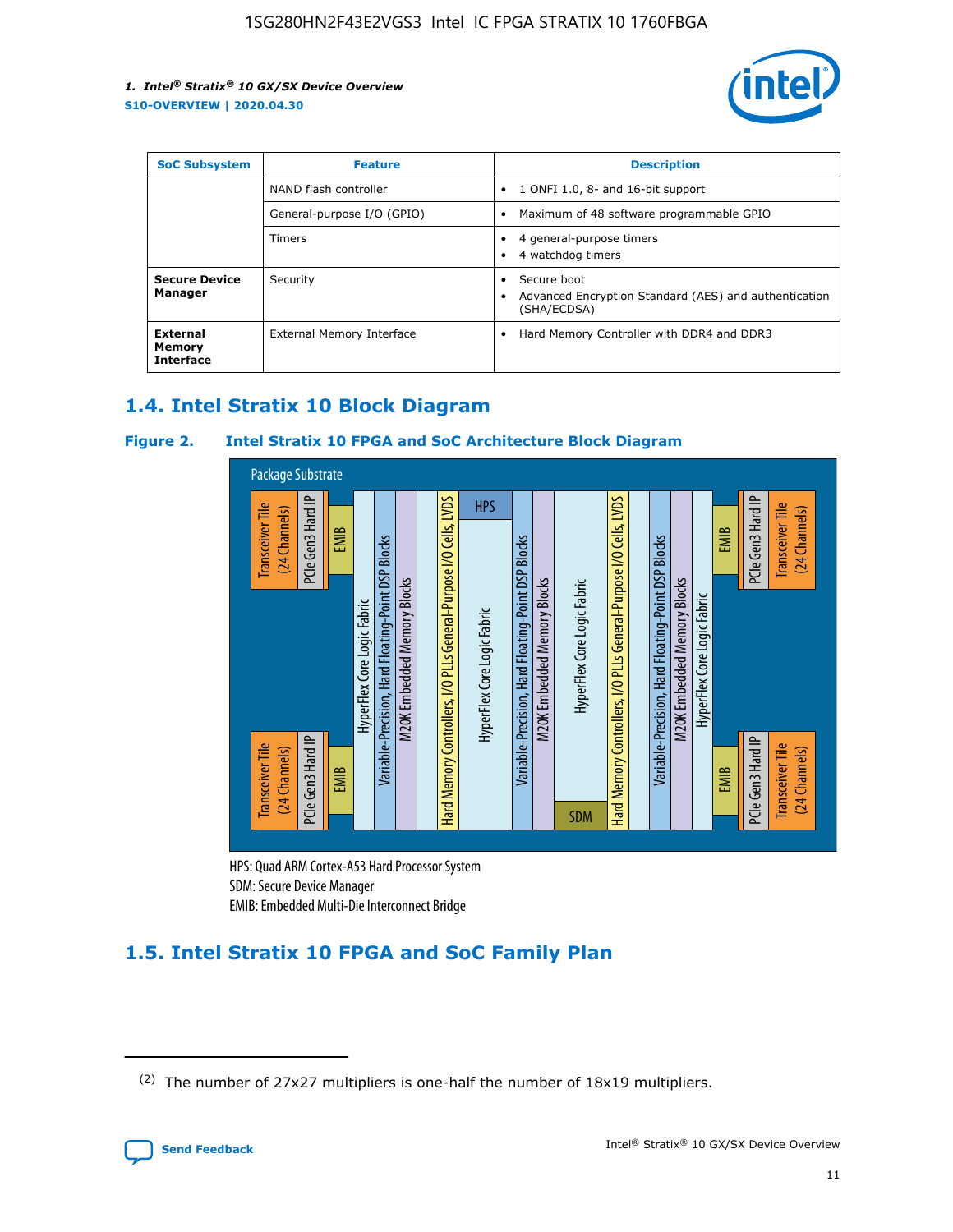

## **Table 4. Intel Stratix 10 GX/SX FPGA and SoC Family Plan—FPGA Core (part 1)**

| <b>Intel Stratix 10</b><br><b>GX/SX Device</b><br><b>Name</b> | <b>Logic Elements</b><br>(KLE) | <b>M20K Blocks</b> | <b>M20K Mbits</b> | <b>MLAB Counts</b> | <b>MLAB Mbits</b> | 18x19 Multi-<br>pliers <sup>(2)</sup> |
|---------------------------------------------------------------|--------------------------------|--------------------|-------------------|--------------------|-------------------|---------------------------------------|
| GX 400/<br>SX 400                                             | 378                            | 1,537              | 30                | 3,276              | $\overline{2}$    | 1,296                                 |
| GX 650/<br>SX 650                                             | 612                            | 2,489              | 49                | 5,364              | 3                 | 2,304                                 |
| GX 850/<br>SX 850                                             | 841                            | 3,477              | 68                | 7,124              | $\overline{4}$    | 4,032                                 |
| GX 1100/<br>SX 1100                                           | 1,325                          | 5,461              | 107               | 11,556             | $\overline{7}$    | 5,184                                 |
| GX 1650/<br>SX 1650                                           | 1,624                          | 5,851              | 114               | 13,764             | 8                 | 6,290                                 |
| GX 2100/<br>SX 2100                                           | 2,005                          | 6,501              | 127               | 17,316             | 11                | 7,488                                 |
| GX 2500/<br>SX 2500                                           | 2,422                          | 9,963              | 195               | 20,529             | 13                | 10,022                                |
| GX 2800/<br>SX 2800                                           | 2,753                          | 11,721             | 229               | 23,796             | 15                | 11,520                                |
| GX 1660                                                       | 1,679                          | 6,162              | 120               | 14,230             | 9                 | 6,652                                 |
| GX 2110                                                       | 2,073                          | 6,847              | 134               | 17,856             | 11                | 7,920                                 |
| <b>GX 10M</b>                                                 | 10,200                         | 12,950             | 253               | 87,984             | 55                | 6,912                                 |

#### **Table 5. Intel Stratix 10 GX/SX FPGA and SoC Family Plan—Interconnects, PLLs and Hard IP (part 2)**

| <b>Intel Stratix 10</b>            | <b>Interconnects</b> |                     |              | <b>PLLs</b> | <b>Hard IP</b>                       |  |
|------------------------------------|----------------------|---------------------|--------------|-------------|--------------------------------------|--|
| <b>GX/SX Device</b><br><b>Name</b> | <b>Maximum GPIOs</b> | <b>Maximum XCVR</b> | <b>fPLLs</b> | I/O PLLs    | <b>PCIe Hard IP</b><br><b>Blocks</b> |  |
| GX 400/<br>SX 400                  | 374                  | 24                  | 8            | 8           | $\mathbf{1}$                         |  |
| GX 650/<br>SX 650                  | 392                  | 24                  | 8            | 8           | $\mathbf{1}$                         |  |
| GX 850/<br>SX 850                  | 688                  | 48                  | 16           | 16          | 2                                    |  |
| GX 1100/<br>SX 1100                | 688                  | 48                  | 16           | 16          | 2                                    |  |
| GX 1650/<br>SX 1650                | 704                  | 96                  | 32           | 24          | $\overline{4}$                       |  |
| GX 2100/<br>SX 2100                | 704                  | 96                  | 32           | 24          | $\overline{4}$                       |  |
| GX 2500/<br>SX 2500                | 1,160                | 96                  | 32           | 24          | $\overline{4}$                       |  |
| GX 2800/<br>SX 2800                | 1,160                | 96                  | 32           | 24          | $\overline{4}$                       |  |
| continued                          |                      |                     |              |             |                                      |  |

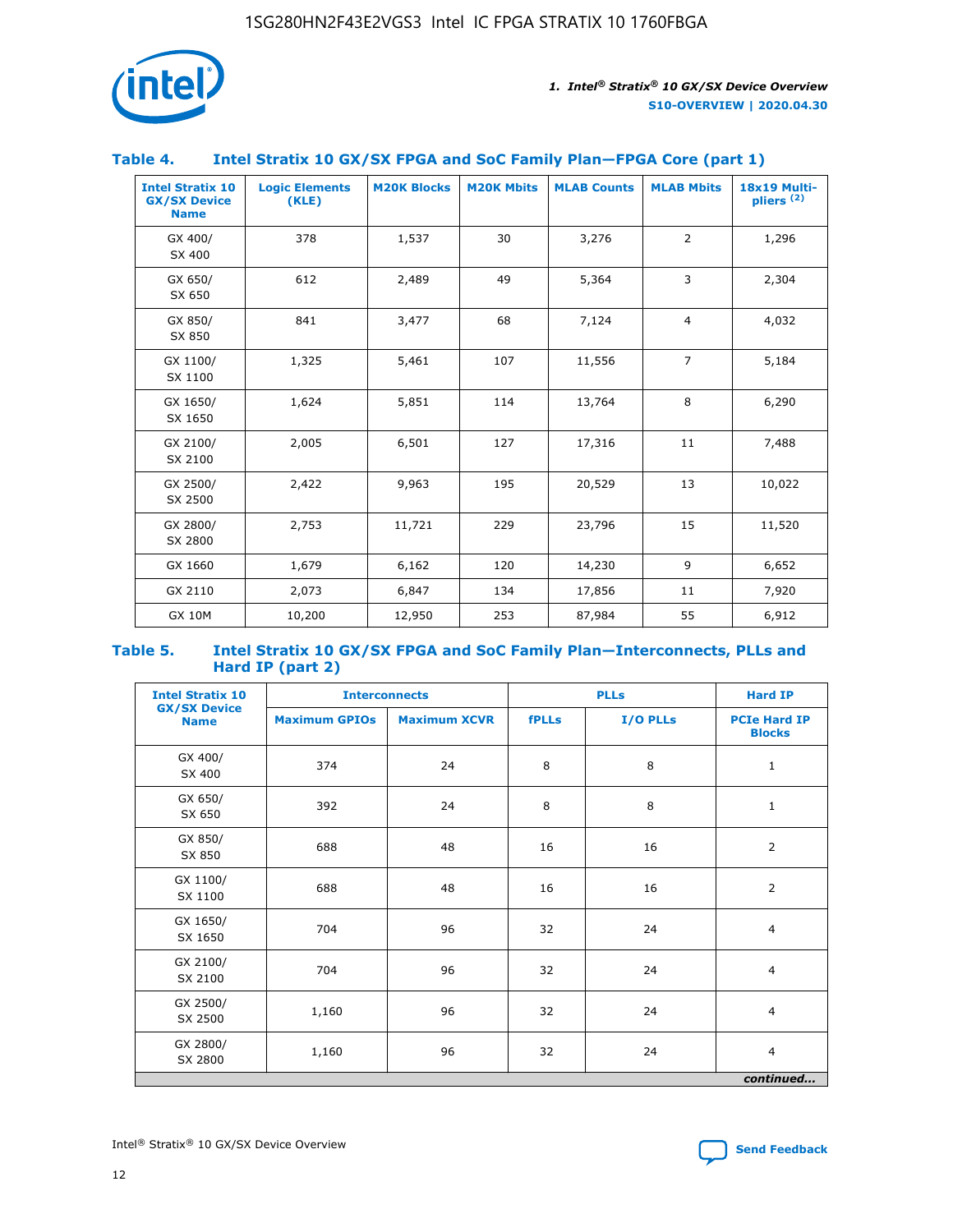

| <b>Intel Stratix 10</b>            | <b>Interconnects</b> |                     | <b>PLLs</b>  |                 | <b>Hard IP</b>                       |
|------------------------------------|----------------------|---------------------|--------------|-----------------|--------------------------------------|
| <b>GX/SX Device</b><br><b>Name</b> | <b>Maximum GPIOs</b> | <b>Maximum XCVR</b> | <b>fPLLs</b> | <b>I/O PLLs</b> | <b>PCIe Hard IP</b><br><b>Blocks</b> |
| GX 1660                            | 688                  | 48                  | 16           | 16              |                                      |
| GX 2110                            | 688                  | 48                  | 16           | 16              |                                      |
| <b>GX 10M</b>                      | 2,304                | 48                  | 24           | 48              | 4                                    |

## **Table 6. Intel Stratix 10 GX/SX FPGA and SoC Family Package Plan**

Cell legend: General Purpose I/Os, High-Voltage I/Os, LVDS Pairs, Transceivers (3) (4) (5) (6) (7) (8)

| <b>Intel Stratix 10</b><br><b>GX/SX Device</b><br><b>Name</b> | F1152<br><b>HF35</b><br>$(35x35 \text{ mm}^2)$ | F1760<br><b>NF43</b><br>(42.5x42.5<br>$mm2$ ) | F2397<br><b>UF50</b><br>$(50x50 \text{ mm}^2)$ | F2912<br><b>HF55</b><br>$(55x55$ mm <sup>2</sup> ) | F4938<br><b>NF74</b><br>$(70x74)$ mm <sup>2</sup> |
|---------------------------------------------------------------|------------------------------------------------|-----------------------------------------------|------------------------------------------------|----------------------------------------------------|---------------------------------------------------|
| GX 400/<br>SX 400                                             | 374, 56, 120, 24 <sup>(9)</sup>                | $\overline{\phantom{a}}$                      | $\overline{\phantom{a}}$                       | ۰                                                  |                                                   |
| GX 650/<br>SX 650                                             | 392, 8, 192, 24                                | $\overline{\phantom{a}}$                      | $\overline{\phantom{a}}$                       |                                                    |                                                   |
| GX 850/<br>SX 850                                             | ۰.                                             | 688, 16, 336, 48                              |                                                |                                                    |                                                   |
| GX 1100/<br>SX 1100                                           |                                                | 688, 16, 336, 48                              |                                                |                                                    |                                                   |
| GX 1650/<br>SX 1650                                           |                                                | 688, 16, 336, 48                              | 704, 32, 336, 96                               |                                                    |                                                   |
| GX 2100/<br>SX 2100                                           | -                                              | 688, 16, 336, 48                              | 704, 32, 336, 96                               | $\overline{\phantom{a}}$                           |                                                   |
| GX 2500/<br>SX 2500                                           |                                                | 688, 16, 336, 48                              | 704, 32, 336, 96                               | 1160, 8, 576, 24                                   |                                                   |
| GX 2800/                                                      | -                                              | 688, 16, 336, 48                              | 704, 32, 336, 96                               | 1160, 8, 576, 24                                   | $\overline{\phantom{a}}$<br>continued             |

- (3) All packages are ball grid arrays with 1.0 mm pitch.
- (4) High-Voltage I/O pins are used for 3 V and 2.5 V interfacing.
- $(5)$  Each LVDS pair can be configured as either a differential input or a differential output.
- (6) High-Voltage I/O pins and LVDS pairs are included in the General Purpose I/O count. Transceivers are counted separately.
- $(7)$  Each package column offers pin migration (common circuit board footprint) for all devices in the column.
- $(8)$  Intel Stratix 10 GX devices are pin migratable with Intel Stratix 10 SX devices in the same package.
- $(9)$  The Intel Stratix 10 SX/GX 400 device has a level shifter, and this imposes some restrictions on the number of LVDS pairs and I/O banks available (see "Intel Stratix 10 SX/GX 400 Device Level Shifter Details").

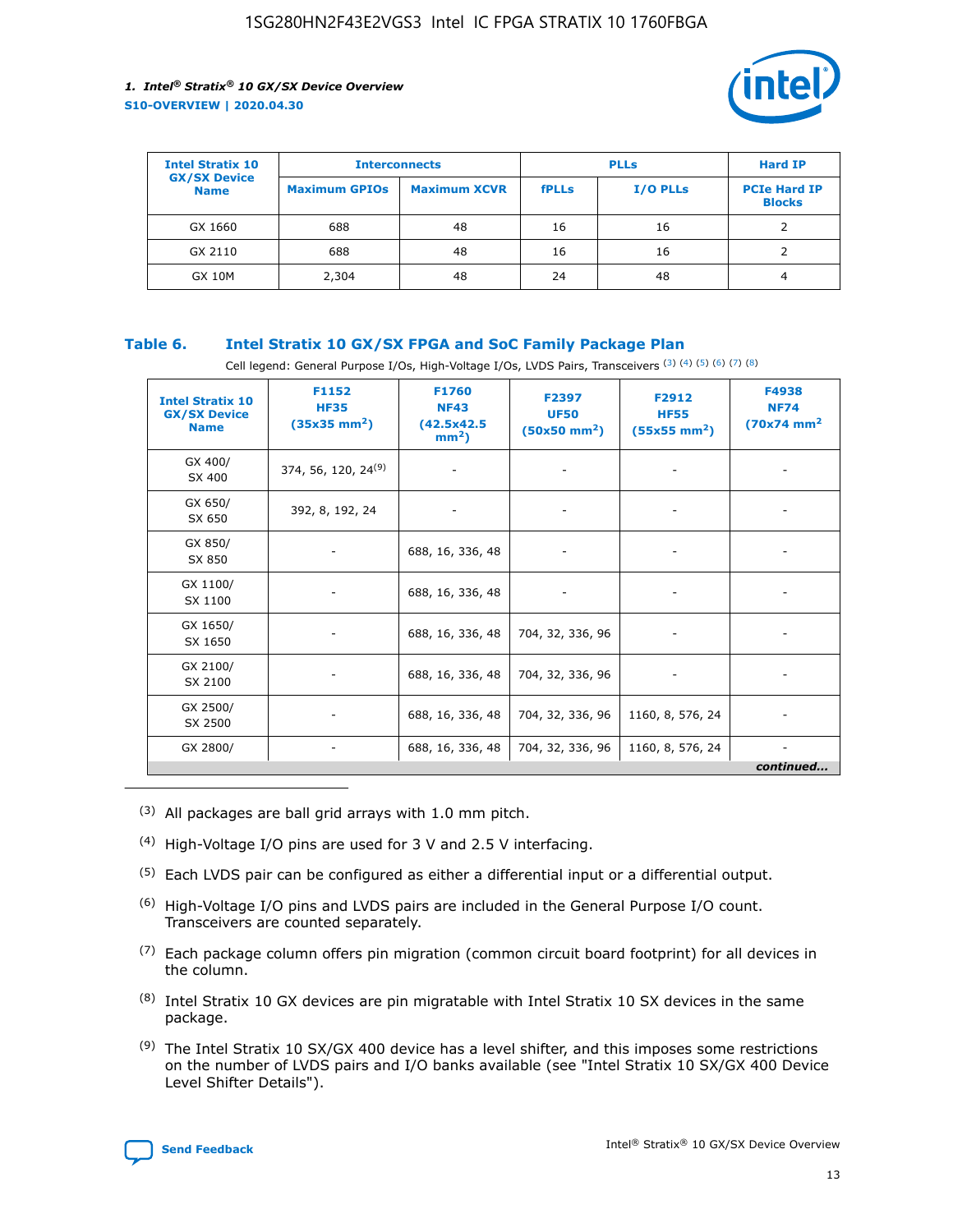

| <b>Intel Stratix 10</b><br><b>GX/SX Device</b><br><b>Name</b> | F1152<br><b>HF35</b><br>$(35x35)$ mm <sup>2</sup> ) | F1760<br><b>NF43</b><br>(42.5x42.5<br>$mm2$ ) | F2397<br><b>UF50</b><br>$(50x50 \text{ mm}^2)$ | F2912<br><b>HF55</b><br>$(55x55$ mm <sup>2</sup> ) | F4938<br><b>NF74</b><br>$(70x74)$ mm <sup>2</sup> |
|---------------------------------------------------------------|-----------------------------------------------------|-----------------------------------------------|------------------------------------------------|----------------------------------------------------|---------------------------------------------------|
| SX 2800                                                       |                                                     |                                               |                                                |                                                    |                                                   |
| GX 1660                                                       | -                                                   | 688, 16, 336, 48                              | $\overline{\phantom{a}}$                       |                                                    |                                                   |
| GX 2110                                                       |                                                     | 688, 16, 336, 48                              | $\overline{\phantom{a}}$                       |                                                    |                                                   |
| <b>GX 10M</b>                                                 | ۰                                                   |                                               |                                                |                                                    | 2304, 32, 1152,<br>48                             |





## **1.6. Intel Hyperflex Core Architecture**

Intel Stratix 10 FPGAs and SoCs are based on a core fabric featuring the new Intel Hyperflex core architecture. The Intel Hyperflex core architecture delivers 2X the clock frequency performance and up to 70% lower power compared to previous generation high-end FPGAs. Along with this performance breakthrough, the Intel Hyperflex core architecture delivers a number of advantages including:

- **Higher Throughput**—Capitalizes on 2X core clock frequency performance to obtain throughput breakthroughs
- **Improved Power Efficiency**—Uses reduced IP size, enabled by Intel Hyperflex, to consolidate designs which previously spanned multiple devices into a single device, thereby reducing power by up to 70% versus previous generation devices
- **Greater Design Functionality**—Uses faster clock frequency to reduce bus widths and reduce IP size, freeing up additional FPGA resources to add greater functionality
- **Increased Designer Productivity**—Boosts performance with less routing congestion and fewer design iterations using Hyper-Aware design tools, obtaining greater timing margin for more rapid timing closure

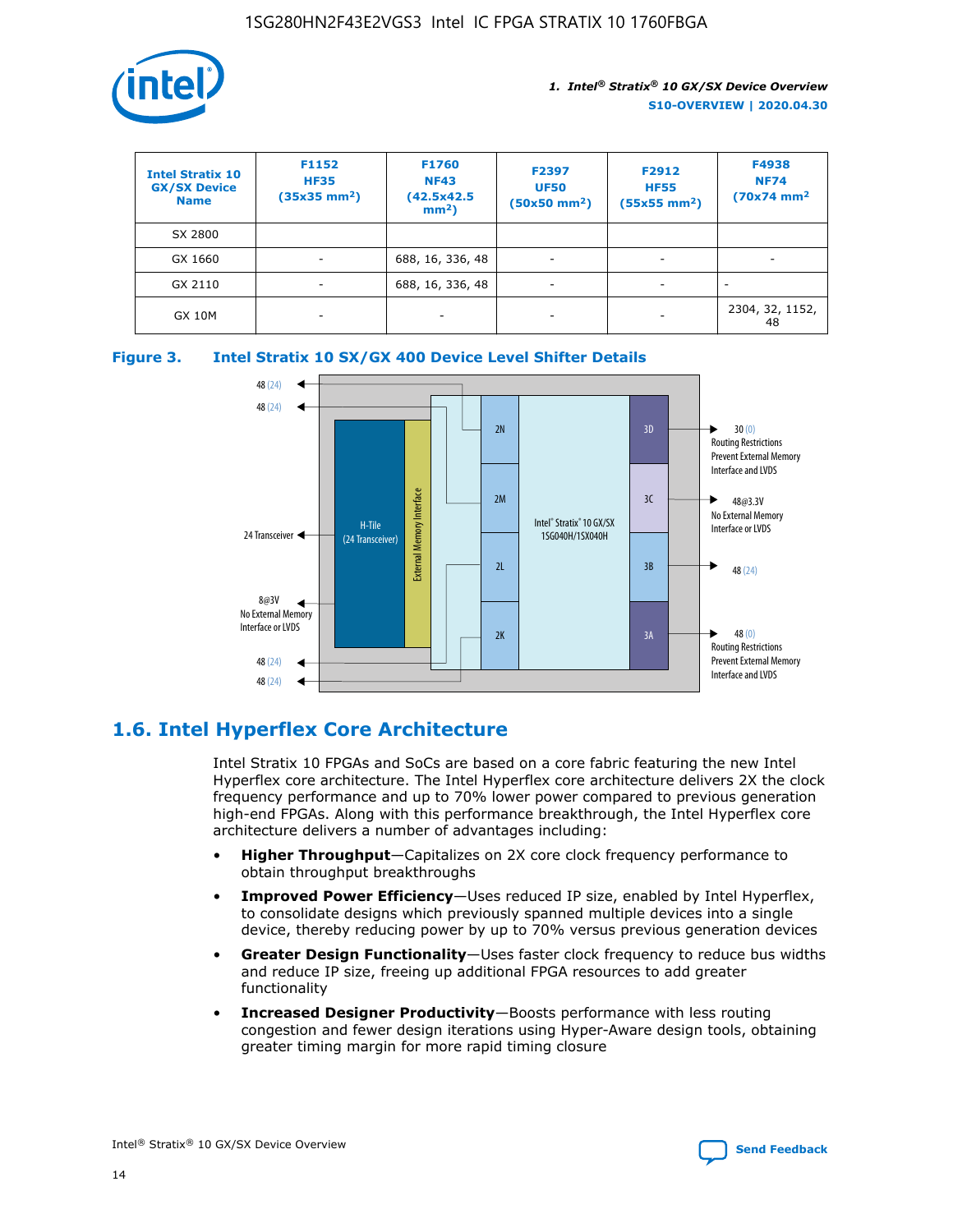*1. Intel® Stratix® 10 GX/SX Device Overview* **S10-OVERVIEW | 2020.04.30**



In addition to the traditional user registers found in the Adaptive Logic Modules (ALM), the Intel Hyperflex core architecture introduces additional bypassable registers everywhere throughout the fabric of the FPGA. These additional registers, called Hyper-Registers are available on every interconnect routing segment and at the inputs of all functional blocks.

#### **Figure 4. Bypassable Hyper-Register**



The Hyper-Registers enable the following key design techniques to achieve the 2X core performance increases:

- Fine grain Hyper-Retiming to eliminate critical paths
- Zero latency Hyper-Pipelining to eliminate routing delays
- Flexible Hyper-Optimization for best-in-class performance

By implementing these techniques in your design, the Hyper-Aware design tools automatically make use of the Hyper-Registers to achieve maximum core clock frequency.



## **Figure 5. Intel Hyperflex Core Architecture**

New Hyper-Registers throughout the core fabric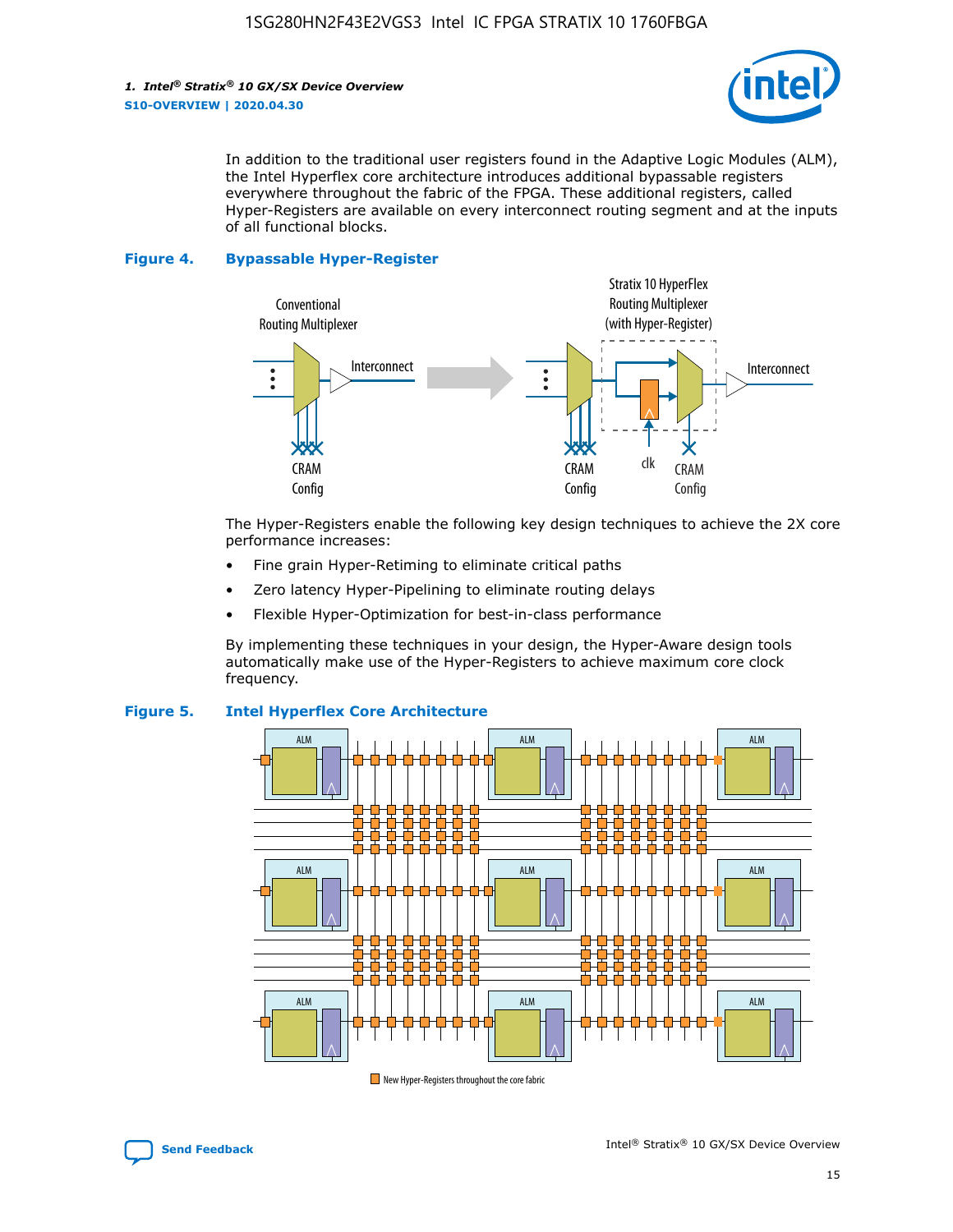

## **1.7. Heterogeneous 3D SiP Transceiver Tiles**

Intel Stratix 10 FPGAs and SoCs feature power efficient, high bandwidth, low latency transceivers. The transceivers are implemented on heterogeneous 3D System-in-Package (SiP) transceiver tiles, each containing 24 full-duplex transceiver channels. In addition to providing a high-performance transceiver solution to meet current connectivity needs, this allows for future flexibility and scalability as data rates, modulation schemes, and protocol IPs evolve.

## **Figure 6. Monolithic Core Fabric and Heterogeneous 3D SiP Transceiver Tiles**



## **Figure 7. Dual Core Fabric and Heterogeneous 3D SiP Transceiver Tiles (for the Intel Stratix 10 GX 10M Variant Only)**



Each transceiver tile contains:

- 24 full-duplex transceiver channels (PMA and PCS) $(10)$
- Reference clock distribution network
- Transmit PLLs
- High-speed clocking and bonding networks
- One instance of PCI Express hard IP

 $(10)$  12 full-duplex transceiver channels for the Intel Stratix 10 GX 10M variant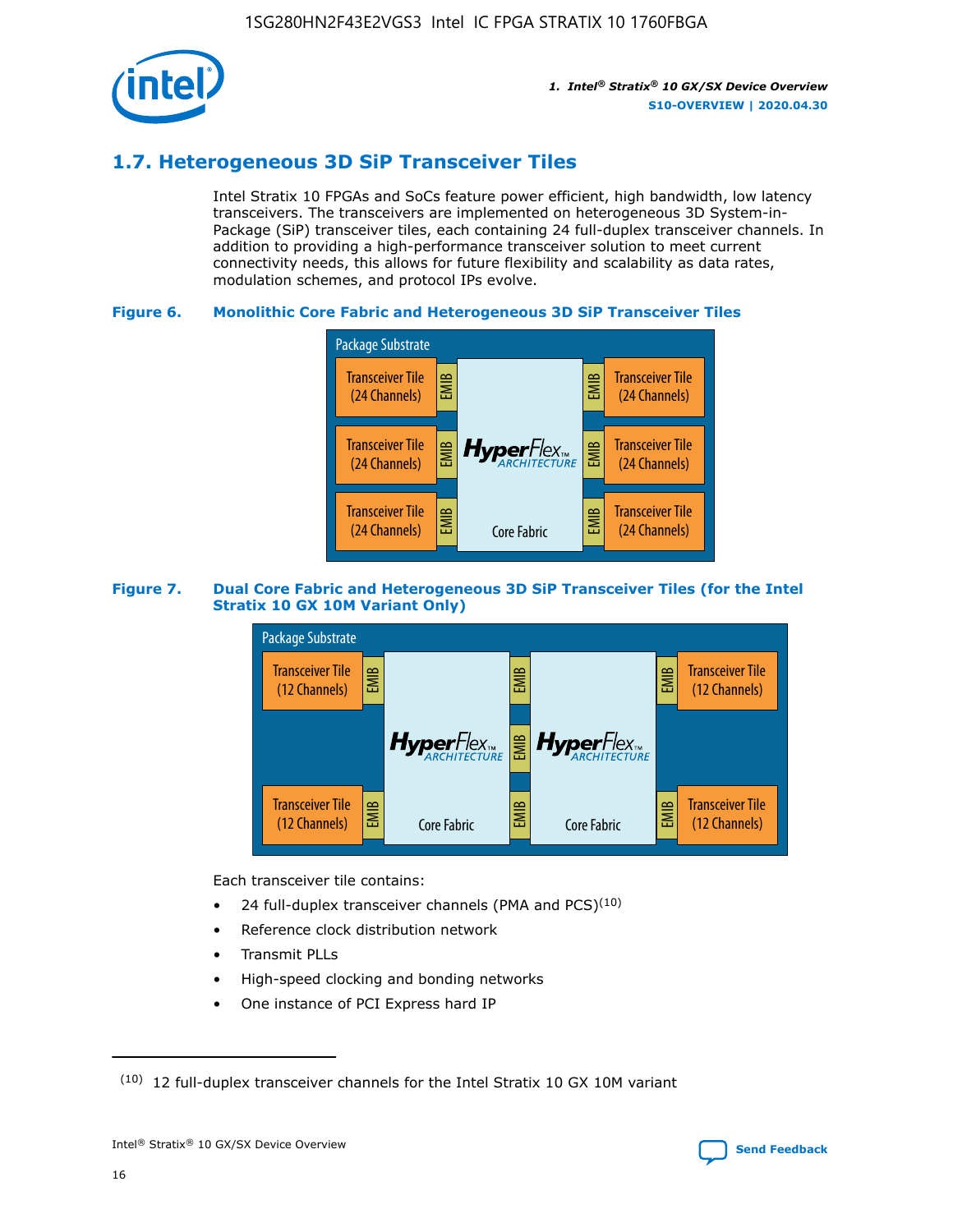



## **Figure 8. Heterogeneous 3D SiP Transceiver Tile Architecture**

## **1.8. Intel Stratix 10 Transceivers**

Intel Stratix 10 devices offer up to 96 total full-duplex transceiver channels. These channels provide continuous data rates from 1 Gbps to 28.3 Gbps for chip-to-chip, chip-to-module, and backplane applications. In each device,two thirds of the transceivers can be configured up to the maximum data rate of 28.3 Gbps to drive 100G interfaces and C form-factor pluggable CFP2/CFP4 optical modules. For longerreach backplane driving applications, advanced adaptive equalization circuits are used to equalize over 30 dB of system loss.

All transceiver channels feature a dedicated Physical Medium Attachment (PMA) and a hardened Physical Coding Sublayer (PCS).

- The PMA provides primary interfacing capabilities to physical channels.
- The PCS typically handles encoding/decoding, word alignment, and other preprocessing functions before transferring data to the FPGA core fabric.

Within each transceiver tile, the transceivers are arranged in four banks of six PMA-PCS groups. A wide variety of bonded and non-bonded data rate configurations are possible within each bank, and within each tile, using a highly configurable clock distribution network.

## **1.8.1. PMA Features**

PMA channels are comprised of transmitter (TX), receiver (RX), and high speed clocking resources.

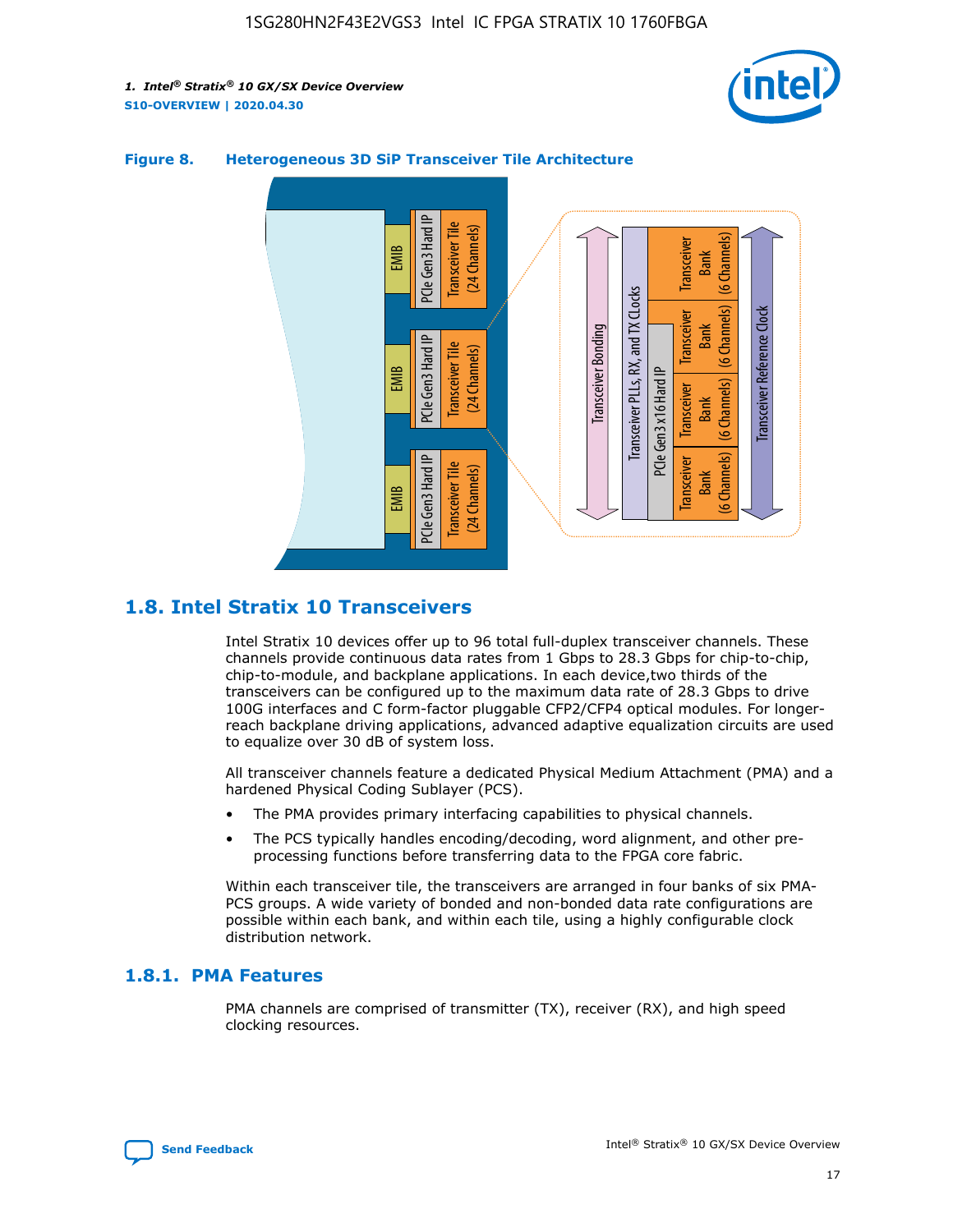

Intel Stratix 10 device features provide exceptional signal integrity at data rates up to 28.3 Gbps. Clocking options include ultra-low jitter LC tank-based (ATX) PLLs with optional fractional synthesis capability, channel PLLs operating as clock multiplier units (CMUs), and fractional synthesis PLLs (fPLLs).

- **ATX PLL**—can be configured in integer mode, or optionally, in a new fractional synthesis mode. Each ATX PLL spans the full frequency range of the supported data rate range providing a stable, flexible clock source with the lowest jitter.
- **CMU PLL**—when not being used as a transceiver, select PMA channels can be configured as channel PLLs operating as CMUs to provide an additional master clock source within the transceiver bank.
- **fPLL**—In addition, dedicated fPLLs are available with precision frequency synthesis capabilities. fPLLs can be used to synthesize multiple clock frequencies from a single reference clock source and replace multiple reference oscillators for multiprotocol and multi-rate applications.

On the receiver side, each PMA has an independent channel PLL that allows analog tracking for clock-data recovery. Each PMA also has advanced equalization circuits that compensate for transmission losses across a wide frequency spectrum.

- **Variable Gain Amplifier (VGA)**—to optimize the receiver's dynamic range
- **Continuous Time Linear Equalizer (CTLE)**—to compensate for channel losses with lowest power dissipation
- **Decision Feedback Equalizer (DFE)**—to provide additional equalization capability on backplanes even in the presence of crosstalk and reflections
- **On-Die Instrumentation (ODI)**—to provide on-chip eye monitoring capabilities (Eye Viewer). This capability helps to optimize link equalization parameters during board bring-up and supports in-system link diagnostics and equalization margin testing

## **Figure 9. Intel Stratix 10 Receiver Block Features**



All link equalization parameters feature automatic adaptation using the new Advanced Digital Adaptive Parametric Tuning (ADAPT) circuit. This circuit is used to dynamically set DFE tap weights, adjust CTLE parameters, and optimize VGA gain and threshold voltage. Finally, optimal and consistent signal integrity is ensured by using the new



Intel<sup>®</sup> Stratix<sup>®</sup> 10 GX/SX Device Overview **[Send Feedback](mailto:FPGAtechdocfeedback@intel.com?subject=Feedback%20on%20Intel%20Stratix%2010%20GX/SX%20Device%20Overview%20(S10-OVERVIEW%202020.04.30)&body=We%20appreciate%20your%20feedback.%20In%20your%20comments,%20also%20specify%20the%20page%20number%20or%20paragraph.%20Thank%20you.)** Send Feedback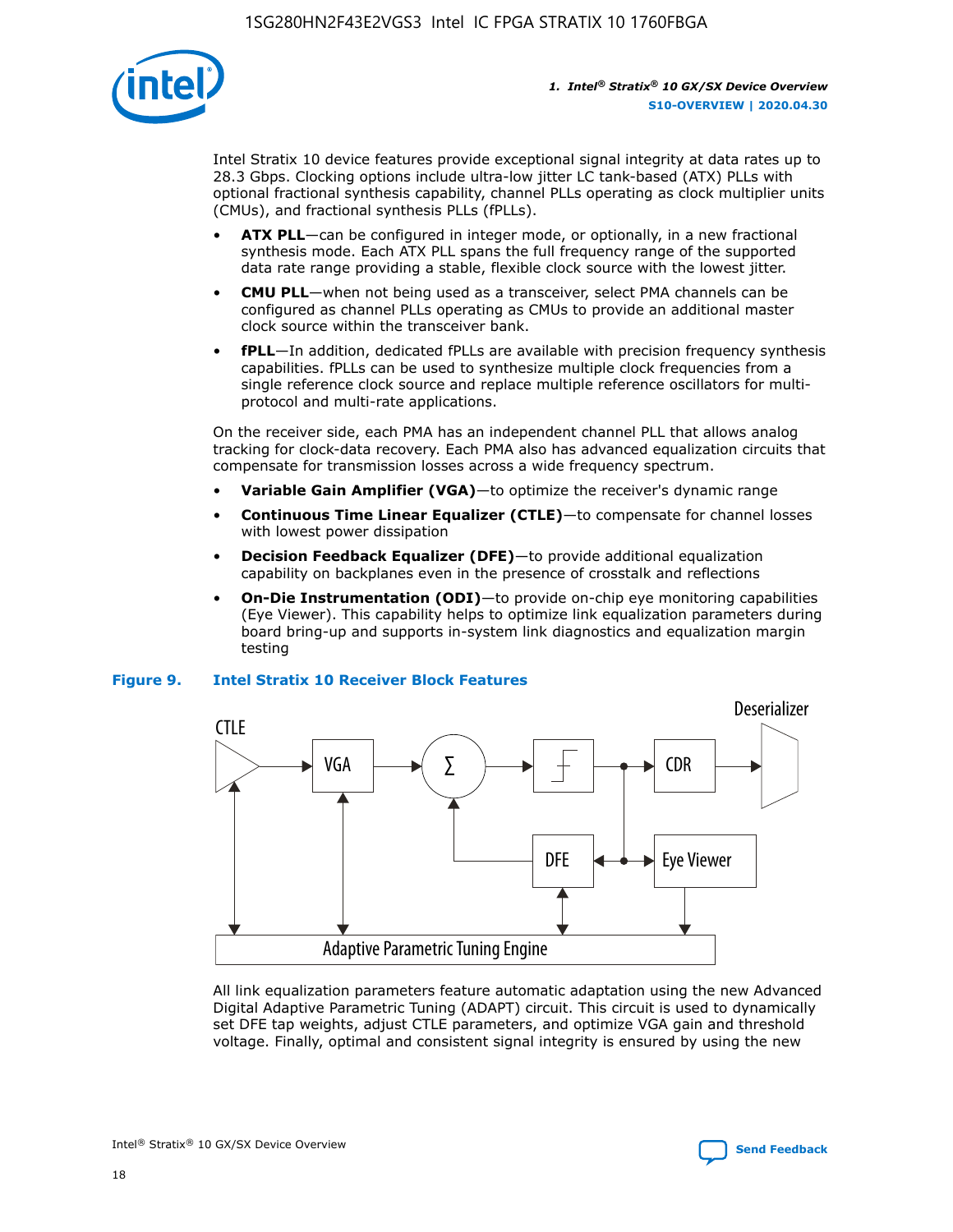

hardened Precision Signal Integrity Calibration Engine (PreSICE) to automatically calibrate all transceiver circuit blocks on power-up. This gives the most link margin and ensures robust, reliable, and error-free operation.

#### **Table 7. Transceiver PMA Features**

| <b>Feature</b>                                                       | <b>Capability</b>                                                                                                                                                                                         |
|----------------------------------------------------------------------|-----------------------------------------------------------------------------------------------------------------------------------------------------------------------------------------------------------|
| Chip-to-Chip Data Rates                                              | 1 Gbps (11) to 28.3 Gbps (Intel Stratix 10 GX/SX devices)                                                                                                                                                 |
| <b>Backplane Support</b>                                             | Drive backplanes at data rates up to 28.3 Gbps, including 10GBASE-KR compliance                                                                                                                           |
| Optical Module Support                                               | SFP+/SFP, XFP, CXP, QSFP/QSFP28, QSFPDD, CFP/CFP2/CFP4                                                                                                                                                    |
| Cable Driving Support                                                | SFP+ Direct Attach, PCI Express over cable, eSATA                                                                                                                                                         |
| <b>Transmit Pre-Emphasis</b>                                         | 5-tap transmit pre-emphasis and de-emphasis to compensate for system channel loss                                                                                                                         |
| Continuous Time Linear<br>Equalizer (CTLE)                           | Dual mode, high-gain, and high-data rate, linear receive equalization to compensate for<br>system channel loss                                                                                            |
| Decision Feedback Equalizer<br>(DFE)                                 | 15 fixed tap DFE to equalize backplane channel loss in the presence of crosstalk and noisy<br>environments                                                                                                |
| Advanced Digital Adaptive<br>Parametric Tuning (ADAPT)               | Fully digital adaptation engine to automatically adjust all link equalization parameters-<br>including CTLE, DFE, and VGA blocks-that provide optimal link margin without intervention<br>from user logic |
| Precision Signal Integrity<br>Calibration Engine (PreSICE)           | Hardened calibration controller to quickly calibrate all transceiver control parameters on<br>power-up, which provides the optimal signal integrity and jitter performance                                |
| <b>ATX Transmit PLLs</b>                                             | Low jitter ATX (inductor-capacitor) transmit PLLs with continuous tuning range to cover a<br>wide range of standard and proprietary protocols, with optional fractional frequency<br>synthesis capability |
| <b>Fractional PLLs</b>                                               | On-chip fractional frequency synthesizers to replace on-board crystal oscillators and reduce<br>system cost                                                                                               |
| Digitally Assisted Analog<br>CDR.                                    | Superior jitter tolerance with fast lock time                                                                                                                                                             |
| On-Die Instrumentation-<br>Eye Viewer and Jitter Margin<br>Tool      | Simplify board bring-up, debug, and diagnostics with non-intrusive, high-resolution eye<br>monitoring (Eye Viewer). Also inject jitter from transmitter to test link margin in system.                    |
| Dynamic Reconfiguration                                              | Allows for independent control of each transceiver channel Avalon memory-mapped<br>interface for the most transceiver flexibility.                                                                        |
| Multiple PCS-PMA and PCS-<br>Core to FPGA fabric interface<br>widths | 8, 10, 16, 20, 32, 40, or 64 bit interface widths for flexibility of deserialization width,<br>encoding, and reduced latency                                                                              |

## **1.8.2. PCS Features**

Intel Stratix 10 PMA channels interface with core logic through configurable and bypassable PCS interface layers.

The PCS contains multiple gearbox implementations to decouple the PMA and PCS interface widths. This feature provides the flexibility to implement a wide range of applications with 8, 10, 16, 20, 32, 40, or 64 bit interface width between each transceiver and the core logic.

 $(11)$  Stratix 10 transceivers can support data rates below 1 Gbps with over sampling.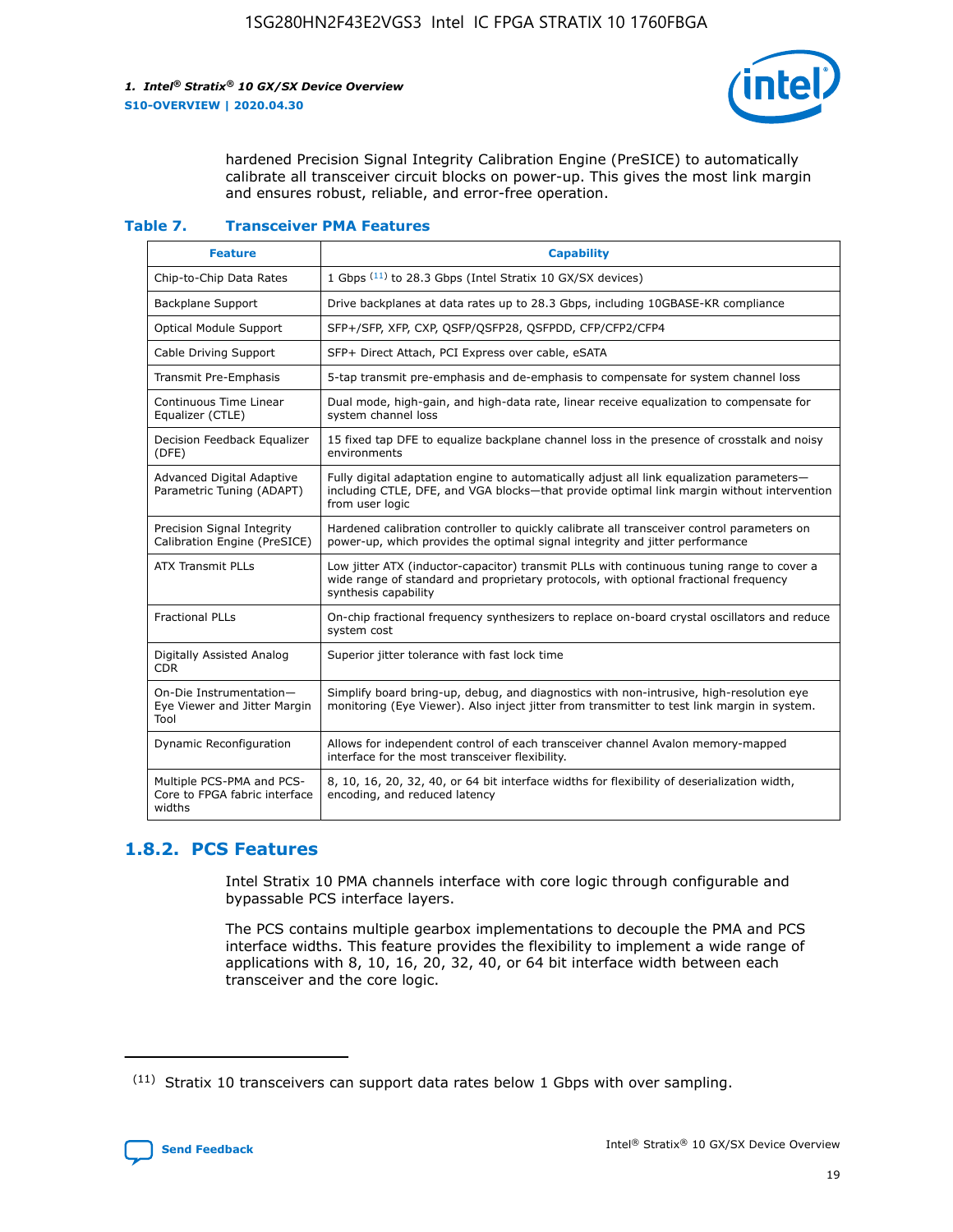

The PCS also contains hard IP to support a variety of standard and proprietary protocols across a wide range of data rates and encoding schemes. The Standard PCS mode provides support for 8B/10B encoded applications up to 12.5 Gbps. The Enhanced PCS mode supports 64B/66B and 64B/67B encoded applications up to 17.4 Gbps. The enhanced PCS mode also includes an integrated 10GBASE-KR/40GBASE-KR4 Forward Error Correction (FEC) circuit. For highly customized implementations, a PCS Direct mode provides an interface up to 64 bits wide to allow for custom encoding and support for data rates up to 28.3 Gbps.

For more information about the PCS-Core interface or the double rate transfer mode, refer to the *Intel Stratix 10 L- and H-Tile Transceiver PHY User Guide*, and the *Intel Stratix 10 E-Tile Transceiver PHY User Guide*.

| <b>PCS Protocol</b><br><b>Support</b>                  | <b>Data Rate (Gbps)</b> | <b>Transmitter Data Path</b>                                                                                                                                              | <b>Receiver Data Path</b>                                                                                                                                                                                      |
|--------------------------------------------------------|-------------------------|---------------------------------------------------------------------------------------------------------------------------------------------------------------------------|----------------------------------------------------------------------------------------------------------------------------------------------------------------------------------------------------------------|
| Standard PCS                                           | 1 to 12.5               | Phase compensation FIFO, byte<br>serializer, 8B/10B encoder, bit-slipper,<br>channel bonding                                                                              | Rate match FIFO, word-aligner, 8B/10B<br>decoder, byte deserializer, byte<br>ordering                                                                                                                          |
| <b>PCI Express</b><br>Gen1/Gen2 x1,<br>x2, x4, x8, x16 | $2.5$ and $5.0$         | Same as Standard PCS plus PIPE 2.0<br>interface to core                                                                                                                   | Same as Standard PCS plus PIPE 2.0<br>interface to core                                                                                                                                                        |
| PCI Express Gen3<br>x1, x2, x4, x8,<br>x16             | 8.0                     | Phase compensation FIFO, byte<br>serializer, encoder, scrambler, bit-<br>slipper, gear box, channel bonding, and<br>PIPE 3.0 interface to core, auto speed<br>negotiation | Rate match FIFO (0-600 ppm mode),<br>word-aligner, decoder, descrambler,<br>phase compensation FIFO, block sync,<br>byte deserializer, byte ordering, PIPE<br>3.0 interface to core, auto speed<br>negotiation |
| CPRI                                                   | 0.6144 to 9.8           | Same as Standard PCS plus<br>deterministic latency serialization                                                                                                          | Same as Standard PCS plus<br>deterministic latency deserialization                                                                                                                                             |
| <b>Enhanced PCS</b>                                    | 2.5 to 17.4             | FIFO, channel bonding, bit-slipper, and<br>gear box                                                                                                                       | FIFO, block sync, bit-slipper, and gear<br>box                                                                                                                                                                 |
| 10GBASE-R                                              | 10.3125                 | FIFO, 64B/66B encoder, scrambler,<br>FEC, and gear box                                                                                                                    | FIFO, 64B/66B decoder, descrambler,<br>block sync, FEC, and gear box                                                                                                                                           |
| Interlaken                                             | 4.9 to 17.4             | FIFO, channel bonding, frame<br>generator, CRC-32 generator,<br>scrambler, disparity generator, bit-<br>slipper, and gear box                                             | FIFO, CRC-32 checker, frame sync,<br>descrambler, disparity checker, block<br>sync, and gear box                                                                                                               |
| 11.3<br>SFI-S/SFI-5.2                                  |                         | FIFO, channel bonding, bit-slipper, and<br>gear box                                                                                                                       | FIFO, bit-slipper, and gear box                                                                                                                                                                                |
| <b>IEEE 1588</b>                                       | 1.25 to 10.3125         | FIFO (fixed latency), 64B/66B encoder,<br>scrambler, and gear box                                                                                                         | FIFO (fixed latency), 64B/66B decoder,<br>descrambler, block sync, and gear box                                                                                                                                |
| SDI                                                    | up to 12.5              | FIFO and gear box                                                                                                                                                         | FIFO, bit-slipper, and gear box                                                                                                                                                                                |
| GigE                                                   | 1.25                    | Same as Standard PCS plus GigE state<br>machine                                                                                                                           | Same as Standard PCS plus GigE state<br>machine                                                                                                                                                                |
| <b>PCS Direct</b>                                      | up to 28.3              | Custom                                                                                                                                                                    | Custom                                                                                                                                                                                                         |

## **Table 8. Transceiver PCS Features**

#### **Related Information**

[Intel Stratix 10 L- and H-Tile Transceiver PHY User Guide](https://www.altera.com/documentation/wry1479165198810.html)

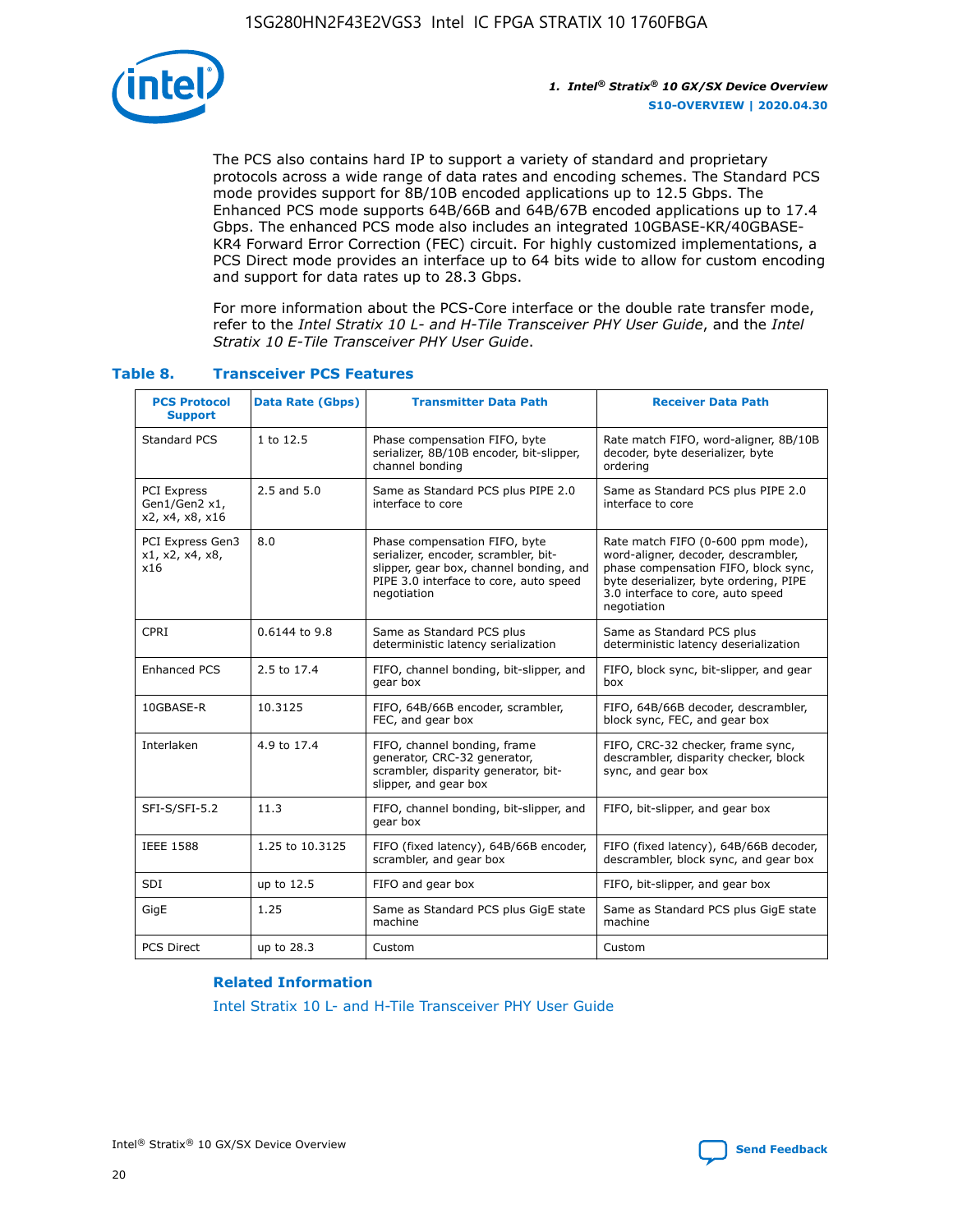

## **1.9. PCI Express Gen1/Gen2/Gen3 Hard IP**

Intel Stratix 10 devices contain embedded PCI Express hard IP designed for performance, ease-of-use, increased functionality, and designer productivity.

The PCI Express hard IP consists of the PHY, Data Link, and Transaction layers. It also supports PCI Express Gen1/Gen2/Gen3 end point and root port, in x1/x2/x4/x8/x16 lane configurations. The PCI Express hard IP is capable of operating independently from the core logic (autonomous mode). This feature allows the PCI Express link to power up and complete link training in less than 100 ms, while the rest of the device is still in the process of being configured. The hard IP also provides added functionality, which makes it easier to support emerging features such as Single Root I/O Virtualization (SR-IOV) and optional protocol extensions.

The PCI Express hard IP has improved end-to-end data path protection using Error Checking and Correction (ECC). In addition, the hard IP supports configuration of the device via protocol (CvP) across the PCI Express bus at Gen1/Gen2/Gen3 rates.

## **1.10. Interlaken PCS Hard IP**

Intel Stratix 10 devices have integrated Interlaken PCS hard IP supporting rates up to 17.4 Gbps per lane.

The Interlaken PCS hard IP is based on the proven functionality of the PCS developed for Intel's previous generation FPGAs, which has demonstrated interoperability with Interlaken ASSP vendors and third-party IP suppliers. The Interlaken PCS hard IP is present in every transceiver channel in Intel Stratix 10 devices.

## **1.11. 10G Ethernet Hard IP**

Intel Stratix 10 devices include IEEE 802.3 10-Gbps Ethernet (10GbE) compliant 10GBASE-R PCS and PMA hard IP. The scalable 10GbE hard IP supports multiple independent 10GbE ports while using a single PLL for all the 10GBASE-R PCS instantiations, which saves on core logic resources and clock networks.

The integrated serial transceivers simplify multi-port 10GbE systems compared to 10 GbE Attachment Unit Interface (XAUI) interfaces that require an external XAUI-to-10G PHY. Furthermore, the integrated transceivers incorporate signal conditioning circuits, which enable direct connection to standard 10G XFP and SFP+ pluggable optical modules. The transceivers also support backplane Ethernet applications and include a hard 10GBASE-KR/40GBASE-KR4 Forward Error Correction (FEC) circuit that can be used for both 10G and 40G applications. The integrated 10G Ethernet hard IP and 10G transceivers save external PHY cost, board space and system power. The 10G Ethernet PCS hard IP and 10GBASE-KR FEC are present in every transceiver channel.

## **1.12. External Memory and General Purpose I/O**

Intel Stratix 10 devices offer substantial external memory bandwidth, with up to ten 72 bit wide DDR4 memory interfaces running at up to 2666 Mbps. For external memory interface and LVDS restrictions, see [AN 906: Intel Stratix 10 GX 400, SX 400,](https://www.intel.com/content/www/us/en/programmable/documentation/sjf1574667190623.html#bft1574667627484) [and TX 400 Routing and Designing Floorplan Guidelines.](https://www.intel.com/content/www/us/en/programmable/documentation/sjf1574667190623.html#bft1574667627484)

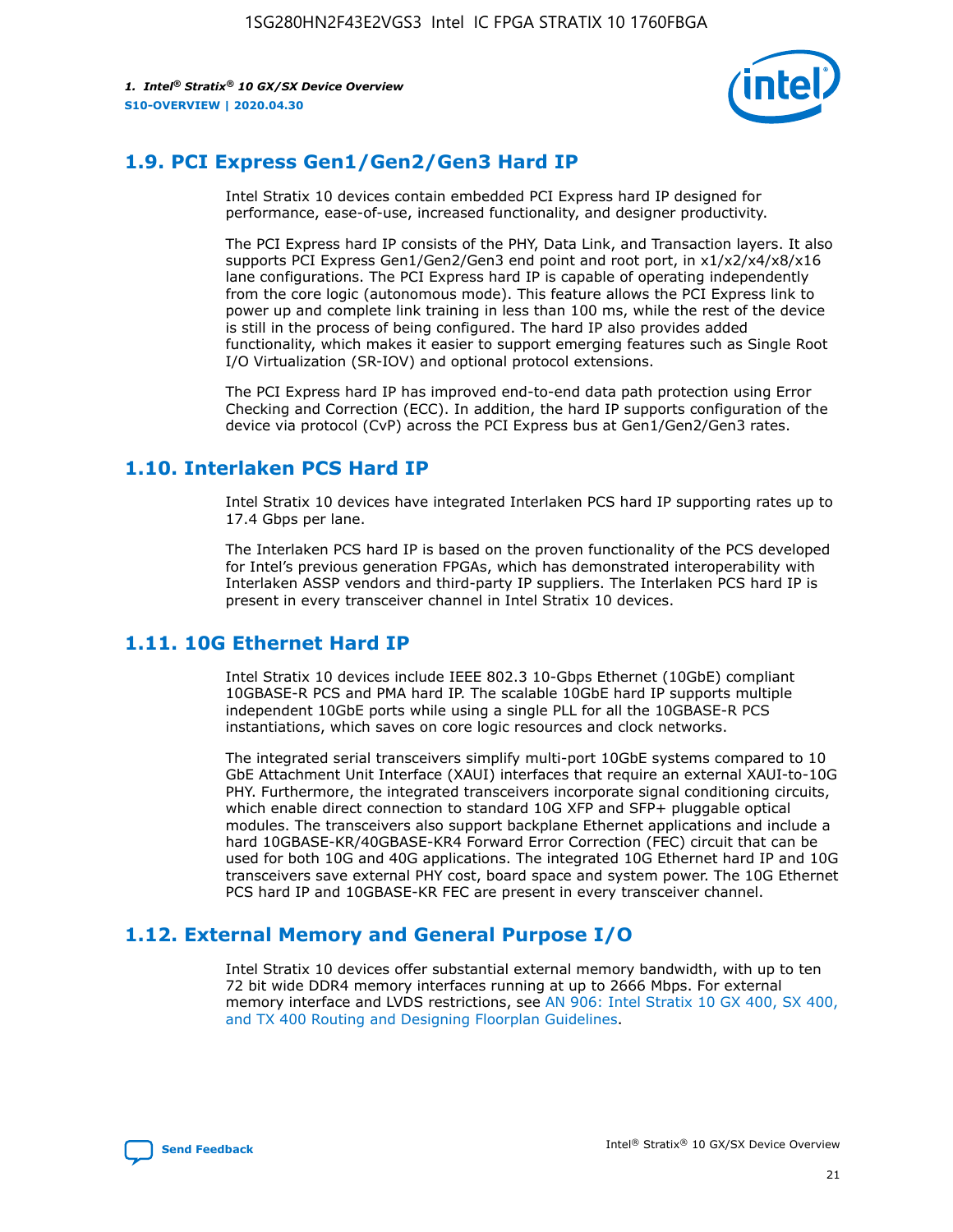

This bandwidth is provided along with the ease of design, lower power, and resource efficiencies of hardened high-performance memory controllers. The external memory interfaces can be configured up to a maximum width of 144 bits when using either hard or soft memory controllers.

### **Figure 10. Hard Memory Controller**



Each I/O bank contains 48 general purpose I/Os and a high-efficiency hard memory controller capable of supporting many different memory types, each with different performance capabilities. The hard memory controller is also capable of being bypassed and replaced by a soft controller implemented in user logic. The I/Os each have a hardened double data rate (DDR) read/write path (PHY) capable of performing key memory interface functionality such as:

- Read/write leveling
- FIFO buffering to lower latency and improve margin
- Timing calibration
- On-chip termination

The timing calibration is aided by the inclusion of hard microcontrollers based on Intel's Nios® II technology, specifically tailored to control the calibration of multiple memory interfaces. This calibration allows the Intel Stratix 10 device to compensate for any changes in process, voltage, or temperature either within the Intel Stratix 10 device itself, or within the external memory device. The advanced calibration algorithms ensure maximum bandwidth and robust timing margin across all operating conditions.

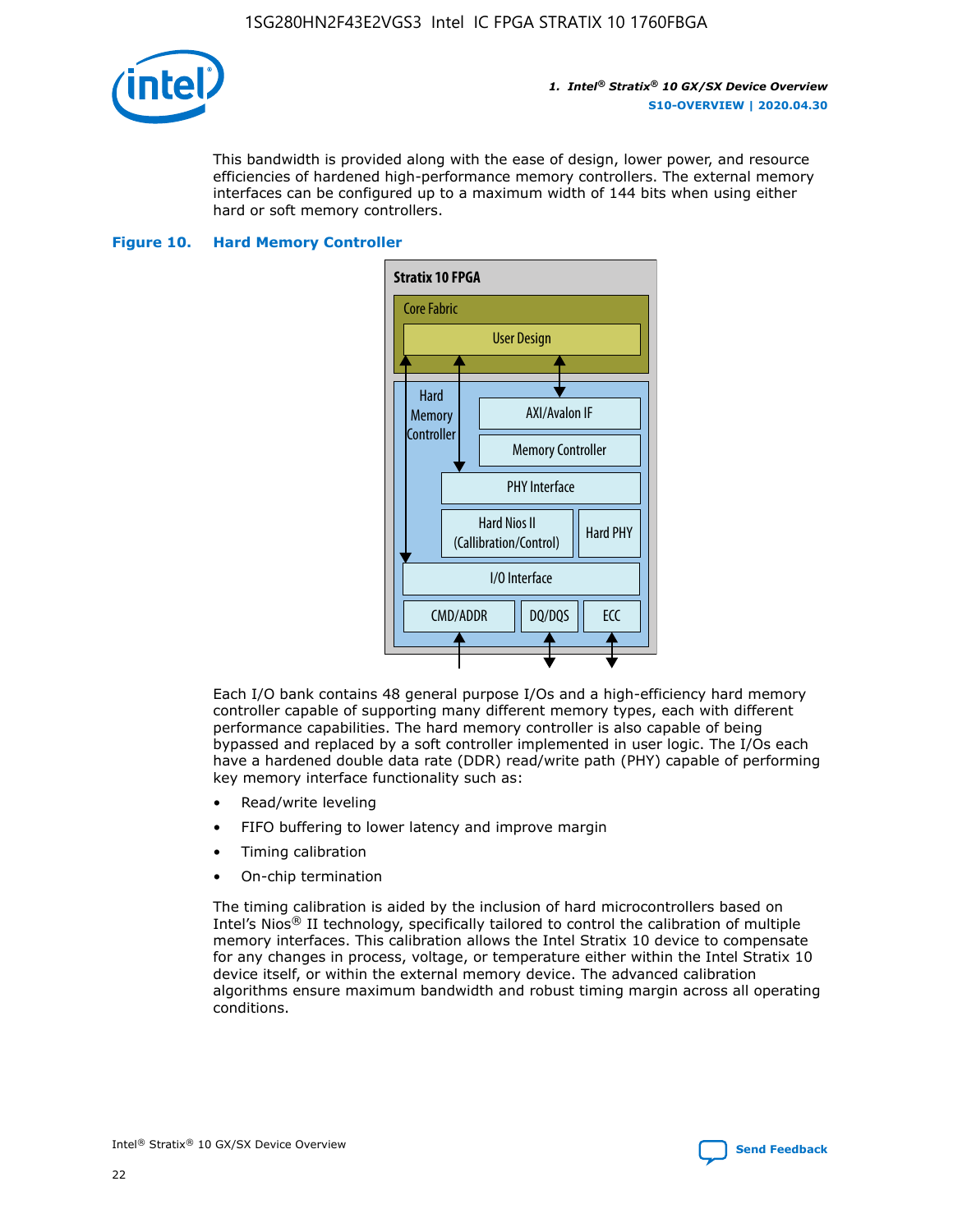

#### **Table 9. External Memory Interface Performance**

The listed speeds are for the 1-rank case.

| <b>Interface</b> | <b>Controller Type</b> | <b>Performance</b><br>(maximum rate possible) |
|------------------|------------------------|-----------------------------------------------|
| DDR4             | Hard                   | 2666 Mbps                                     |
| DDR <sub>3</sub> | Hard                   | 2133 Mbps                                     |
| QDRII+           | Soft                   | 1,100 Mtps                                    |
| QDRII+ Xtreme    | Soft                   | 1,266 Mtps                                    |
| <b>ODRIV</b>     | Soft                   | 2,133 Mtps                                    |
| RLDRAM III       | Soft                   | 2400 Mbps                                     |
| <b>RLDRAM II</b> | Soft                   | 533 Mbps                                      |

In addition to parallel memory interfaces, Intel Stratix 10 devices support serial memory technologies such as the Hybrid Memory Cube (HMC). The HMC is supported by the Intel Stratix 10 high-speed serial transceivers, which connect up to four HMC links, with each link running at data rates of 15 Gbps (HMC short reach specification).

Intel Stratix 10 devices also feature general purpose I/Os capable of supporting a wide range of single-ended and differential I/O interfaces. LVDS rates up to 1.6 Gbps are supported, with each pair of pins having both a differential driver and a differential input buffer. This enables configurable direction for each LVDS pair.

## **1.13. Adaptive Logic Module (ALM)**

Intel Stratix 10 devices use a similar adaptive logic module (ALM) as the previous generation Intel Arria 10 and Stratix V FPGAs, allowing for efficient implementation of logic functions and easy conversion of IP between the devices.

The ALM block diagram shown in the following figure has eight inputs with a fracturable look-up table (LUT), two dedicated embedded adders, and four dedicated registers.

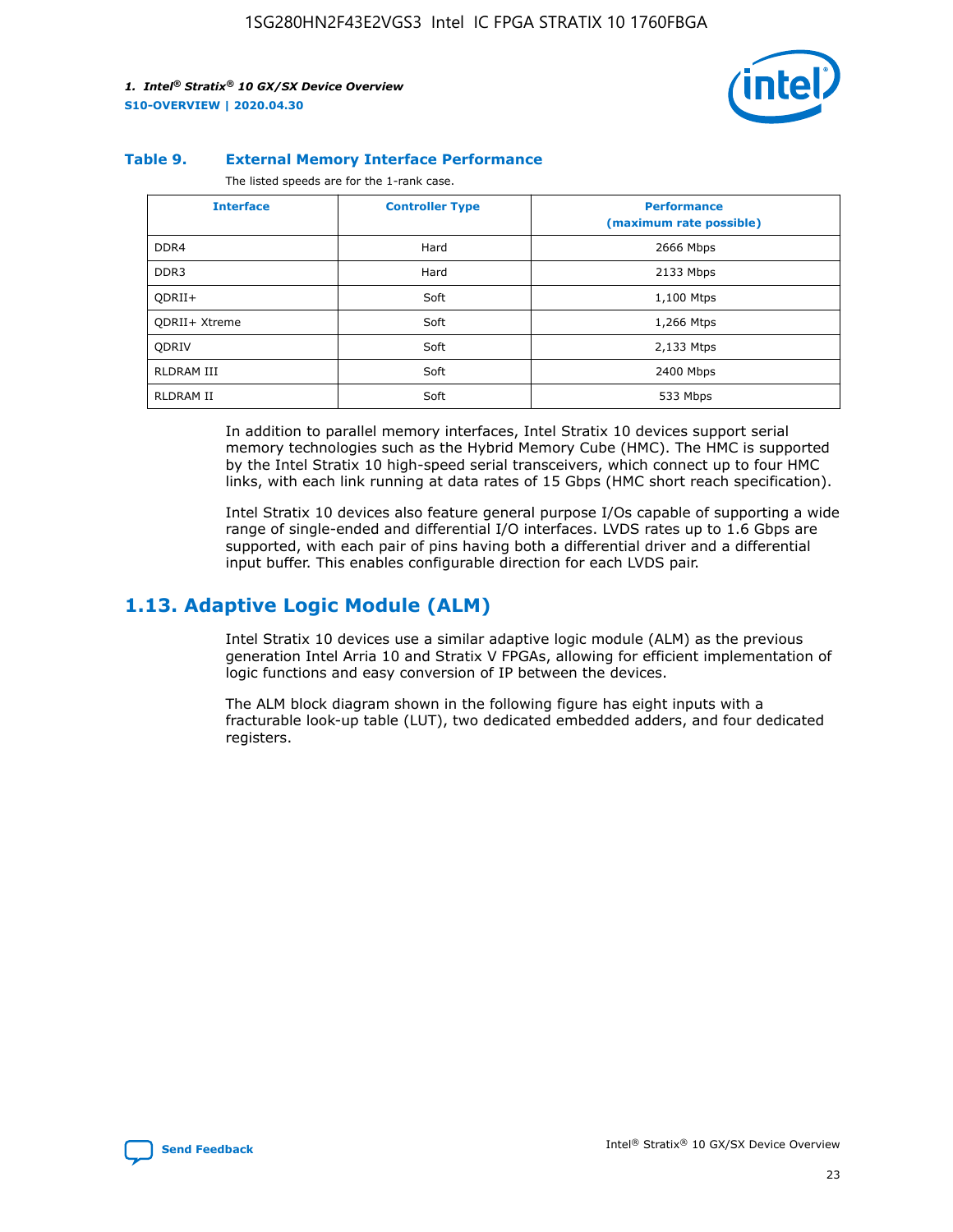

# **Figure 11. Intel Stratix 10 FPGA and SoC ALM Block Diagram**



Key features and capabilities of the ALM include:

- High register count with 4 registers per 8-input fracturable LUT, operating in conjunction with the new Intel Hyperflex architecture, enables Intel Stratix 10 devices to maximize core performance at very high core logic utilization
- Implements select 7-input logic functions, all 6-input logic functions, and two independent functions consisting of smaller LUT sizes (such as two independent 4 input LUTs) to optimize core logic utilization

The Intel Quartus Prime software takes advantage of the ALM logic structure to deliver the highest performance, optimal logic utilization, and lowest compile times. The Intel Quartus Prime software simplifies design reuse as it automatically maps legacy designs into the Intel Stratix 10 ALM architecture.

## **1.14. Core Clocking**

Core clocking in Intel Stratix 10 devices makes use of programmable clock tree synthesis.

This technique uses dedicated clock tree routing and switching circuits, and allows the Intel Quartus Prime software to create the exact clock trees required for your design. Clock tree synthesis minimizes clock tree insertion delay, reduces dynamic power dissipation in the clock tree and allows greater clocking flexibility in the core while still maintaining backwards compatibility with legacy global and regional clocking schemes.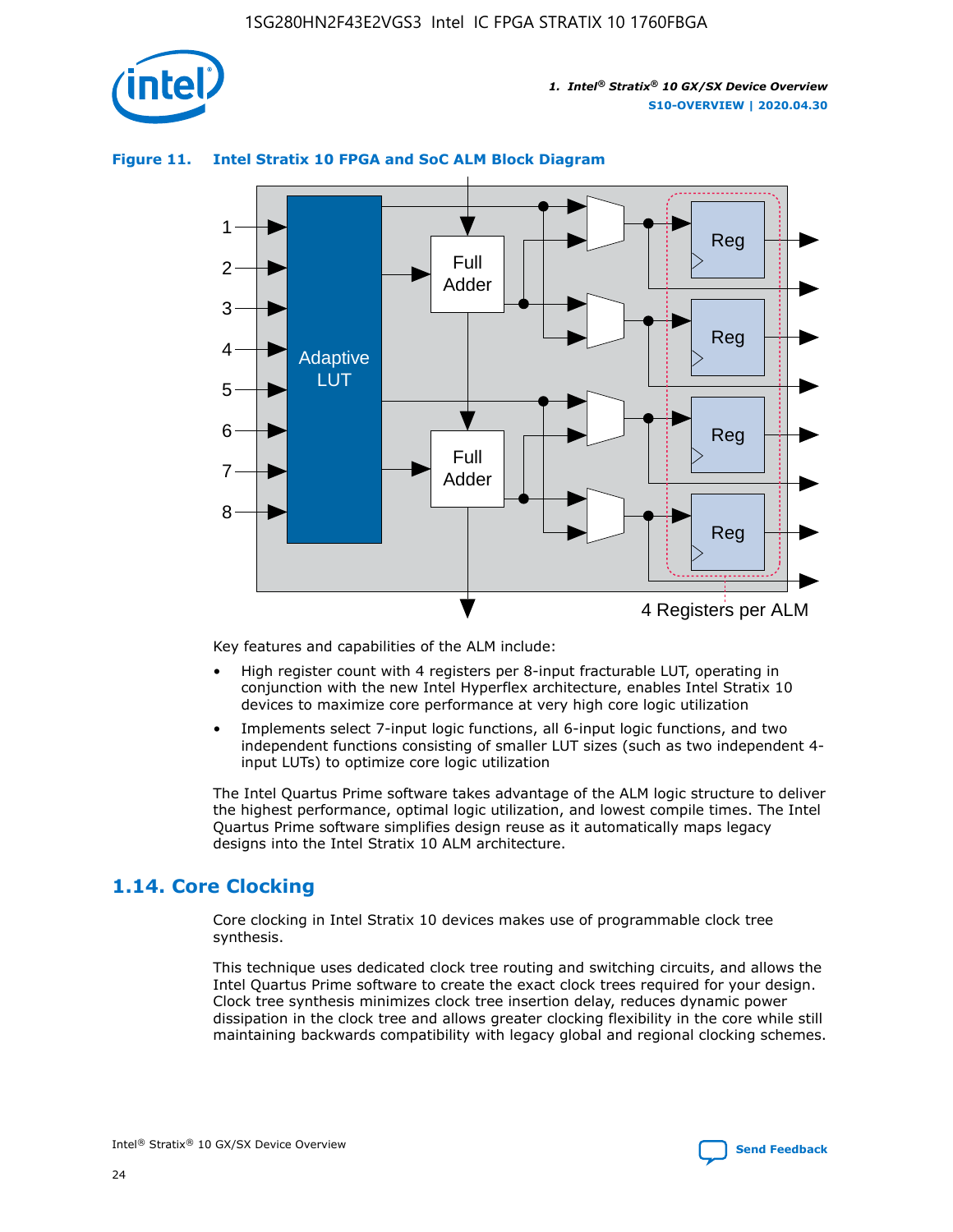

The core clock network in Intel Stratix 10 devices supports the new Intel Hyperflex core architecture at clock rates up to 1 GHz. It also supports the hard memory controllers up to 2666 Mbps with a quarter rate transfer to the core. The core clock network is supported by dedicated clock input pins, fractional clock synthesis PLLs, and integer I/O PLLs.

## **1.15. Fractional Synthesis PLLs and I/O PLLs**

Intel Stratix 10 devices have up to 32 fractional synthesis PLLs (fPLL) available for use with transceivers or in the core fabric.

The fPLLs are located in the 3D SiP transceiver L-tiles and H-tiles, eight per tile, adjacent to the transceiver channels. The fPLLs can be used to reduce both the number of oscillators required on the board and the number of clock pins required, by synthesizing multiple clock frequencies from a single reference clock source. In addition to synthesizing reference clock frequencies for the transceiver transmit PLLs, the fPLLs can also be used directly for transmit clocking. Each fPLL can be independently configured for conventional integer mode, or enhanced fractional synthesis mode with third-order delta-sigma modulation.

In addition to the fPLLs, Intel Stratix 10 devices contain up to 24 integer I/O PLLs (IOPLLs) available for general purpose use in the core fabric and for simplifying the design of external memory interfaces and high-speed LVDS interfaces. The IOPLLs are located in each bank of 48 general purpose I/O, 1 per I/O bank, adjacent to the hard memory controllers and LVDS SerDes in each I/O bank. This makes it easier to close timing because the IOPLLs are tightly coupled with the I/Os that need to use them. The IOPLLs can be used for general purpose applications in the core such as clock network delay compensation and zero-delay clock buffering.

## **1.16. Internal Embedded Memory**

Intel Stratix 10 devices contain two types of embedded memory blocks: M20K (20 Kb) and MLAB (640 bit).

The M20K and MLAB blocks are familiar block sizes carried over from previous Intel device families. The MLAB blocks are ideal for wide and shallow memories, while the M20K blocks are intended to support larger memory configurations and include hard ECC. Both M20K and MLAB embedded memory blocks can be configured as a singleport or dual-port RAM, FIFO, ROM, or shift register. These memory blocks are highly flexible and support a number of memory configurations as shown in Table 10 on page 25.

#### **Table 10. Internal Embedded Memory Block Configurations**

| MLAB (640 bits)                                                | <b>M20K (20 Kb)</b>                                                                    |
|----------------------------------------------------------------|----------------------------------------------------------------------------------------|
| $64 \times 10$ (supported through emulation)<br>$32 \times 20$ | $2K \times 10$ (or $x8$ )<br>$1K \times 20$ (or $x16$ )<br>$512 \times 40$ (or $x32$ ) |

## **1.17. Variable Precision DSP Block**

The Intel Stratix 10 DSP blocks are based upon the Variable Precision DSP Architecture used in Intel's previous generation devices. They feature hard fixed point and IEEE 754 compliant floating point capability.

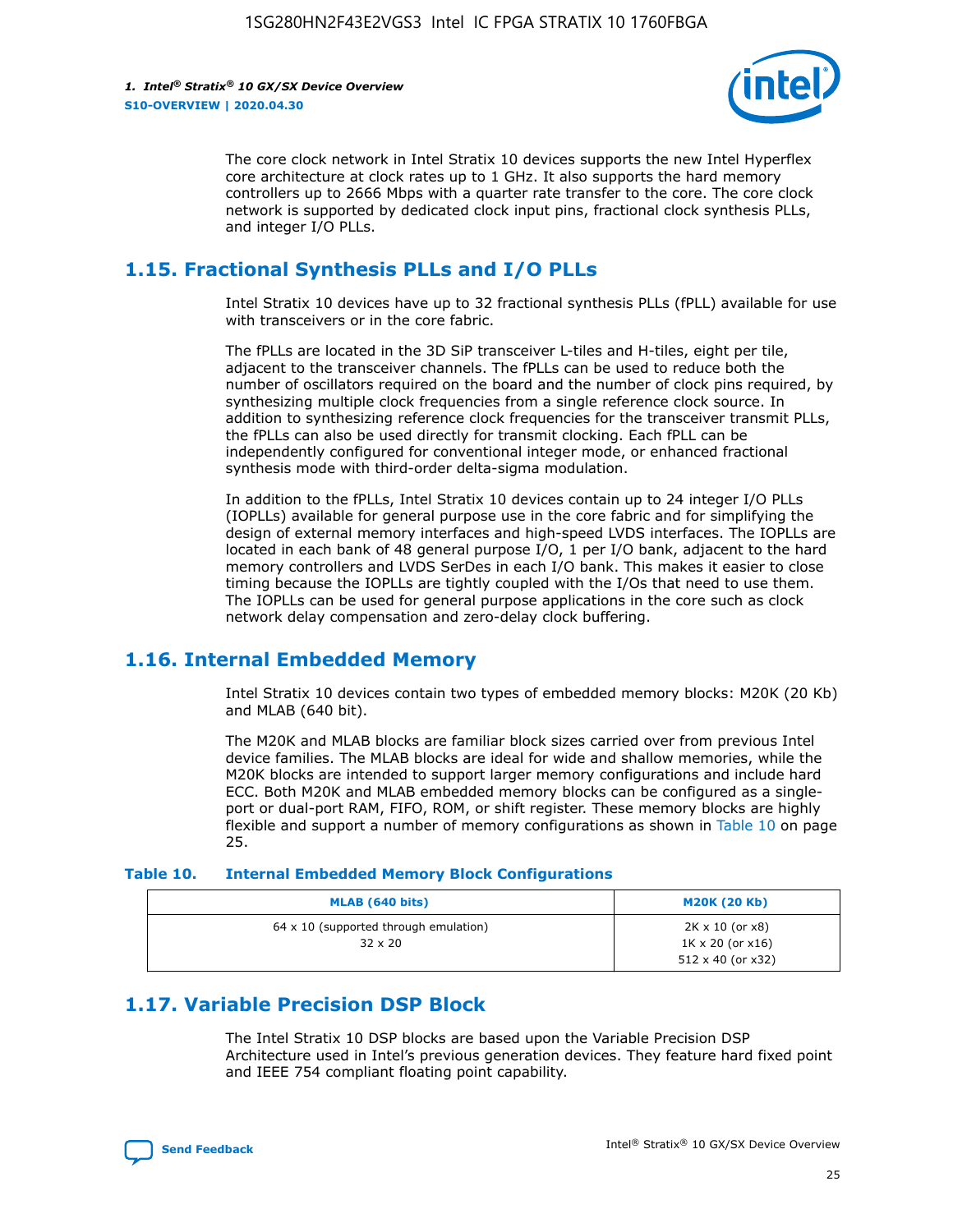

The DSP blocks can be configured to support signal processing with precision ranging from 18x19 up to 54x54. A pipeline register has been added to increase the maximum operating frequency of the DSP block and reduce power consumption.





### **Figure 13. DSP Block: High Precision Fixed Point Mode**

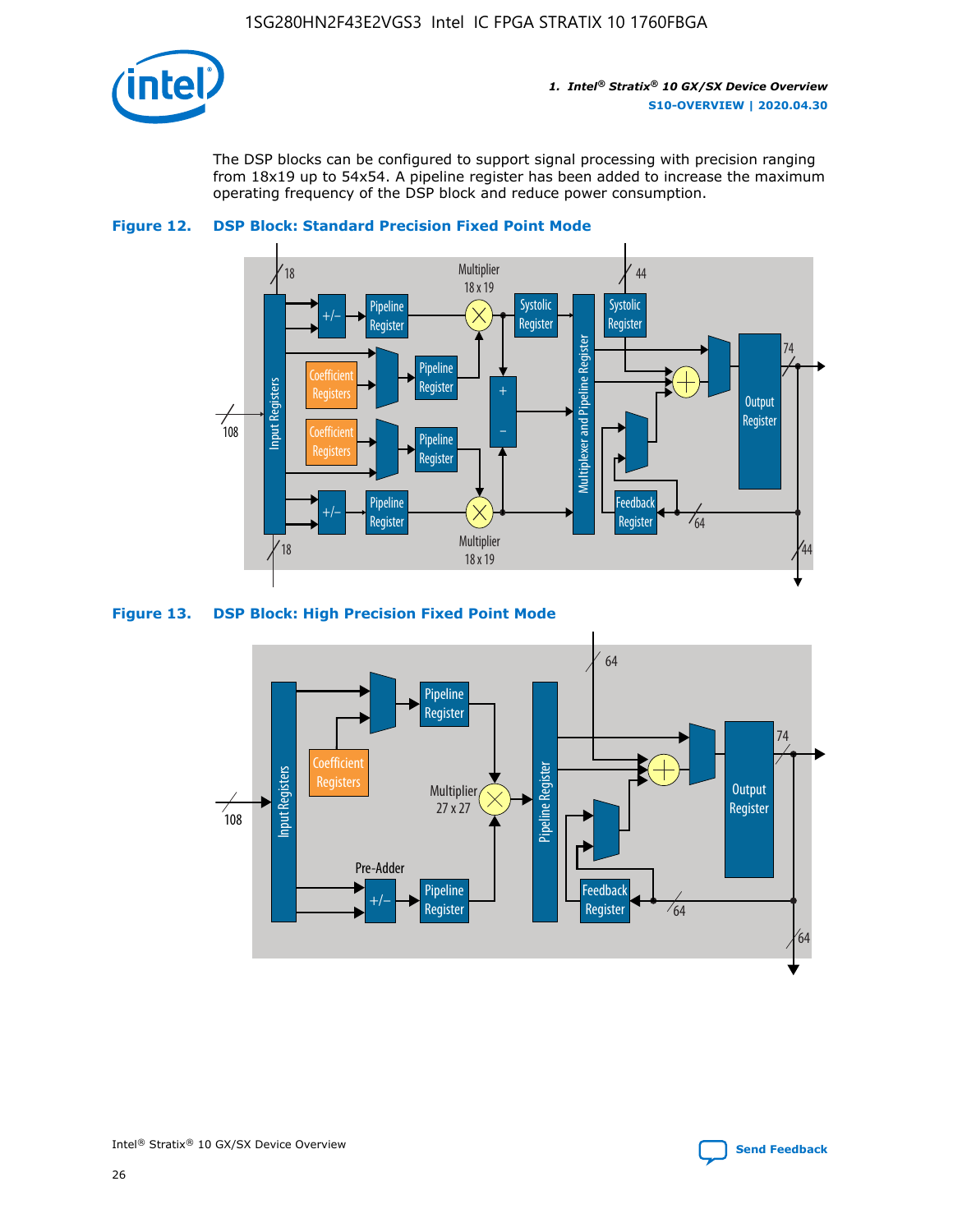



## **Figure 14. DSP Block: Single Precision Floating Point Mode**

Each DSP block can be independently configured at compile time as either dual 18x19 or a single 27x27 multiply accumulate. With a dedicated 64 bit cascade bus, multiple variable precision DSP blocks can be cascaded to implement even higher precision DSP functions efficiently.

In floating point mode, each DSP block provides one single precision floating point multiplier and adder. Floating point additions, multiplications, mult-adds and multaccumulates are supported.

The following table shows how different precisions are accommodated within a DSP block, or by utilizing multiple blocks.

| <b>Multiplier Size</b>             | <b>DSP Block Resources</b>                                                               | <b>Expected Usage</b>           |
|------------------------------------|------------------------------------------------------------------------------------------|---------------------------------|
| $18x19$ bits                       | 1/2 of Variable Precision DSP Block                                                      | Medium precision fixed point    |
| 27x27 bits                         | 1 Variable Precision DSP Block                                                           | High precision fixed point      |
| $19x36$ bits                       | 1 Variable Precision DSP Block with external<br>adder                                    | Fixed point FFTs                |
| 36x36 bits                         | 2 Variable Precision DSP Blocks with external<br>adder                                   | Very high precision fixed point |
| 54x54 bits                         | 4 Variable Precision DSP Blocks with external<br>adder                                   | Double Precision floating point |
| Single Precision<br>floating point | 1 Single Precision floating point adder, 1 Single<br>Precision floating point multiplier | Floating point                  |

#### **Table 11. Variable Precision DSP Block Configurations**

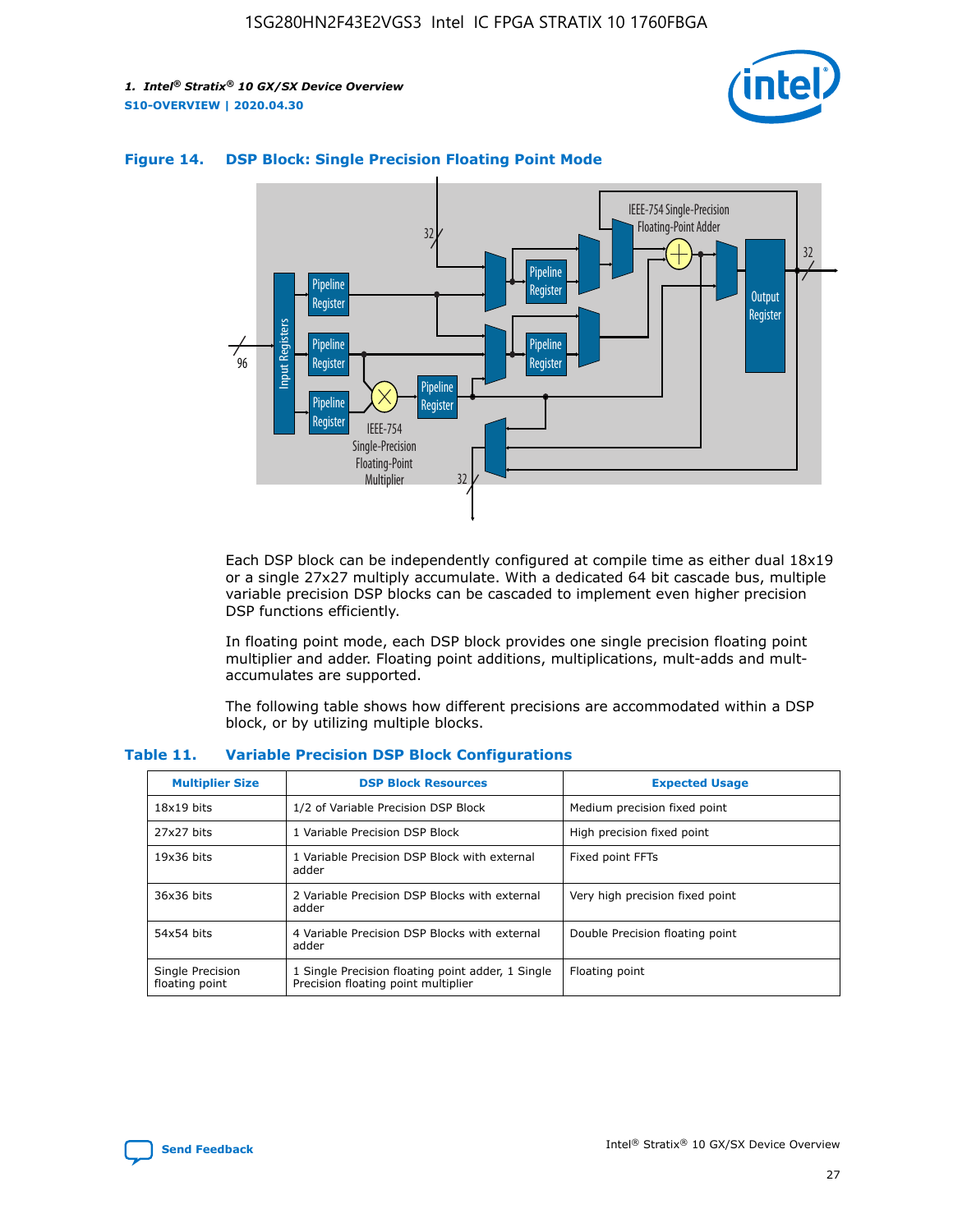

Complex multiplication is very common in DSP algorithms. One of the most popular applications of complex multipliers is the FFT algorithm. This algorithm has the characteristic of increasing precision requirements on only one side of the multiplier. The Variable Precision DSP block supports the FFT algorithm with proportional increase in DSP resources as the precision grows.

## **Table 12. Complex Multiplication With Variable Precision DSP Block**

| <b>Complex Multiplier</b><br><b>Size</b> | <b>DSP Block Resources</b>      | <b>FFT Usage</b>       |
|------------------------------------------|---------------------------------|------------------------|
| $18x19$ bits                             | 2 Variable Precision DSP Blocks | Resource optimized FFT |
| 27x27 bits                               | 4 Variable Precision DSP Blocks | Highest precision FFT  |

For FFT applications with high dynamic range requirements, the Intel FFT IP Core offers an option of single precision floating point implementation with resource usage and performance similar to high precision fixed point implementations.

Other features of the DSP block include:

- Hard 18 bit and 25 bit pre-adders
- Hard floating point multipliers and adders
- 64 bit dual accumulator (for separate I, Q product accumulations)
- Cascaded output adder chains for 18 and 27 bit FIR filters
- Embedded coefficient registers for 18 and 27 bit coefficients
- Fully independent multiplier outputs
- Inferability using HDL templates supplied by the Intel Quartus Prime software for most modes

The Variable Precision DSP block is ideal to support the growing trend towards higher bit precision in high performance DSP applications. At the same time, it can efficiently support the many existing 18 bit DSP applications, such as high definition video processing and remote radio heads. With the Variable Precision DSP block architecture and hard floating point multipliers and adders, Intel Stratix 10 devices can efficiently support many different precision levels up to and including floating point implementations. This flexibility can result in increased system performance, reduced power consumption, and reduce architecture constraints on system algorithm designers.

## **1.18. Hard Processor System (HPS)**

The Intel Stratix 10 SoC Hard Processor System (HPS) is Intel's third generation HPS. Leveraging the performance of Intel 14 nm tri-gate technology, Intel Stratix 10 SoC devices more than double the performance of previous generation SoCs with an integrated quad-core 64-bit Arm Cortex-A53. The HPS also enables system-wide hardware virtualization capabilities by adding a system memory management unit. These architecture improvements ensure that Intel Stratix 10 SoCs meet the requirements of current and future embedded markets, including wireless and wireline communications, datacenter acceleration, and numerous military applications.

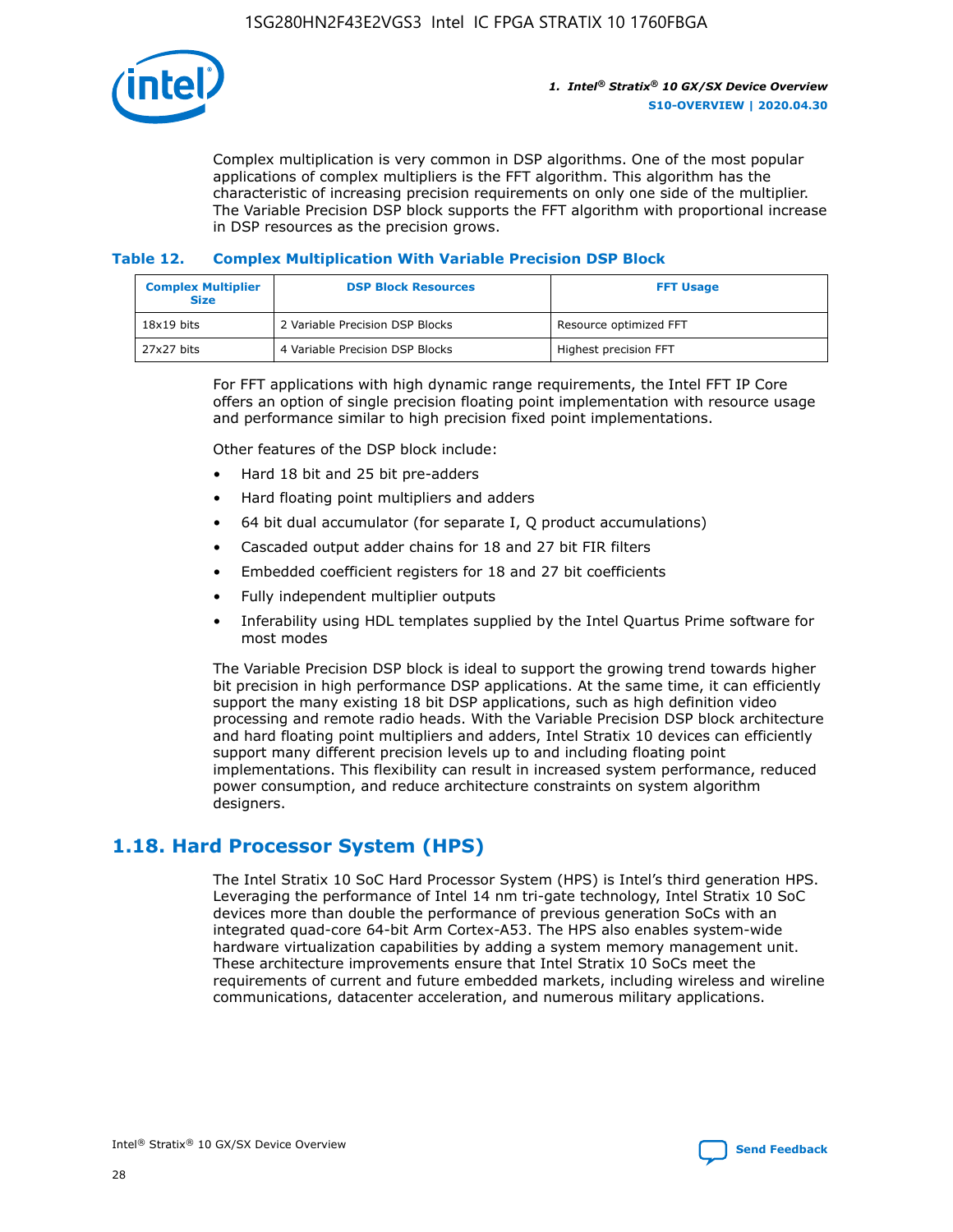

### **Figure 15. HPS Block Diagram**

| Quad Arm Cortex-A53-Based Hard Processor System |                                                                            |                           |                                                           |  |                              |                          |                                     |                                        |
|-------------------------------------------------|----------------------------------------------------------------------------|---------------------------|-----------------------------------------------------------|--|------------------------------|--------------------------|-------------------------------------|----------------------------------------|
| Arm Cortex - A53                                |                                                                            |                           | Arm Cortex - A53                                          |  |                              |                          | SD/SDIO/                            |                                        |
| <b>NEON</b>                                     |                                                                            | <b>FPU</b>                | <b>NEON</b>                                               |  | <b>FPU</b>                   | USB OTG                  |                                     | $MMC$ <sup>1,2</sup>                   |
| 32 KB I-Cache<br>with Parity                    |                                                                            | 32 KB D-Cache<br>with ECC | 32 KB I-Cache<br>with Parity                              |  | 32 KB D - Cache<br>with ECC  | $(x2)^{1,2}$             |                                     |                                        |
|                                                 | Arm Cortex - A53                                                           |                           |                                                           |  | Arm Cortex - A53             | UART (x2)                |                                     | <b>DMA</b><br>(8 Channel) <sup>2</sup> |
| <b>NEON</b>                                     |                                                                            | <b>FPU</b>                | <b>NEON</b>                                               |  | <b>FPU</b>                   |                          |                                     |                                        |
| 32 KB I-Cache<br>with Parity                    |                                                                            | 32 KB D-Cache<br>with ECC | 32 KB I-Cache<br>32 KB D-Cache<br>with ECC<br>with Parity |  | I <sup>2</sup> C(x5)         |                          | <b>HPS 10</b>                       |                                        |
|                                                 | 1 MB L2 Cache with ECC<br><b>System MMU</b><br><b>Cache Coherency Unit</b> |                           |                                                           |  | <b>EMAC</b> $(x3)^{1,2}$     |                          | <b>NAND</b><br>Flash <sup>1,2</sup> |                                        |
| <b>JTAG Debug</b><br>or Trace                   |                                                                            | 256 KB                    | <b>Timers</b><br>RAM <sup>2</sup><br>(x8)                 |  |                              |                          | SPI(x4)                             |                                        |
| Lightweight HPS-to-<br><b>FPGA BRIDGE</b>       |                                                                            |                           | HPS-to-FPGA<br><b>BRIDGE</b>                              |  | FPGA-to-HPS<br><b>BRIDGE</b> | HPS-to-SDM<br>SDM-to-HPS |                                     | <b>SDRAM</b><br>Scheduler <sup>3</sup> |
|                                                 |                                                                            |                           |                                                           |  |                              |                          |                                     |                                        |
| <b>FPGA Fabric</b>                              |                                                                            |                           |                                                           |  |                              | <b>SDM</b>               |                                     | <b>Hard Memory</b><br>Controller       |

Notes:

1. Integrated direct memory access (DMA)

2. Integrated error correction code (ECC)

3. Multiport front-end interface to hard memory controller

## **1.18.1. Key Features of the Intel Stratix 10 HPS**

## **Table 13. Key Features of the Intel Stratix 10 GX/SX HPS**

| <b>Feature</b>                                    | <b>Description</b>                                                                                                                                                                                                                                                                                                                     |
|---------------------------------------------------|----------------------------------------------------------------------------------------------------------------------------------------------------------------------------------------------------------------------------------------------------------------------------------------------------------------------------------------|
| Quad-core Arm Cortex-A53<br>MPCore processor unit | • 2.3 MIPS/MHz instruction efficiency<br>CPU frequency up to 1.5 GHz<br>At 1.5 GHz total performance of 13,800 MIPS<br>Army8-A architecture<br>Runs 64 bit and 32 bit Arm instructions<br>16 bit and 32 bit Thumb instructions for 30% reduction in memory footprint<br>Jazelle* RCT execution architecture with 8 bit Java byte codes |
|                                                   |                                                                                                                                                                                                                                                                                                                                        |

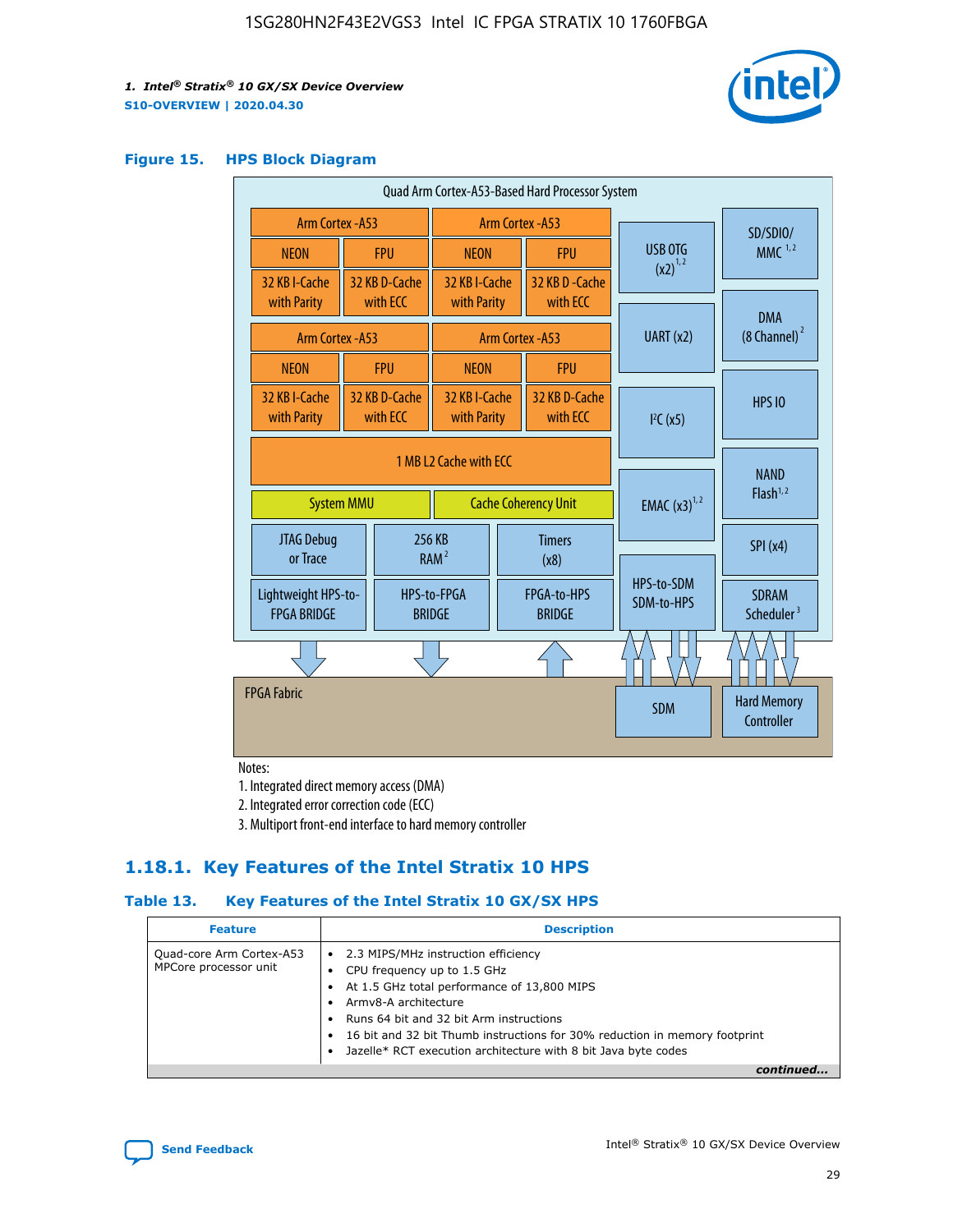

| <b>Feature</b>                                        | <b>Description</b>                                                                                                                                                                                                                                                                                                                                                                                                                                                                                                                                                                                                                                                                                                                                                                                                                                                                                                                                                                                                                                                                                                                                                                                                     |  |
|-------------------------------------------------------|------------------------------------------------------------------------------------------------------------------------------------------------------------------------------------------------------------------------------------------------------------------------------------------------------------------------------------------------------------------------------------------------------------------------------------------------------------------------------------------------------------------------------------------------------------------------------------------------------------------------------------------------------------------------------------------------------------------------------------------------------------------------------------------------------------------------------------------------------------------------------------------------------------------------------------------------------------------------------------------------------------------------------------------------------------------------------------------------------------------------------------------------------------------------------------------------------------------------|--|
|                                                       | Superscalar, variable length, out-of-order pipeline with dynamic branch prediction<br>Improved Arm Neon* media processing engine<br>$\bullet$<br>Single- and double-precision floating-point unit<br>Arm CoreSight* debug and trace technology<br>$\bullet$                                                                                                                                                                                                                                                                                                                                                                                                                                                                                                                                                                                                                                                                                                                                                                                                                                                                                                                                                            |  |
| <b>System Memory</b><br>Management Unit               | Enables a unified memory model and extends hardware virtualization into peripherals<br>$\bullet$<br>implemented in the FPGA fabric                                                                                                                                                                                                                                                                                                                                                                                                                                                                                                                                                                                                                                                                                                                                                                                                                                                                                                                                                                                                                                                                                     |  |
| Cache Coherency unit                                  | $\bullet$<br>Changes in shared data stored in cache are propagated throughout the system<br>providing bi-directional coherency for co-processing elements.                                                                                                                                                                                                                                                                                                                                                                                                                                                                                                                                                                                                                                                                                                                                                                                                                                                                                                                                                                                                                                                             |  |
| Cache                                                 | L1 Cache<br>$\bullet$<br>- 32 KB of instruction cache w/ parity check<br>- 32 KB of L1 data cache w /ECC<br>- Parity checking<br>L2 Cache<br>$-$ 1MB shared<br>- 8-way set associative<br>- SEU Protection with parity on TAG ram and ECC on data RAM<br>- Cache lockdown support                                                                                                                                                                                                                                                                                                                                                                                                                                                                                                                                                                                                                                                                                                                                                                                                                                                                                                                                      |  |
| On-Chip Memory                                        | 256 KB of scratch on-chip RAM<br>$\bullet$                                                                                                                                                                                                                                                                                                                                                                                                                                                                                                                                                                                                                                                                                                                                                                                                                                                                                                                                                                                                                                                                                                                                                                             |  |
| External SDRAM and Flash<br>Memory Interfaces for HPS | Hard memory controller with support for DDR4, DDR3<br>$\bullet$<br>$-$ 40 bit (32 bit + 8 bit ECC) with select packages supporting 72 bit (64 bit + 8 bit<br>ECC)<br>- Support for up to 2666 Mbps DDR4 and 2166 Mbps DDR3 frequencies<br>- Error correction code (ECC) support including calculation, error correction, write-<br>back correction, and error counters<br>- Software Configurable Priority Scheduling on individual SDRAM bursts<br>- Fully programmable timing parameter support for all JEDEC-specified timing<br>parameters<br>- Multiport front-end (MPFE) scheduler interface to the hard memory controller, which<br>supports the $AXI^{\circledR}$ Quality of Service (QoS) for interface to the FPGA fabric<br>NAND flash controller<br>$-$ ONFI 1.0<br>- Integrated descriptor based with DMA<br>- Programmable hardware ECC support<br>- Support for 8 and 16 bit Flash devices<br>Secure Digital SD/SDIO/MMC controller<br>$-$ eMMC 4.5<br>- Integrated descriptor based DMA<br>- CE-ATA digital commands supported<br>- 50 MHz operating frequency<br>Direct memory access (DMA) controller<br>$\bullet$<br>- 8-channel<br>- Supports up to 32 peripheral handshake interface<br>continued |  |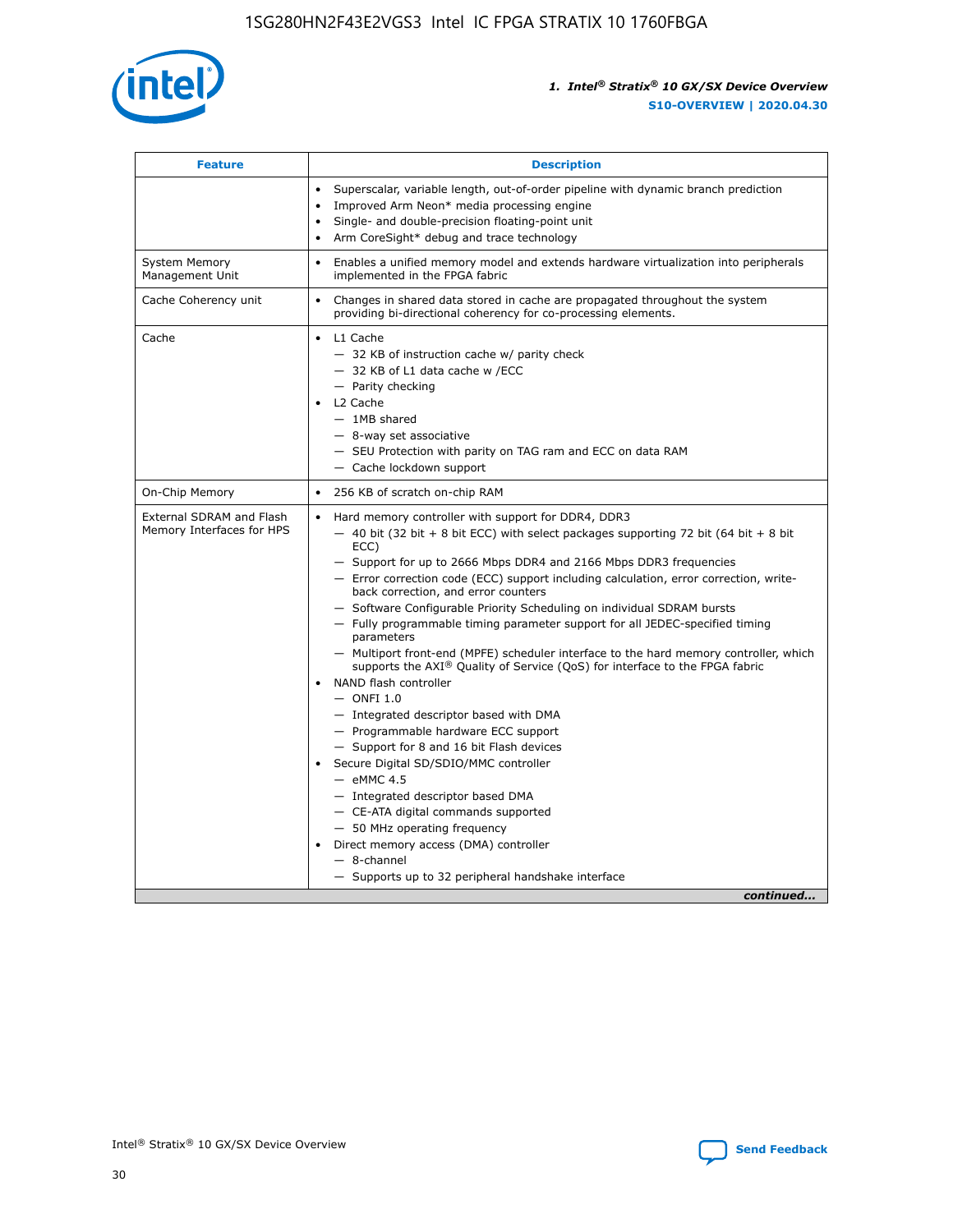

| <b>Feature</b>                         | <b>Description</b>                                                                                                                                                                                                                                                                                                                                                                                                                                                                                                                                                                                                                                                                                                                                                                                                                                                                                                                                                                                                                                                                                                                                                                                                                                                                                                                                                                                                                                                                                                     |
|----------------------------------------|------------------------------------------------------------------------------------------------------------------------------------------------------------------------------------------------------------------------------------------------------------------------------------------------------------------------------------------------------------------------------------------------------------------------------------------------------------------------------------------------------------------------------------------------------------------------------------------------------------------------------------------------------------------------------------------------------------------------------------------------------------------------------------------------------------------------------------------------------------------------------------------------------------------------------------------------------------------------------------------------------------------------------------------------------------------------------------------------------------------------------------------------------------------------------------------------------------------------------------------------------------------------------------------------------------------------------------------------------------------------------------------------------------------------------------------------------------------------------------------------------------------------|
| Communication Interface<br>Controllers | Three 10/100/1000 Ethernet media access controls (MAC) with integrated DMA<br>$\bullet$<br>- Supports RGMII and RMII external PHY Interfaces<br>- Option to support other PHY interfaces through FPGA logic<br>$\bullet$ GMII<br>MII<br>$\bullet$<br>RMII (requires MII to RMII adapter)<br>$\bullet$<br>• RGMII (requires GMII to RGMII adapter)<br>SGMII (requires GMII to SGMII adapter)<br>- Supports IEEE 1588-2002 and IEEE 1588-2008 standards for precision networked<br>clock synchronization<br>- Supports IEEE 802.1Q VLAN tag detection for reception frames<br>- Supports Ethernet AVB standard<br>Two USB On-the-Go (OTG) controllers with DMA<br>- Dual-Role Device (device and host functions)<br>• High-speed (480 Mbps)<br>• Full-speed (12 Mbps)<br>• Low-speed (1.5 Mbps)<br>• Supports USB 1.1 (full-speed and low-speed)<br>- Integrated descriptor-based scatter-gather DMA<br>- Support for external ULPI PHY<br>- Up to 16 bidirectional endpoints, including control endpoint<br>$-$ Up to 16 host channels<br>- Supports generic root hub<br>- Configurable to OTG 1.3 and OTG 2.0 modes<br>Five $I2C$ controllers (three can be used by EMAC for MIO to external PHY)<br>- Support both 100 Kbps and 400 Kbps modes<br>- Support both 7 bit and 10 bit addressing modes<br>- Support Master and Slave operating mode<br>Two UART 16550 compatible<br>- Programmable baud rate up to 115.2 Kbaud<br>Four serial peripheral interfaces (SPI) (2 Masters, 2 Slaves)<br>- Full and Half duplex |
| Timers and I/O                         | Timers<br>$\bullet$<br>- 4 general-purpose timers<br>$-4$ watchdog timers<br>48 HPS direct I/O allow HPS peripherals to connect directly to I/O<br>Up to three IO48 banks may be assigned to HPS for HPS DDR access                                                                                                                                                                                                                                                                                                                                                                                                                                                                                                                                                                                                                                                                                                                                                                                                                                                                                                                                                                                                                                                                                                                                                                                                                                                                                                    |
| Interconnect to Logic Core             | • FPGA-to-HPS Bridge<br>- Allows IP bus masters in the FPGA fabric to access to HPS bus slaves<br>- Configurable 32, 64, or 128 bit AMBA AXI interface<br>HPS-to-FPGA Bridge<br>- Allows HPS bus masters to access bus slaves in FPGA fabric<br>- Configurable 32, 64, or 128 bit AMBA AXI interface allows high-bandwidth HPS<br>master transactions to FPGA fabric<br>HPS-to-SDM and SDM-to-HPS Bridges<br>- Allows the HPS to reach the SDM block and the SDM to bootstrap the HPS<br>Light Weight HPS-to-FPGA Bridge<br>- Light weight 32 bit AXI interface suitable for low-latency register accesses from HPS<br>to soft peripherals in FPGA fabric<br>FPGA-to-HPS SDRAM Bridge<br>- Up to three AMBA AXI interfaces supporting 32, 64, or 128 bit data paths                                                                                                                                                                                                                                                                                                                                                                                                                                                                                                                                                                                                                                                                                                                                                    |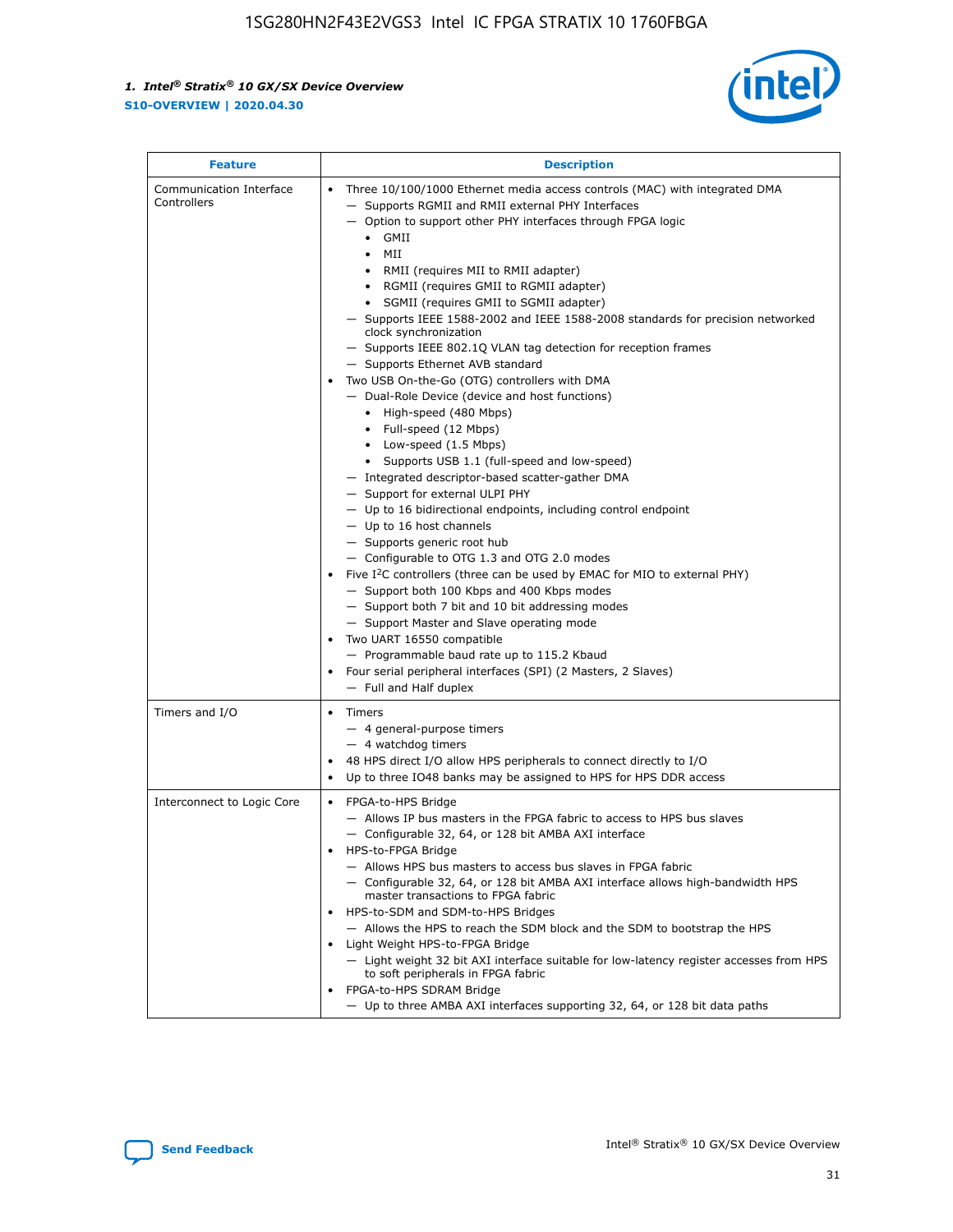

## **1.19. Power Management**

Intel Stratix 10 devices use the advanced Intel 14 nm tri-gate process technology, the all new Intel Hyperflex core architecture to enable Hyper-Folding, power gating, and several optional power reduction techniques to reduce total power consumption by as much as 70% compared to previous generation high-performance Stratix V devices.

Intel Stratix 10 standard power devices (-V) are SmartVID devices. The core voltage supplies (VCC and VCCP) for each SmartVID device must be driven by a PMBus voltage regulator dedicated to that Intel Stratix 10 device. Use of a PMBus voltage regulator for each SmartVID (-V) device is mandatory; it is not an option. A code is programmed into each SmartVID device during manufacturing that allows the PMBus voltage regulator to operate at the optimum core voltage to meet the device performance specifications.

With the new Intel Hyperflex core architecture, designs can run 2X faster than previous generation FPGAs. With 2X performance and same required throughput, architects can cut the data path width in half to save power. This optimization is called Hyper-Folding. Additionally, power gating reduces static power of unused resources in the FPGA by powering them down. The Intel Quartus Prime software automatically powers down specific unused resource blocks such as DSP and M20K blocks, at configuration time.

The optional power reduction techniques in Intel Stratix 10 devices include:

• **Available Low Static Power Devices**—Intel Stratix 10 devices are available with a fixed core voltage that provides lower static power than the SmartVID standard power devices, while maintaining device performance

Furthermore, Intel Stratix 10 devices feature Intel's low power transceivers and include a number of hard IP blocks that not only reduce logic resources but also deliver substantial power savings compared to soft implementations. In general, hard IP blocks consume up to 50% less power than the equivalent soft logic implementations.

## **1.20. Device Configuration and Secure Device Manager (SDM)**

All Intel Stratix 10 devices contain a Secure Device Manager (SDM), which is a dedicated triple-redundant processor that serves as the point of entry into the device for all JTAG and configuration commands. The SDM also bootstraps the HPS in SoC devices ensuring that the HPS can boot using the same security features that the FPGA devices have.

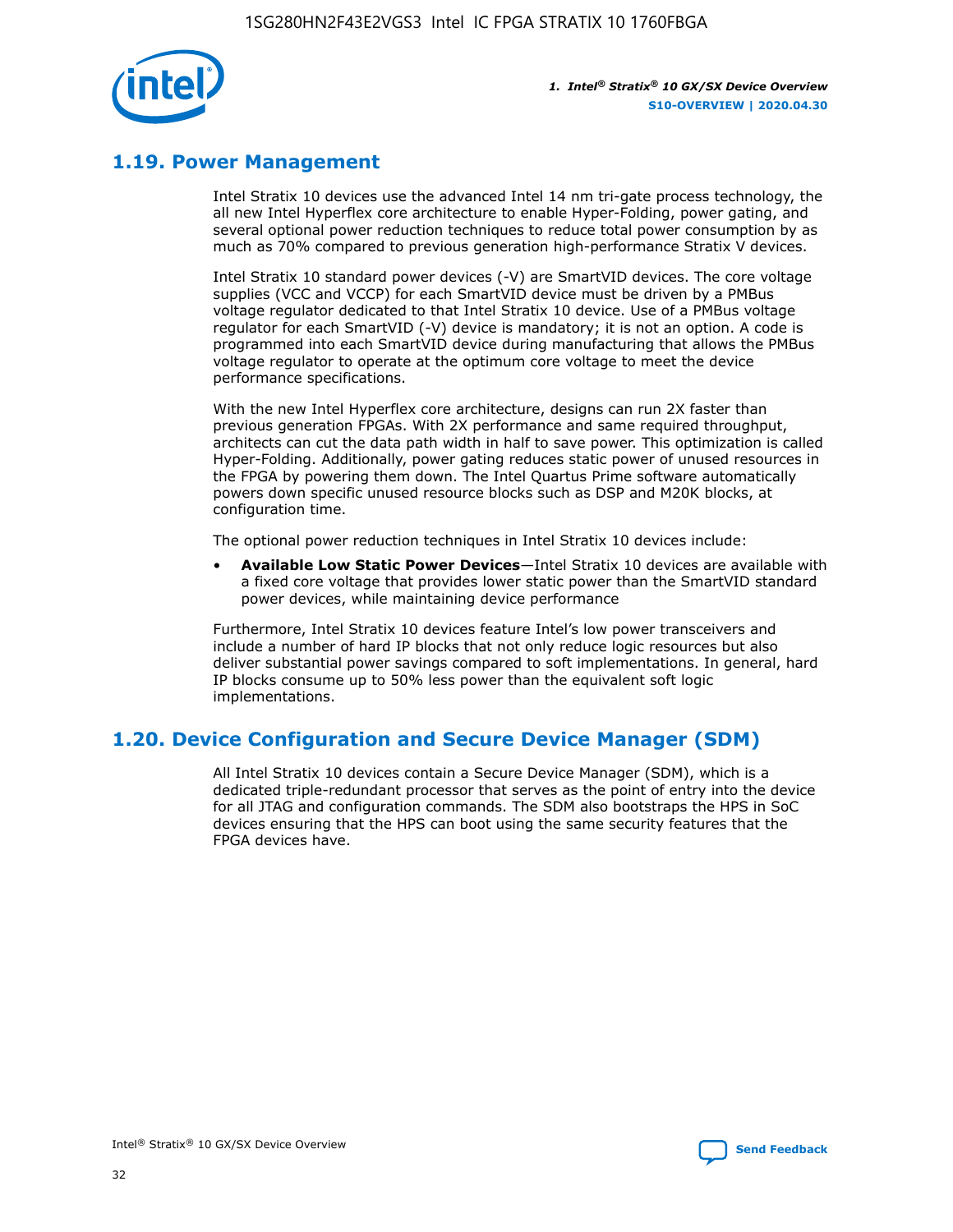





During configuration, Intel Stratix 10 devices are divided into logical sectors, each of which is managed by a local sector manager (LSM). The SDM passes configuration data to each of the LSMs across the on-chip configuration network. This allows the sectors to be configured independently, one at a time, or in parallel. This approach achieves simplified sector configuration and reconfiguration, as well as reduced overall configuration time due to the inherent parallelism. The same sector-based approach is used to respond to single-event upsets and security attacks.

While the sectors provide a logical separation for device configuration and reconfiguration, they overlay the normal rows and columns of FPGA logic and routing. This means there is no impact to the Intel Quartus Prime software place and route, and no impact to the timing of logic signals that cross the sector boundaries.

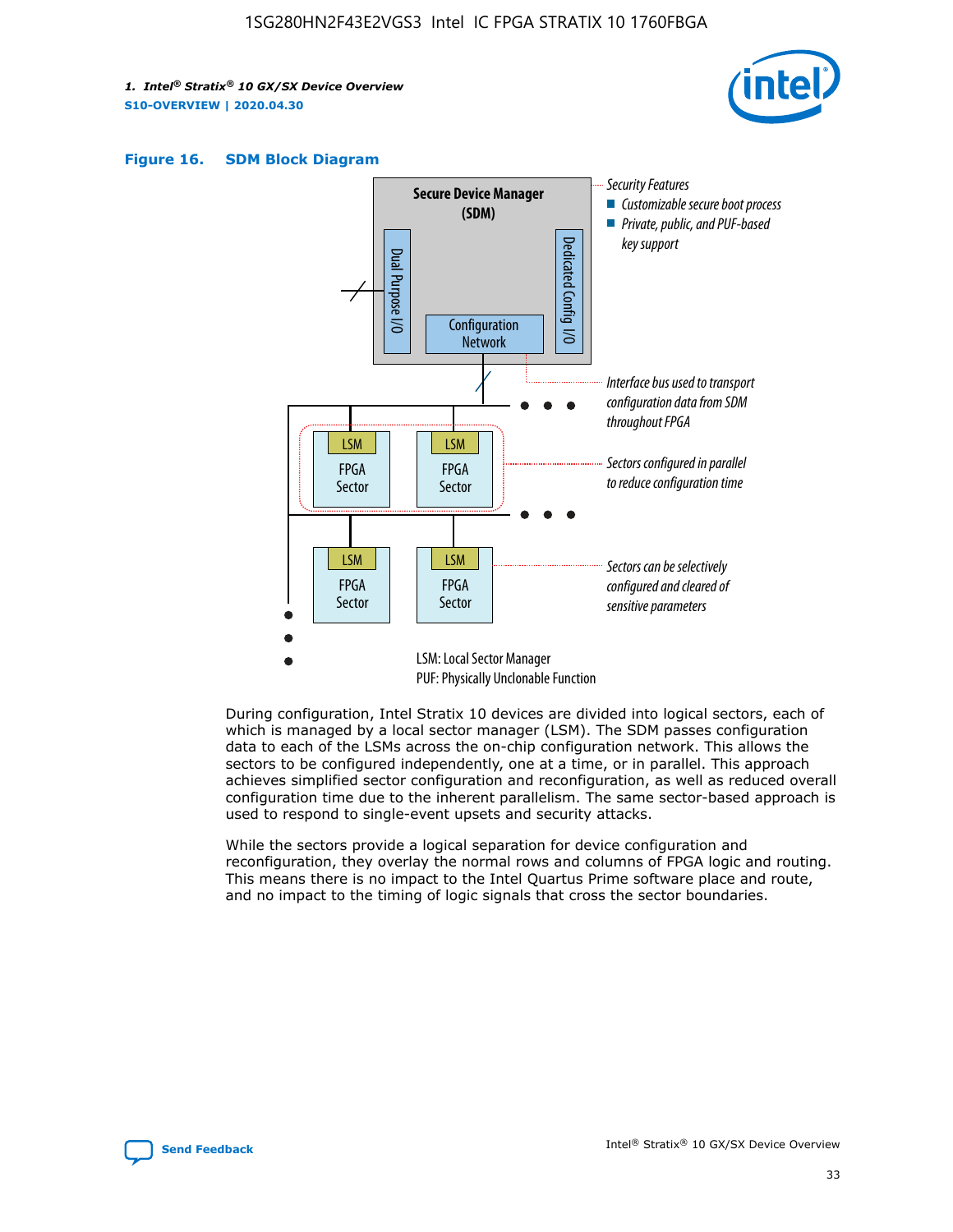

The SDM enables robust, secure, fully-authenticated device configuration. It also allows for customization of the configuration scheme, which can enhance device security. For configuration and reconfiguration, this approach offers a variety of advantages:

- Dedicated secure configuration manager
- Reduced device configuration time, because sectors are configured in parallel
- Updateable configuration process
- Reconfiguration of one or more sectors independent of all other sectors
- Zeroization of individual sectors or the complete device

The SDM also provides additional capabilities such as register state readback and writeback to support ASIC prototyping and other applications.

## **1.21. Device Security**

Building on top of the robust security features present in the previous generation devices, Intel Stratix 10 FPGAs and SoCs include a number of new and innovative security enhancements. These features are also managed by the SDM, tightly coupling device configuration and reconfiguration with encryption, authentication, key storage and anti-tamper services.

Security services provided by the SDM include:

- Bitstream encryption
- Multi-factor authentication
- Hard encryption and authentication acceleration; AES-256, SHA-256/384, ECDSA-256/384
- Volatile and non-volatile encryption key storage and management
- Boot code authentication for the HPS
- Physically Unclonable Function (PUF) service
- Updateable configuration process
- Secure device maintenance and upgrade functions
- Side channel attack protection
- Scripted response to sensor inputs and security attacks, including selective sector zeroization
- Readback, JTAG and test mode disable
- Enhanced response to single-event upsets (SEU)
- Black key provisioning
- Physical anti-tamper

See the *Intel Stratix 10 Device Security User Guide* for a complete list of all security features.

The SDM and associated security services provide a robust, multi-layered security solution for your Intel Stratix 10 design.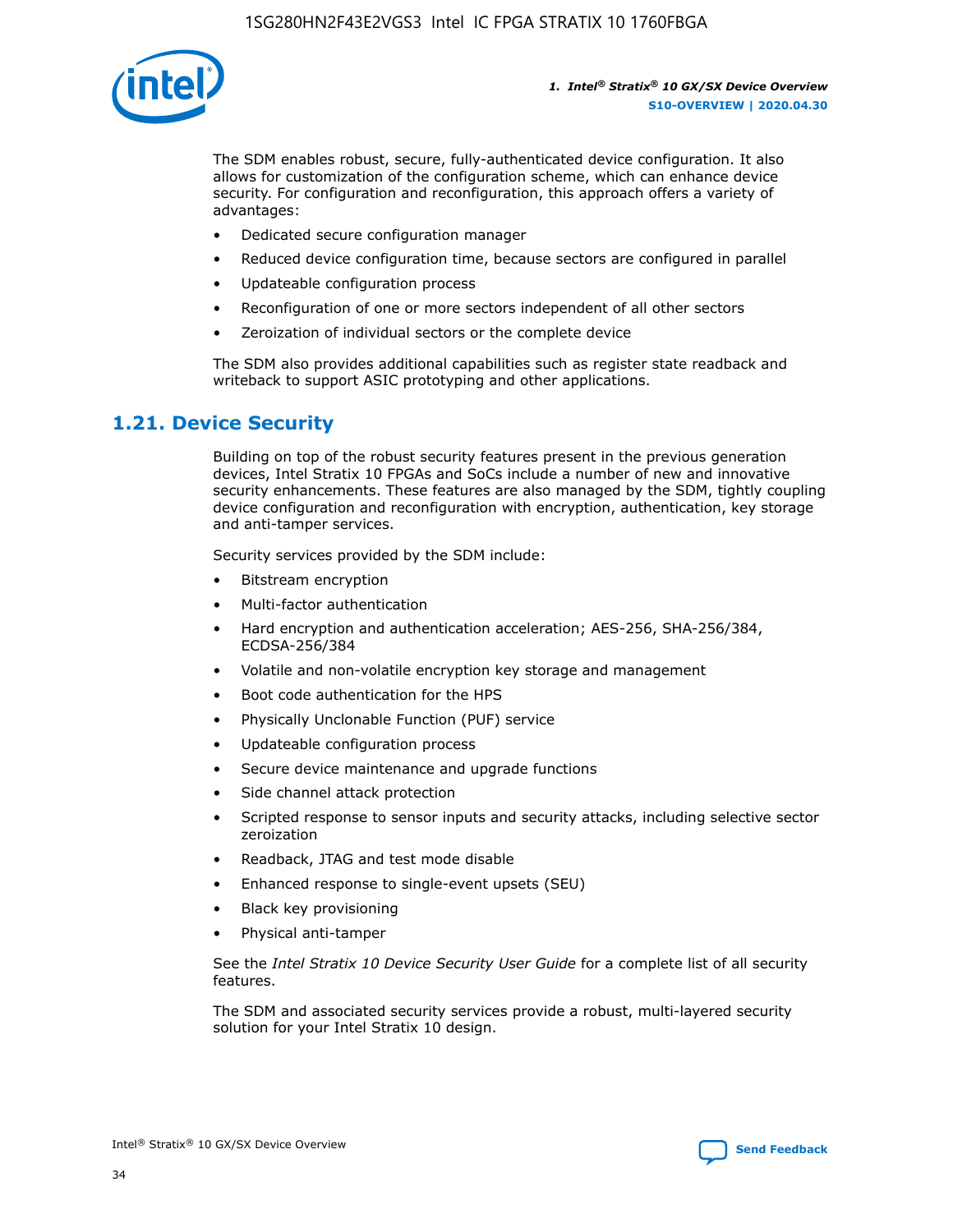

#### **Table 14. Device Security**

| <b>Intel Stratix 10 Family Variant</b> | <b>Bitstream Authentication</b> | <b>Advanced Security Features</b> <sup>(12)</sup> |  |  |
|----------------------------------------|---------------------------------|---------------------------------------------------|--|--|
| GX/SX                                  | All devices                     | -AS suffix part number required                   |  |  |

#### **Related Information**

- [My Intel Support](https://www.intel.com/content/www/us/en/programmable/my-intel/mal-home.html)
- [Intel Stratix 10 Device Security User Guide](https://www.intel.com/content/www/us/en/programmable/documentation/ndq1483601370898.html#wcd1483611014402)

## **1.22. Configuration via Protocol Using PCI Express**

Configuration via protocol using PCI Express allows the FPGA to be configured across the PCI Express bus, simplifying the board layout and increasing system integration. Making use of the embedded PCI Express hard IP operating in autonomous mode before the FPGA is configured, this technique allows the PCI Express bus to be powered up and active within the 100 ms time allowed by the PCI Express specification. Intel Stratix 10 devices also support partial reconfiguration across the PCI Express bus which reduces system down time by keeping the PCI Express link active while the device is being reconfigured.

## **1.23. Partial and Dynamic Reconfiguration**

Partial reconfiguration allows you to reconfigure part of the FPGA while other sections continue running. This capability is required in systems where uptime is critical, because it allows you to make updates or adjust functionality without disrupting services.

In addition to lowering power and cost, partial reconfiguration also increases the effective logic density by removing the necessity to place in the FPGA those functions that do not operate simultaneously. Instead, these functions can be stored in external memory and loaded as needed. This reduces the size of the required FPGA by allowing multiple applications on a single FPGA, saving board space and reducing power. The partial reconfiguration process is built on top of the proven incremental compile design flow in the Intel Quartus Prime design software

Dynamic reconfiguration in Intel Stratix 10 devices allows transceiver data rates, protocols and analog settings to be changed dynamically on a channel-by-channel basis while maintaining data transfer on adjacent transceiver channels. Dynamic reconfiguration is ideal for applications that require on-the-fly multiprotocol or multirate support. Both the PMA and PCS blocks within the transceiver can be reconfigured using this technique. Dynamic reconfiguration of the transceivers can be used in conjunction with partial reconfiguration of the FPGA to enable partial reconfiguration of both core and transceivers simultaneously.

## **1.24. Fast Forward Compile**

The innovative Fast Forward Compile feature in the Intel Quartus Prime software identifies performance bottlenecks in your design and provides detailed, step-by-step performance improvement recommendations that you can then implement. The Compiler reports estimates of the maximum operating frequency that can be achieved

<sup>(12)</sup> Contact My Intel Support for additional information.

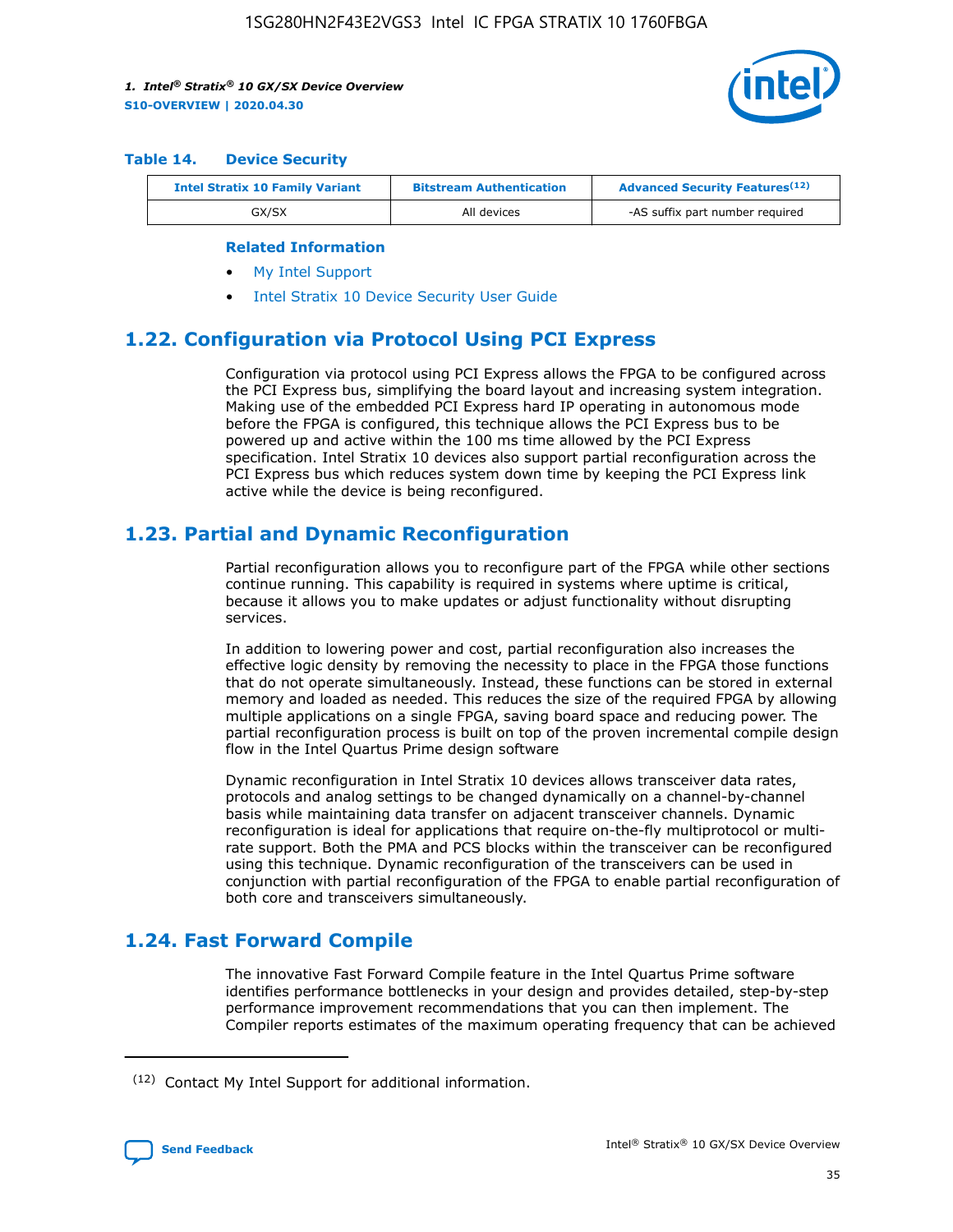

by applying the recommendations. As part of the new Hyper-Aware design flow, Fast Forward Compile maximizes the performance of your Intel Stratix 10 design and achieves rapid timing closure.

Previously, this type of optimization required multiple time-consuming design iterations, including full design re-compilation to determine the effectiveness of the changes. Fast Forward Compile enables you to make better decisions about where to focus your optimization efforts, and how to increase your design performance and throughput. This technique removes much of the guesswork of performance exploration, resulting in fewer design iterations and as much as 2X core performance gains for Intel Stratix 10 designs.

## **1.25. Single Event Upset (SEU) Error Detection and Correction**

Intel Stratix 10 FPGAs and SoCs offer robust SEU error detection and correction circuitry. The detection and correction circuitry includes protection for Configuration RAM (CRAM) programming bits and user memories. The CRAM is protected by a continuously running parity checker circuit with integrated ECC that automatically corrects one or two bit errors and detects higher order multibit errors.

The physical layout of the CRAM array is optimized to make the majority of multi-bit upsets appear as independent single-bit or double-bit errors which are automatically corrected by the integrated CRAM ECC circuitry. In addition to the CRAM protection, user memories also include integrated ECC circuitry and are layout optimized for error detection and correction.

The SEU error detection and correction hardware is supported by both soft IP and the Intel Quartus Prime software to provide a complete SEU mitigation solution. The components of the complete solution include:

- Hard error detection and correction for CRAM and user M20K memory blocks
- Optimized physical layout of memory cells to minimize probability of SEU
- Sensitivity processing soft IP that reports if CRAM upset affects a used or unused bit
- Fault injection soft IP with the Intel Quartus Prime software support that changes state of CRAM bits for testing purposes
- Hierarchy tagging in the Intel Quartus Prime software
- Triple Mode Redundancy (TMR) used for the Secure Device Manager and critical on-chip state machines

In addition to the SEU mitigation features listed above, the Intel 14 nm tri-gate process technology used for Intel Stratix 10 devices is based on FinFET transistors which have reduced SEU susceptibility versus conventional planar transistors.

## **1.26. Document Revision History for the Intel Stratix 10 GX/SX Device Overview**

| <b>Document</b><br><b>Version</b> | <b>Changes</b>             |
|-----------------------------------|----------------------------|
| 2020.04.30                        | Made the following change: |
|                                   | continued                  |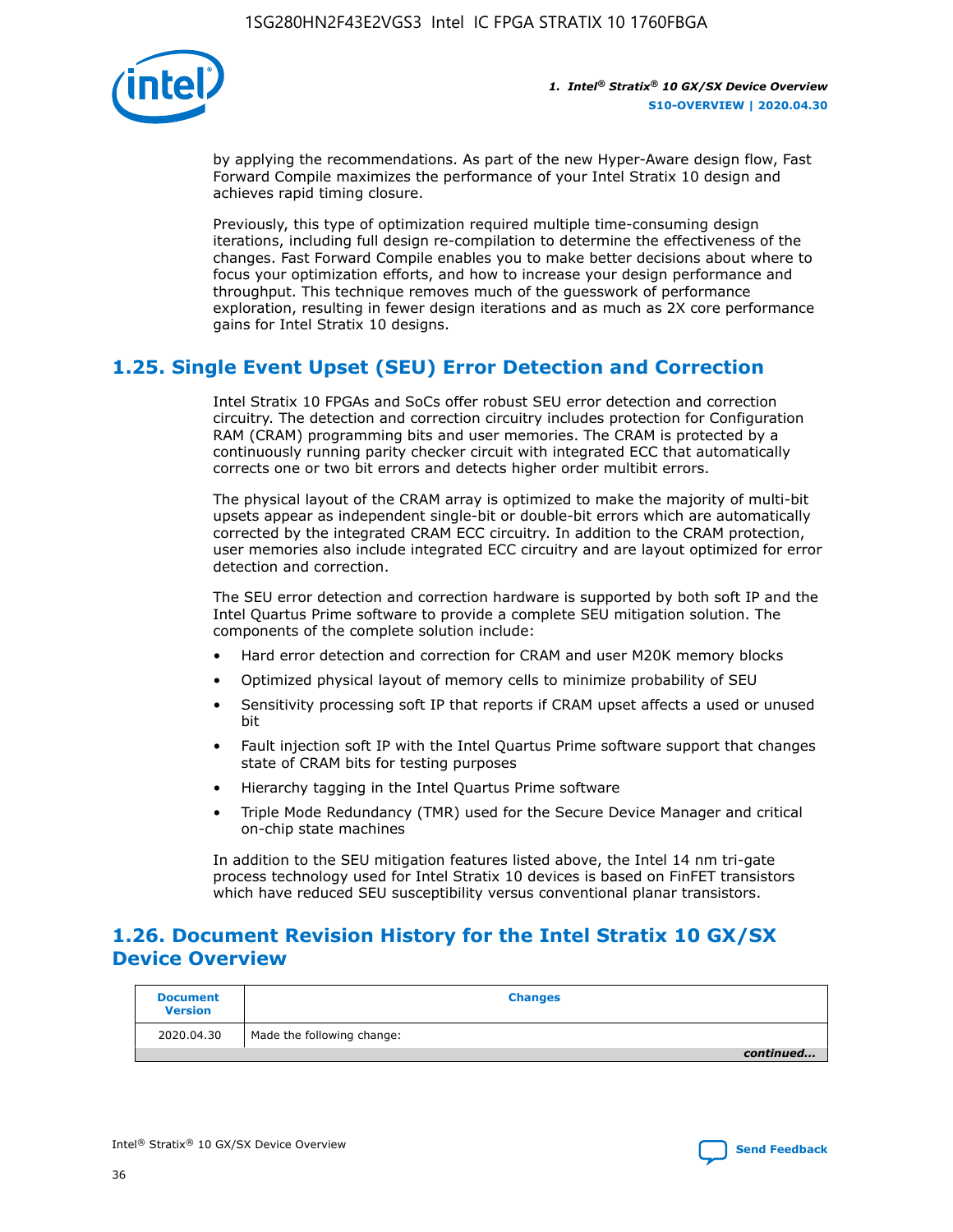

| <b>Document</b><br><b>Version</b> | <b>Changes</b>                                                                                                                                                                                                                                                                                                                                                                                                                                                                                                                                                                                                                                                                                                                                                                                                                                                                                                                                                                                 |
|-----------------------------------|------------------------------------------------------------------------------------------------------------------------------------------------------------------------------------------------------------------------------------------------------------------------------------------------------------------------------------------------------------------------------------------------------------------------------------------------------------------------------------------------------------------------------------------------------------------------------------------------------------------------------------------------------------------------------------------------------------------------------------------------------------------------------------------------------------------------------------------------------------------------------------------------------------------------------------------------------------------------------------------------|
|                                   | Added the GX 10M variant.                                                                                                                                                                                                                                                                                                                                                                                                                                                                                                                                                                                                                                                                                                                                                                                                                                                                                                                                                                      |
| 2020.03.24                        | Made the following changes:<br>Added advanced security (-AS) devices.<br>Added level shifter details for the Intel Stratix 10 SX/GX 400 device.                                                                                                                                                                                                                                                                                                                                                                                                                                                                                                                                                                                                                                                                                                                                                                                                                                                |
| 2019.08.19                        | Made the following changes:<br>Added composition details for the leaded and lead-free contact device options.<br>Updated the I/O PLL counts.                                                                                                                                                                                                                                                                                                                                                                                                                                                                                                                                                                                                                                                                                                                                                                                                                                                   |
| 2019.02.15                        | Made the following changes:<br>Changed the number of included logic elements globally.<br>Removed logic density 450, logic density 550, and package code 48 from the "Sample Ordering<br>$\bullet$<br>Code and Available Options for Intel Stratix 10 Devices" figure.<br>Updated description of the higher density in the "Innovations in Intel Stratix 10 FPGAs and SoCs"<br>section.<br>Updated description of the general purpose I/Os in the "Intel Stratix 10 FPGA and SoC Common<br>$\bullet$<br>Device Features" table.<br>Removed support for LPDDR3 globally.<br>Updated the "Intel Stratix 10 FPGA and SoC Architecture Block Diagram" figure.<br>$\bullet$<br>Updated the "Intel Stratix 10 GX/SX FPGA and SoC Family Plan-FPGA Core (part 1)" table.<br>$\bullet$<br>Updated the "Intel Stratix 10 GX/SX FPGA and SoC Family Plan-Interconnects, PLLs and Hard IP<br>(part 2)" table.<br>Updated and merged the "Intel Stratix 10 GX/SX FPGA and SoC Family Package Plan" tables. |
| 2018.08.08                        | Made the following changes:<br>Changed the specs for QDRII+ and QDRII+ Xtreme and added specs for QDRIV in the "External<br>$\bullet$<br>Memory Interface Performance" table.<br>Updated description of the power options in the "Sample Ordering Code and Available Options for<br>Intel Stratix 10 Devices" figure.<br>Changed the description of the technology and power management features in the "Intel Stratix 10<br>FPGA and SoC Common Device Features" table.<br>Changed the description of SmartVID in the "Power Management" section.<br>Changed the direction arrow from the coefficient registers block in the "DSP Block: High Precision<br>Fixed Point Mode" figure.                                                                                                                                                                                                                                                                                                          |
| 2017.10.30                        | Made the following changes:<br>Removed the embedded eSRAM feature globally.<br>$\bullet$<br>Removed the Low Power (VID) and Military operating temperature options, and package code 53<br>from the "Sample Ordering Code and Available Options for Stratix 10 Devices" figure.<br>Changed the Maximum transceiver data rate (chip-to-chip) specification for L-Tile devices in the<br>"Key Features of Intel Stratix 10 Devices Compared to Stratix V Devices" table.                                                                                                                                                                                                                                                                                                                                                                                                                                                                                                                         |
| 2016.10.31                        | Made the following changes:<br>• Changed the number of available transceivers to 96, globally.<br>Changed the single-precision floating point performance to 10 TFLOP, globally.<br>Changed the maximum datarate to 28.3 Gbps, globally.<br>Changed some of the features listed in the "Stratix 10 GX/SX Device Overview" section.<br>$\bullet$<br>Changed descriptions for the GX and SX devices in the "Stratix 10 Family Variants" section.<br>$\bullet$<br>Changed the "Sample Ordering Code and Available Options for Stratix 10 Devices" figure.<br>Changed the features listed in the "Key Features of Stratix 10 Devices Compared to Stratix V<br>Devices" table.<br>Changed the descriptions of the following areas of the "Stratix 10 FPGA and SoC Common Device<br>Features" table:<br>- Transceiver hard IP<br>- Internal memory blocks<br>- Core clock networks<br>- Packaging<br>Reorganized and updated all tables in the "Stratix 10 FPGA and SoC Family Plan" section.        |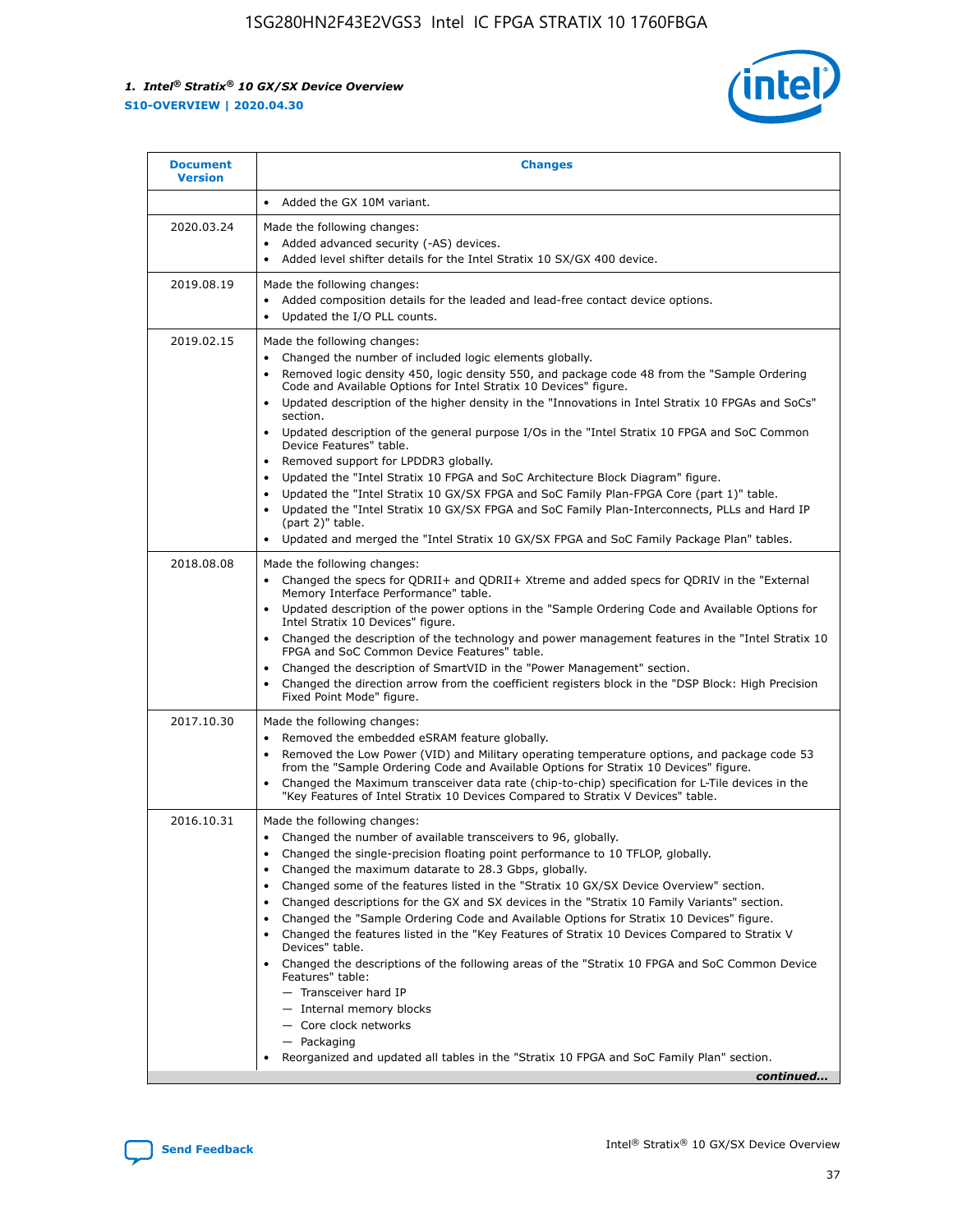

| <b>Document</b><br><b>Version</b> | <b>Changes</b>                                                                                                                                                                                                                                                                                                                                                                                                                                                                                                                                                                                                                                                                                                                                                                                                                                                                                                                                                                                     |
|-----------------------------------|----------------------------------------------------------------------------------------------------------------------------------------------------------------------------------------------------------------------------------------------------------------------------------------------------------------------------------------------------------------------------------------------------------------------------------------------------------------------------------------------------------------------------------------------------------------------------------------------------------------------------------------------------------------------------------------------------------------------------------------------------------------------------------------------------------------------------------------------------------------------------------------------------------------------------------------------------------------------------------------------------|
|                                   | Removed the "Migration Between Arria 10 FPGAs and Stratix 10 FPGAs" section.<br>Removed footnotes from the "Transceiver PCS Features" table.<br>Changed the HMC description in the "External Memory and General Purpose I/O" section.<br>Changed the number of fPLLs in the "Fractional Synthesis PLLs and I/O PLLs" section.<br>Clarified HMC data width support in the "Key Features of the Stratix 10 HPS" table.<br>Changed the description in the "Internal Embedded Memory" section.<br>Changed the datarate for the Standard PCS and SDI PCS features in the "Transceiver PCS Features"<br>table.<br>Added a note to the "PCI Express Gen1/Gen2/Gen3 Hard IP" section.<br>Updated the "Key Features of the Stratix 10 HPS" table.<br>Changed the description for the Cache coherency unit in the "Key Features of the Stratix 10 HPS"<br>table.<br>Changed the description for the external SDRAM and Flash memory interfaces for HPS in the "Key<br>Features of the Stratix 10 HPS" table. |
| 2015.12.04                        | Initial release.                                                                                                                                                                                                                                                                                                                                                                                                                                                                                                                                                                                                                                                                                                                                                                                                                                                                                                                                                                                   |